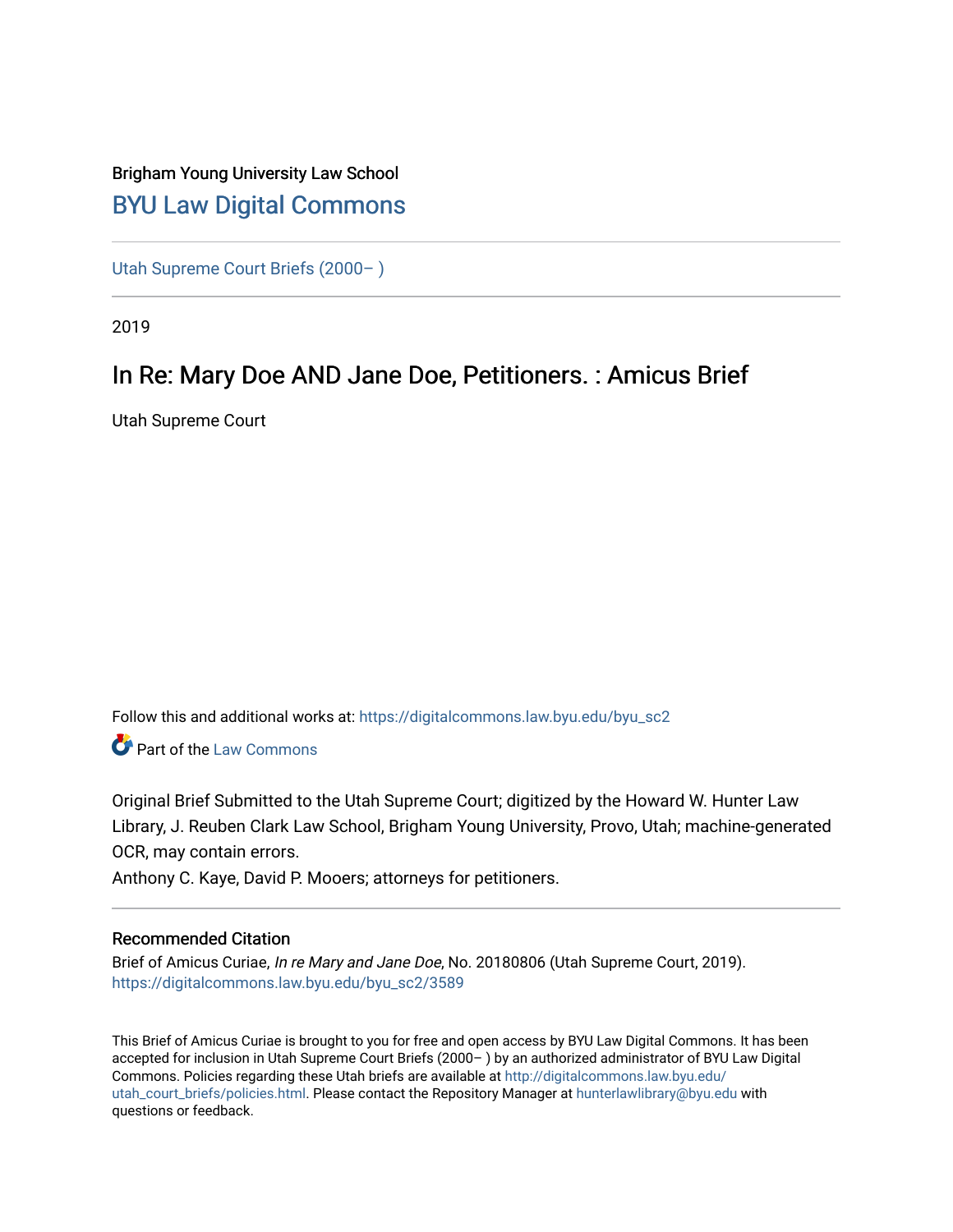## **IN THE UTAH SUPREME COURT**

| Case No. 20180806-SC |
|----------------------|
|                      |
|                      |

## **BRIEF IN SUPPORT OF PETITIONERS BY LATINOJUSTICE AMICI**

Alan L. Sullivan (3152) W. Danny Green (16212) SNELL & WILMER, L.L.P. 15 West South Temple, Suite 1200 Salt Lake City, UT 84101 Telephone: 801.257.1900

Jose Perez (*pro hac vice pending*) LATINOJUSTICE PRLDEF 115 Broadway, 5th Floor New York, NY 10006 Telephone: 212.219.3360

*Attorneys for the LatinoJustice Amici*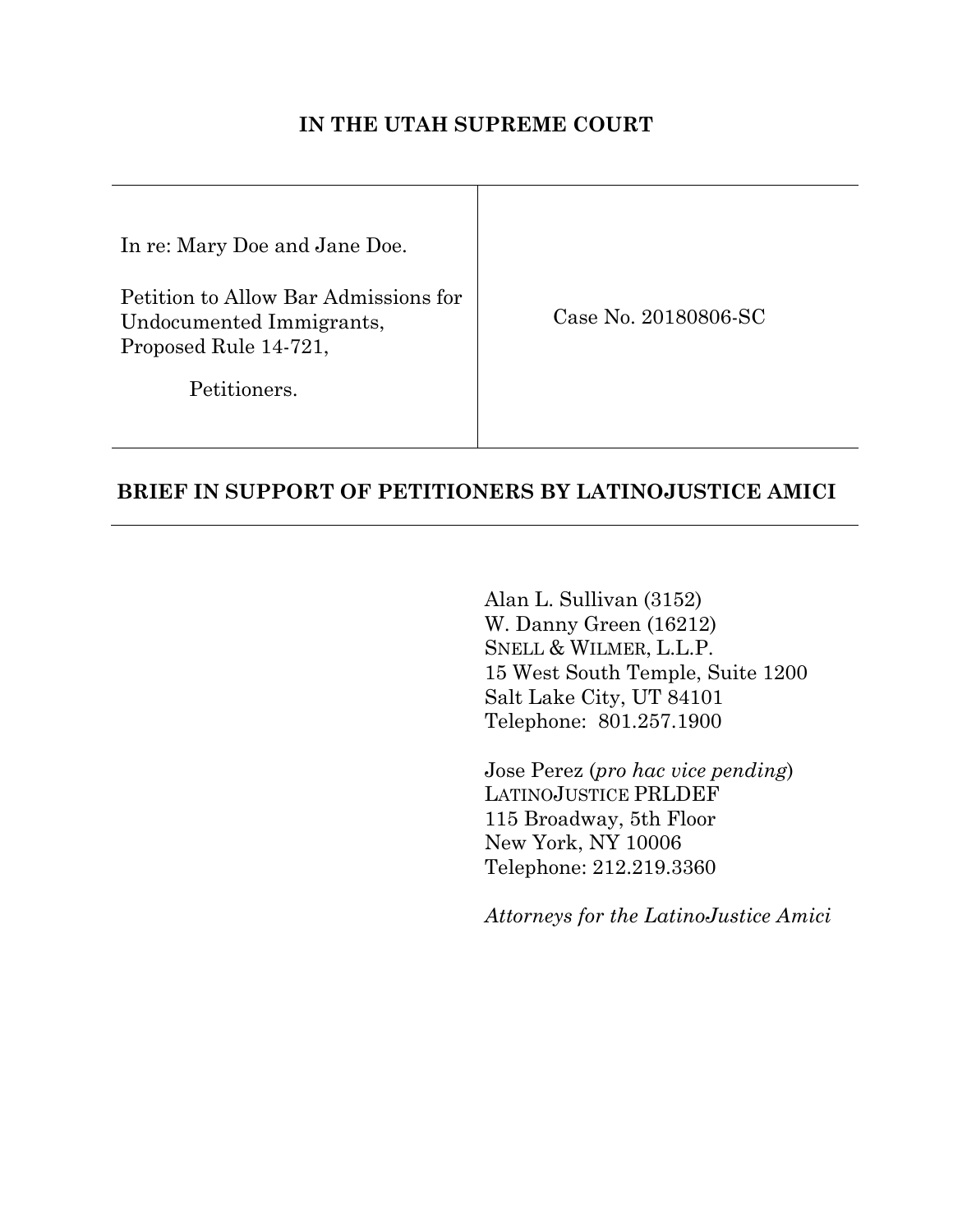#### **LIST OF ALL PARTIES**

- 1. Mary Doe and Jane Doe, Petitioners
- 2. LatinoJustice Amici, *Amicus Curiae*
- 3. Parr Brown Gee & Loveless, P.C., *Amicus Curiae*
- 4. Ad Hoc Coalition of Utah Law Professors, *Amicus Curiae*
- 5. Utah Minority Bar Association, *Amicus Curiae*
- 6. U.S. Department of Justice, *Amicus Curiae*
- 7. Office of the Utah Attorney General, *Amicus Curiae*
- 8. Utah State Office of Legislative Research & General Counsel, *Amicus Curiae*
- 9. American Civil Liberties Union, *Amicus Curiae*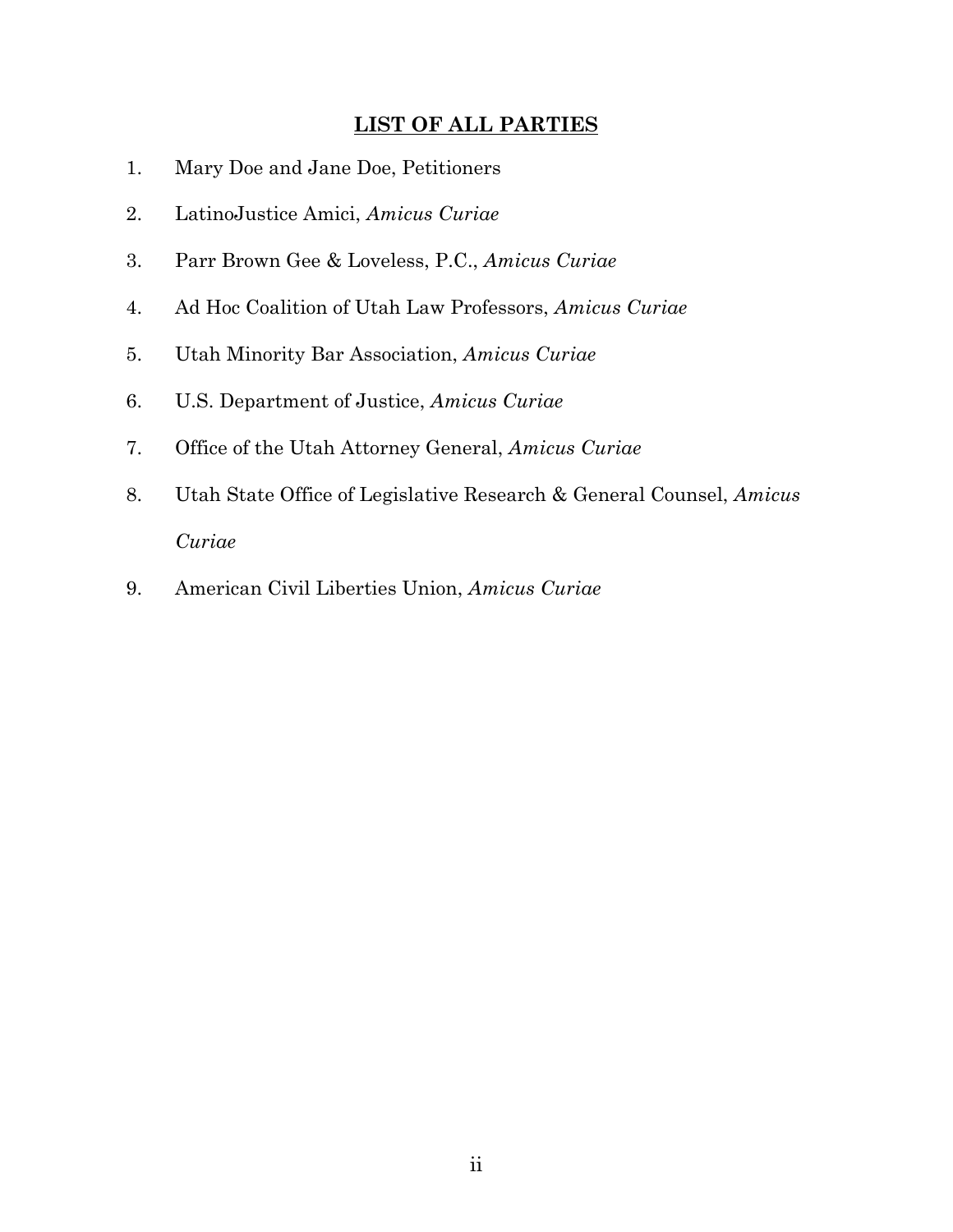# **TABLE OF CONTENTS**

|      | INTRODUCTION AND AMICI'S INTEREST IN THIS MATTER 1                                                                                                                                                                                                               |
|------|------------------------------------------------------------------------------------------------------------------------------------------------------------------------------------------------------------------------------------------------------------------|
|      |                                                                                                                                                                                                                                                                  |
|      |                                                                                                                                                                                                                                                                  |
| Ι.   | The Department of Homeland Security Established                                                                                                                                                                                                                  |
| II.  | DHS May Also Grant Temporary Protected Status to                                                                                                                                                                                                                 |
| III. | The Personal Responsibility and Work Opportunities                                                                                                                                                                                                               |
|      |                                                                                                                                                                                                                                                                  |
| I.   | THIS COURT SHOULD ADOPT THE PROPOSED RULE<br>AND ALLOW UNAUTHORIZED IMMIGRANT LAW<br>GRADUATES BAR ADMISSION BECAUSE A BAR<br>APPLICANT'S IMMIGRATION STATUS DOES NOT<br>PREVENT THAT APPLICANT FROM ESTABLISHING<br>CHARACTER AND FITNESS FOR PRACTICING LAW 11 |
|      | The Character and Fitness Committee's<br>A.<br><b>Individualized Review of Bar Applicants Ensures</b><br>that Only Qualified Applicants Obtain a Bar License 12                                                                                                  |
|      | Unauthorized Immigrants Are as Capable of<br>Β.                                                                                                                                                                                                                  |
|      | $\mathbf{C}$ .<br>A Person's Immigration Status Does Not Relate to<br>That Person's Ability to Establish Character and                                                                                                                                           |
| II.  | THIS COURT HAS EXCLUSIVE CONSTITUTIONAL<br>AUTHORITY GOVERNING BAR ADMISSIONS AND<br>SHOULD ADOPT THE PROPOSED RULE UNDER THAT<br>26                                                                                                                             |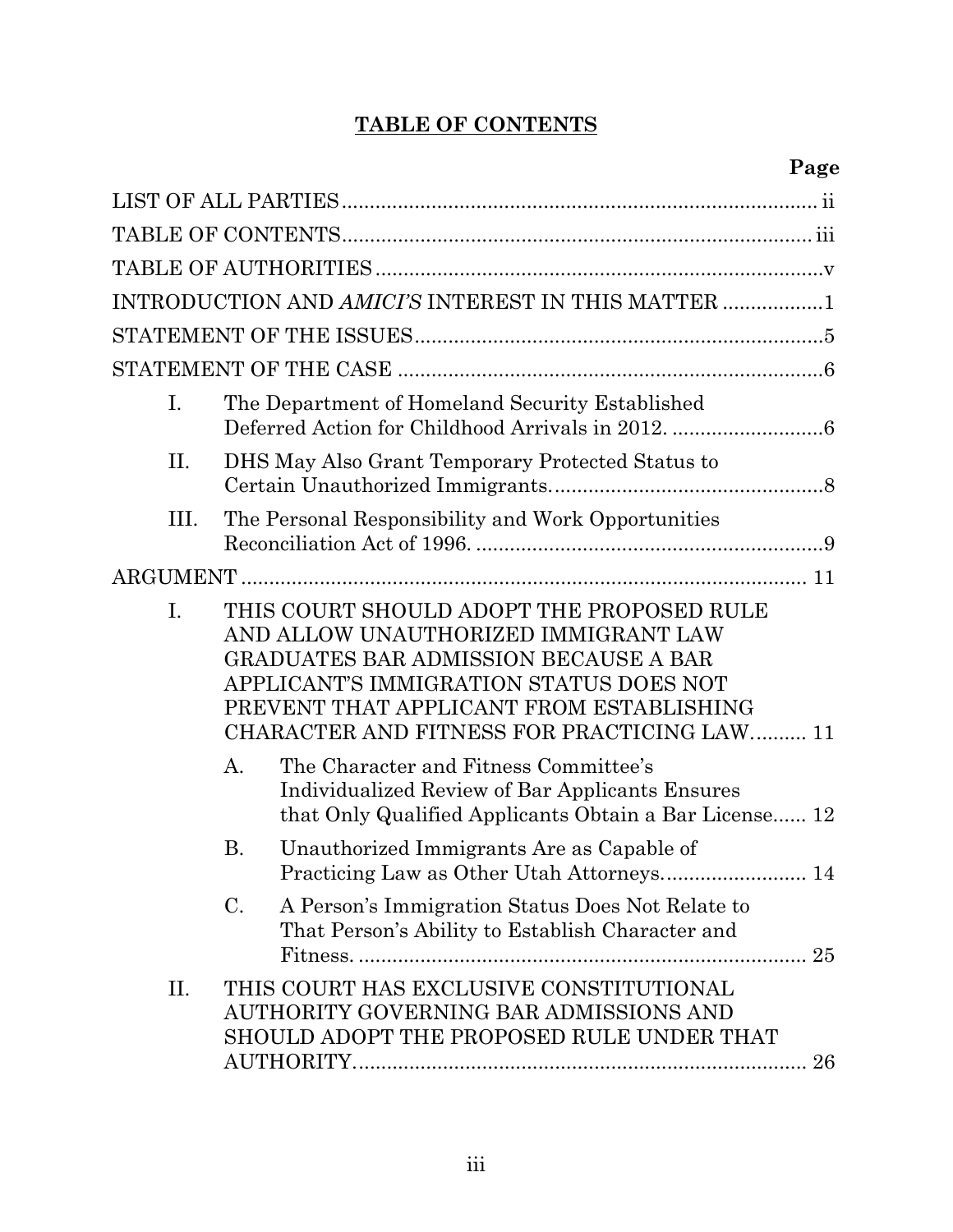| А.             | Section 1621(d) Authorizes This Court to Allow<br>Unauthorized Immigrants Admission to the Utah<br>State Bar, and a Contrary Interpretation Violates the |    |
|----------------|----------------------------------------------------------------------------------------------------------------------------------------------------------|----|
| <b>B.</b>      | Interpreting "Enactment of a State Law" to Require<br>Utah Legislative Action Violates the Tenth                                                         |    |
| $\mathbf{C}$ . | Interpreting "Enactment of a State Law" to Require<br>Utah Legislative Action Violates the Fourteenth                                                    |    |
|                |                                                                                                                                                          |    |
|                |                                                                                                                                                          |    |
|                |                                                                                                                                                          | 42 |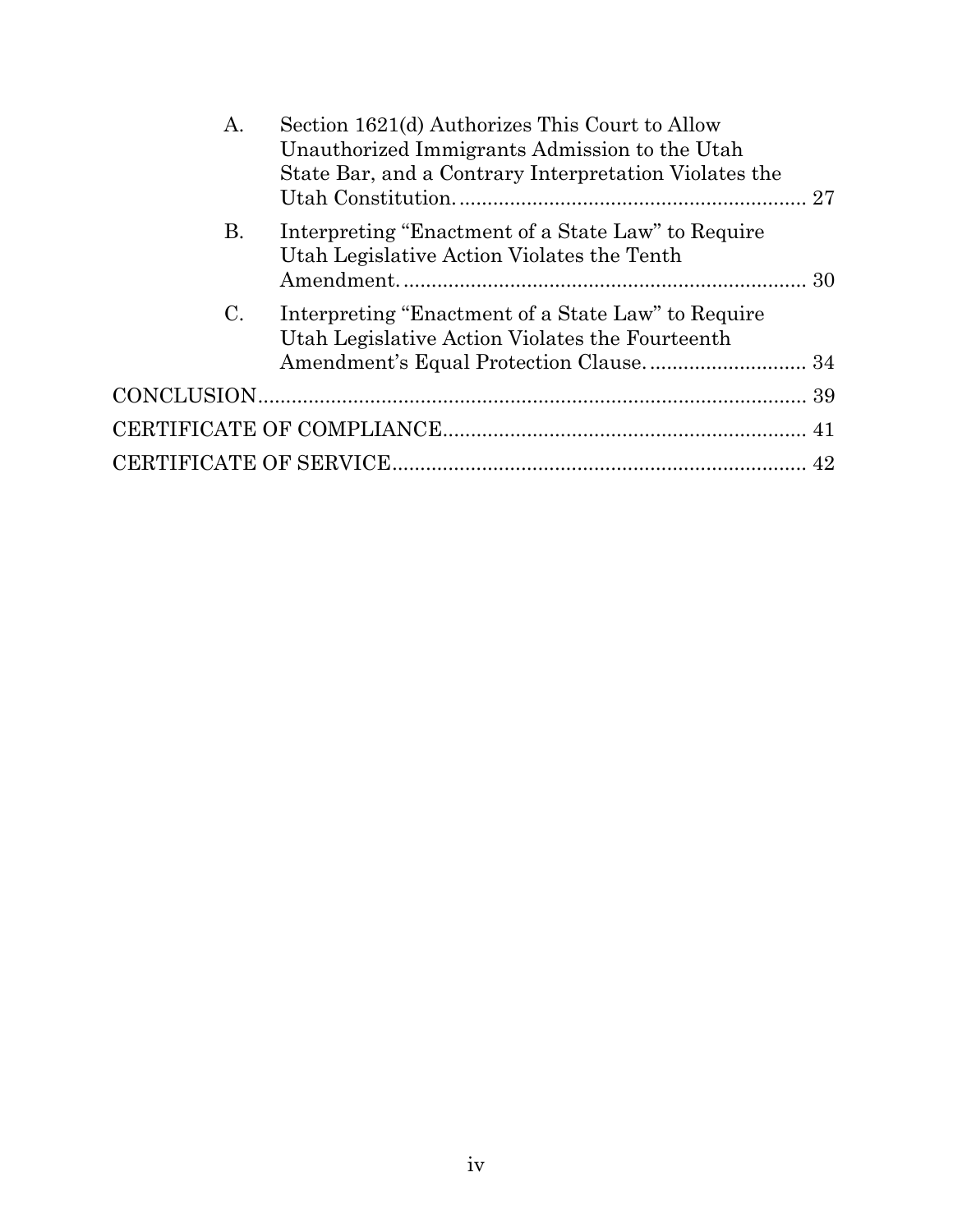# **TABLE OF AUTHORITIES**

# Cases

| Alden v. Maine,                                                                |  |
|--------------------------------------------------------------------------------|--|
|                                                                                |  |
| Application of Griffiths,                                                      |  |
|                                                                                |  |
| Ariz. Dream Act Coal. v. Brewer,                                               |  |
|                                                                                |  |
| Arizona v. United States,                                                      |  |
|                                                                                |  |
| Baird v. State Bar of Ariz.,                                                   |  |
|                                                                                |  |
| Blatchford v. Native Vill. Of Noatak,                                          |  |
|                                                                                |  |
| Bowen v. Gilliard,                                                             |  |
|                                                                                |  |
| City of Clerburne v. Clerburne Living, Or.,                                    |  |
|                                                                                |  |
| F.S. Royster Guano Co. v. Virginia,                                            |  |
|                                                                                |  |
| FCC v. Beach, Comm.,                                                           |  |
|                                                                                |  |
| Florida Bd. of Bar Examiners re Question as to Whether Undocumented Immigrants |  |
| are Eligible for Admission to the Florida Bar,                                 |  |
|                                                                                |  |
| Fry v. United States,                                                          |  |
|                                                                                |  |
| Gentile v. State Bar of Nev.,                                                  |  |
|                                                                                |  |
| Graham v. Richardson,                                                          |  |
|                                                                                |  |
| Gregory v. Ashcroft,                                                           |  |
|                                                                                |  |
| Hodel v. Va. Surface Mining & Reclamation Assn.,                               |  |
|                                                                                |  |
| In re Garcia,                                                                  |  |
|                                                                                |  |
| In re Vargas,                                                                  |  |
|                                                                                |  |
|                                                                                |  |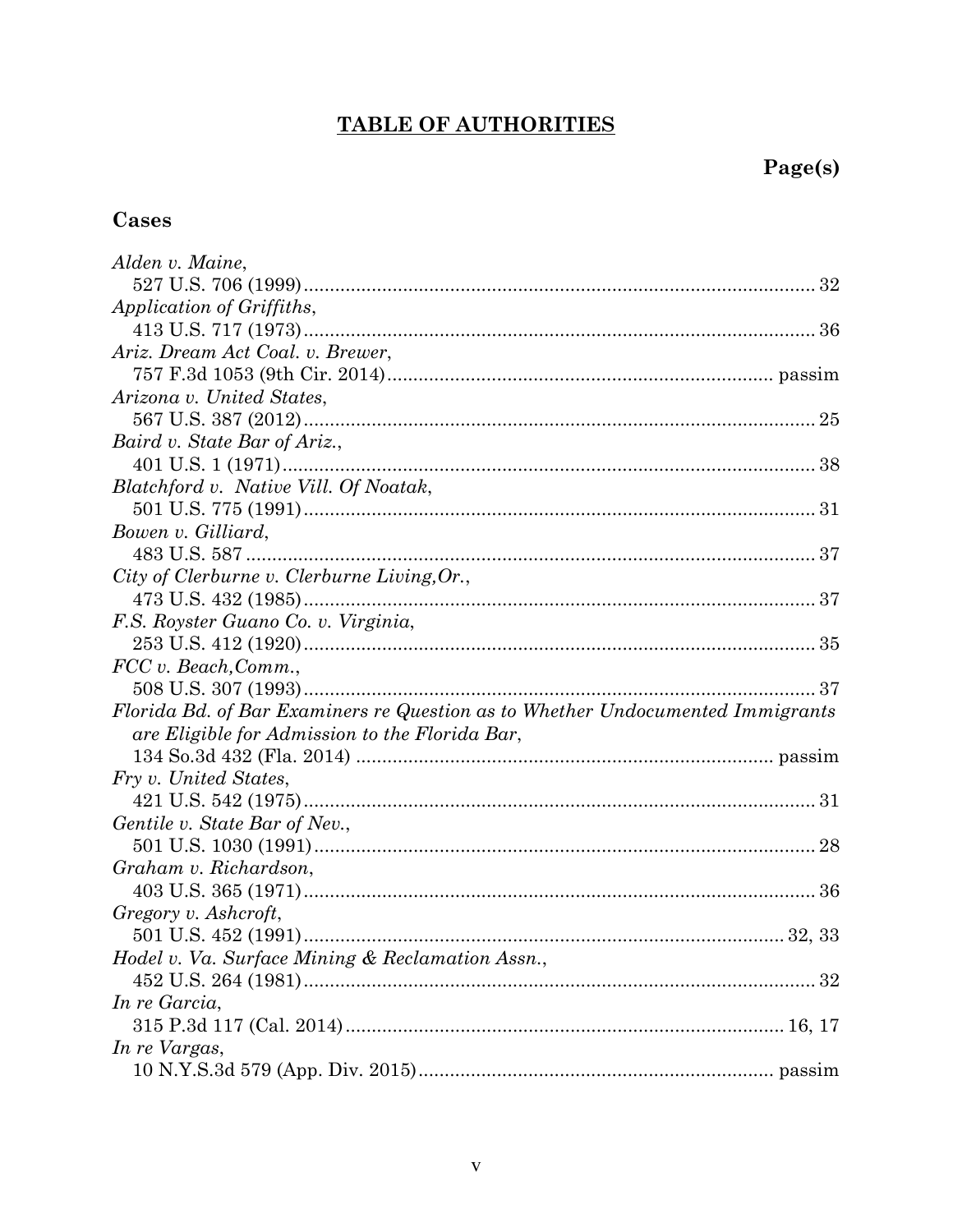| Injured Workers Ass'n of Utah v. Utah,          |  |
|-------------------------------------------------|--|
|                                                 |  |
| Nat'l Fed'n of Indep. Bus. v. Sebelius,         |  |
|                                                 |  |
| Nelson v. Smith,                                |  |
|                                                 |  |
| Nevares $v.$ M.L.S.,                            |  |
|                                                 |  |
| New Hampshire v. Piper,                         |  |
|                                                 |  |
| New York v. United States,                      |  |
|                                                 |  |
| Nyqusit v. Mauclet,                             |  |
|                                                 |  |
| Plyler v. Doe,                                  |  |
|                                                 |  |
| Printz v. United States,                        |  |
|                                                 |  |
| Raffaelli v. Comm. of Bar Exam'rs,              |  |
|                                                 |  |
| Schware v. Bd. of Bar Exam'rs of State of N.M., |  |
|                                                 |  |
| State ex rel. $Z.C.,$                           |  |
|                                                 |  |
| Turner v. Staker & Parson Co.,                  |  |
|                                                 |  |

# **Statutes**

# Rules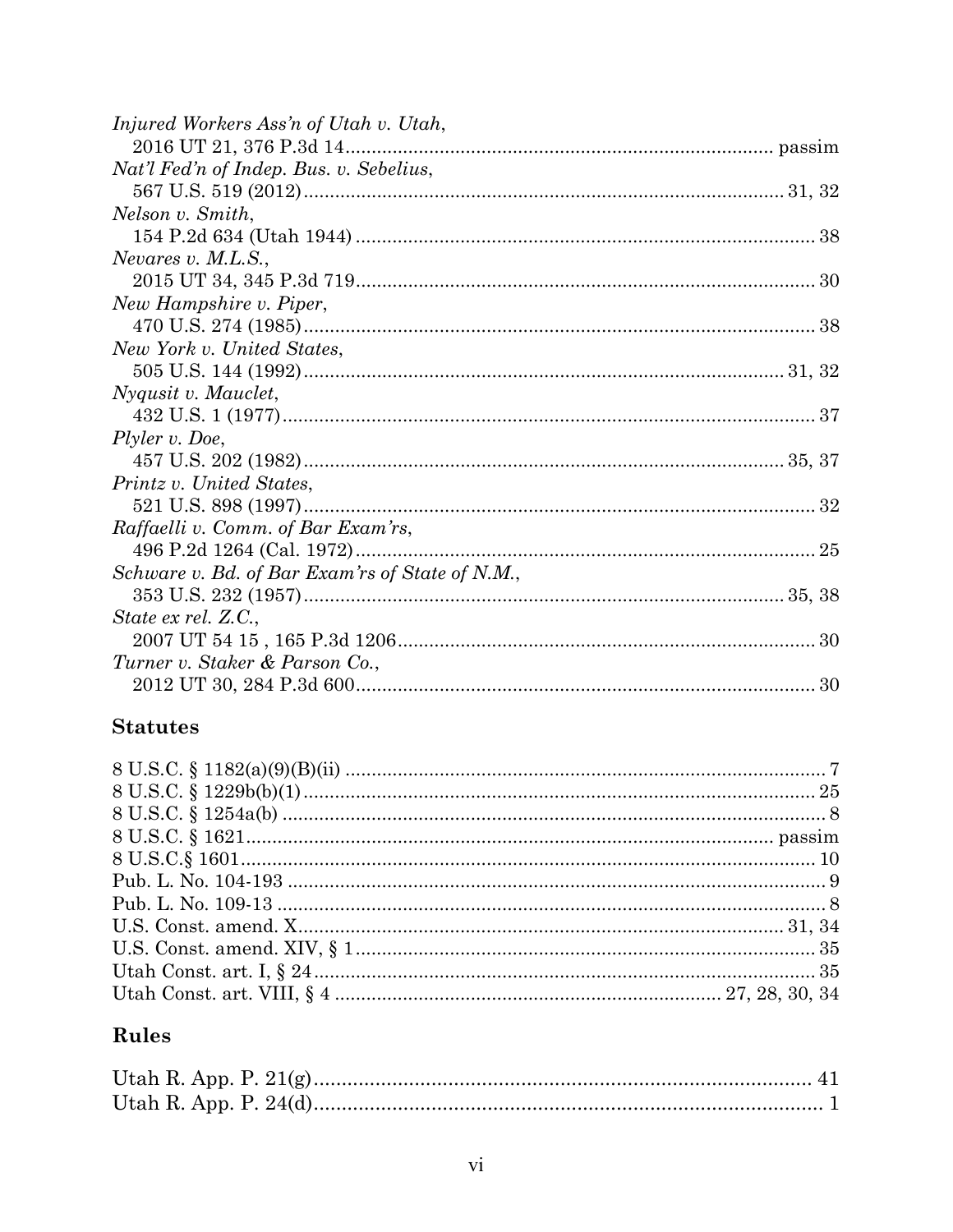| <b>Regulations</b> |  |
|--------------------|--|
|                    |  |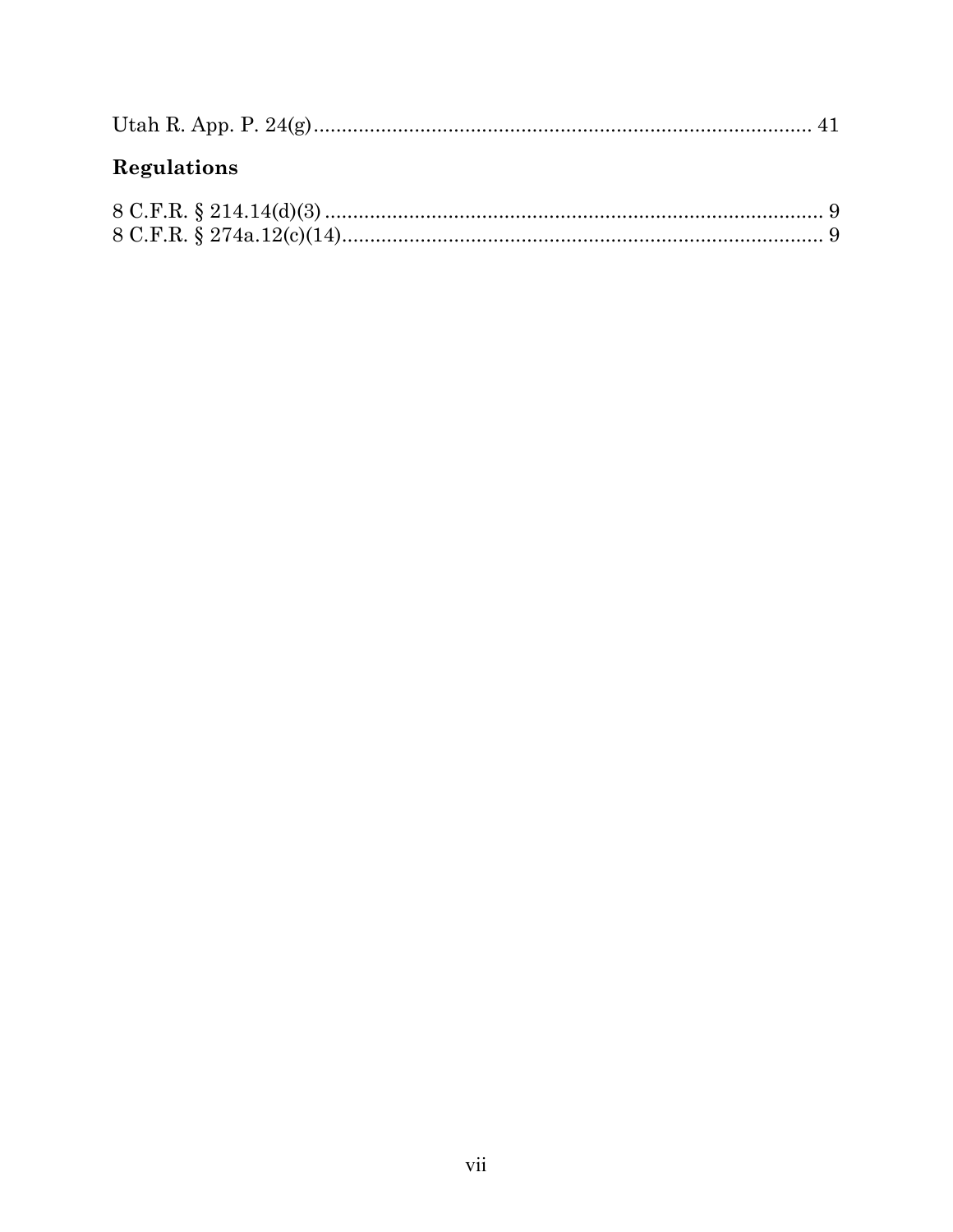LatinoJustice PRLDEF, The DREAM Bar Association, and individuals Sergio C. Garcia, Cesar Adrian Vargas, Jose Manuel Godinez-Samperio, Karla Q. Perez Ramirez, Denia C. Perez, Marisol Conde-Hernández, Kelsey C. Burke, and Jackeline Saavedra-Arizaga (collectively "the LatinoJustice Amici"), hereby respectfully submit this *amicus curiae* brief in support of Petitioners Mary Doe and Jane Doe, who seek a rule change that would "allow Bar admission for undocumented immigrants who otherwise meet Utah standards for admission." Petition ("Pet.") 1. This Court's November 19, 2018 order invited briefing on whether this Court may "enact<sup>[]</sup> ... a [S] tate law' under 8 U.S.C. § 1621(d) permitting membership in the Utah State Bar for undocumented immigrants; and, if so, whether it would be appropriate for this Court to do so." On January 17, 2019, this Court granted the LatinoJustice Amici leave to file this brief.

#### **INTRODUCTION AND** *AMICI'S* **INTEREST IN THIS MATTER**

Petitioners<sup>1</sup> were brought to the United States as children and know only the United States as their home. Pet. 2. And they are not alone—hundreds of

<sup>&</sup>lt;sup>1</sup> Petitioners filed the petition under the pseudonyms "Mary Doe" and "Jane Doe" to preserve their privacy. Pet. 1. Consequently, this brief uses the generic term "Petitioners" to describe the two individuals seeking admission to the Utah Bar under the proposed rule change, despite Rule 24(d). *See* Utah R. App. P. 24(d) (stating this Court's preference that parties in a case "not be described solely by the party's procedural role").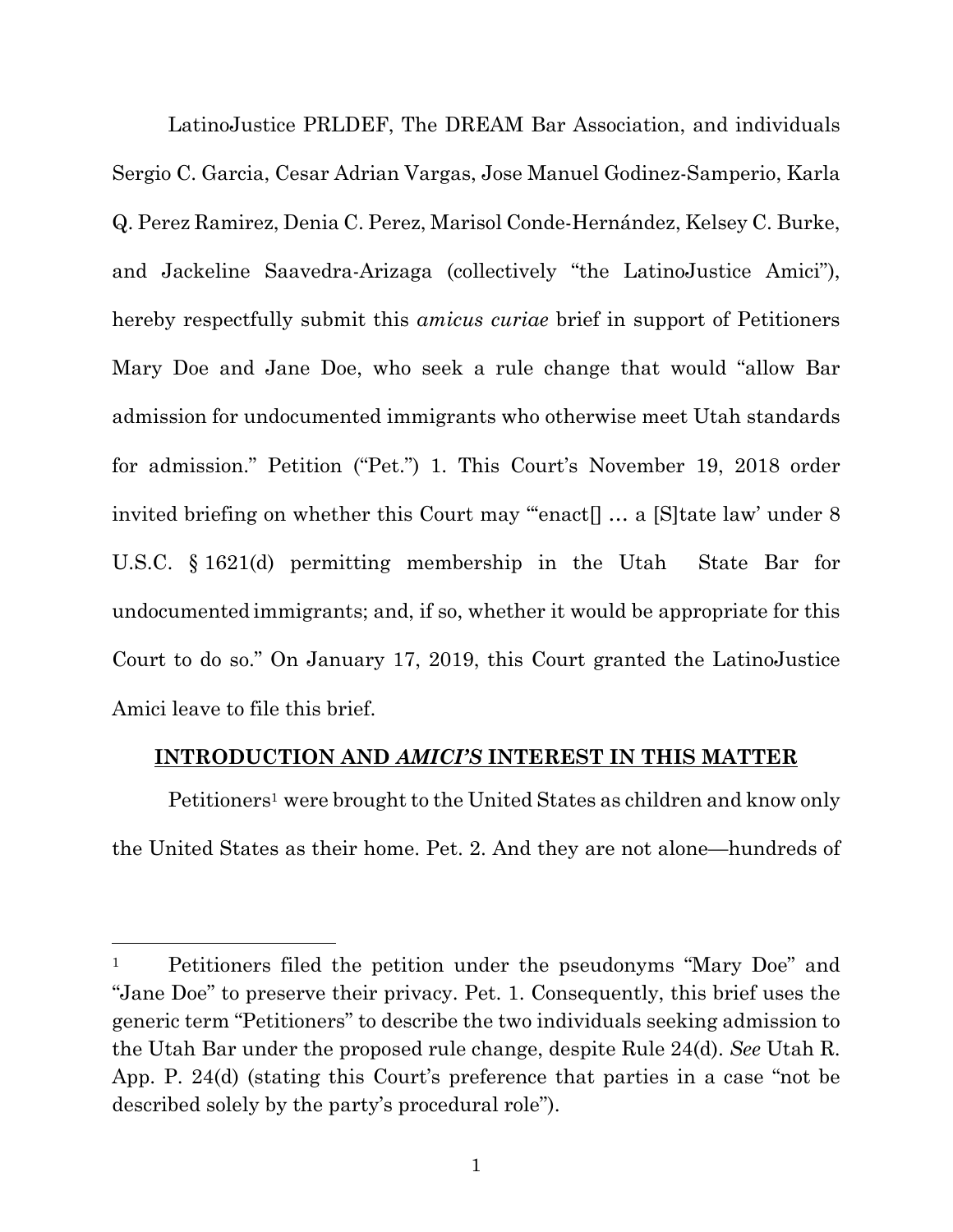thousands of people share this story.2 Some, like Petitioners, aspire to be lawyers. Through hard work and dedication, they graduate high school, college, and law school, often excelling far beyond their peers. Federal law, however, purportedly prohibits states from providing any benefits including professional licenses to these praiseworthy individuals unless "a State" expressly opts out of the prohibition. 8 U.S.C. § 1621(d). The Petition asks this Court, as the constitutionally authorized arm of the State, to "opt out" by adopting proposed Rule 14-721, which would expressly allow Petitioners and those law graduates similarly situated to "be admitted to the Bar." Pet. Ex. A.

The Petition presents two major issues: whether this Court is the appropriate branch of government to opt out, and whether opting out is the appropriate thing to do. For the reasons set forth below, this Court has the authority to opt out under § 1621(d), and it should grant the Petition and adopt a rule authorizing unauthorized immigrants<sup>3</sup> to "be admitted to the Bar." Pet. Ex. A. The LatinoJustice Amici agree with *amicus curiae* Ad Hoc Coalition of Utah Law Professors that this Court should adopt a rule that allows "the

<sup>&</sup>lt;sup>2</sup> As of July 31, 2018, there were just over 700,000 active DACA recipients. UCSIS, *Approximate Active DACA Recipients: Country of Birth*, at 1 (Aug. 31, 2018), https://www.uscis.gov/sites/default/files/USCIS/Resources/Reports% 20and%20Studies/Immigration%20Forms%20Data/All%20Form%20Types/D ACA/DACA\_Population\_Data\_July\_31\_2018.pdf.

<sup>&</sup>lt;sup>3</sup> This brief uses the term "unauthorized immigrants" to be consistent with this Petition's chosen term. Pet. Ex. A.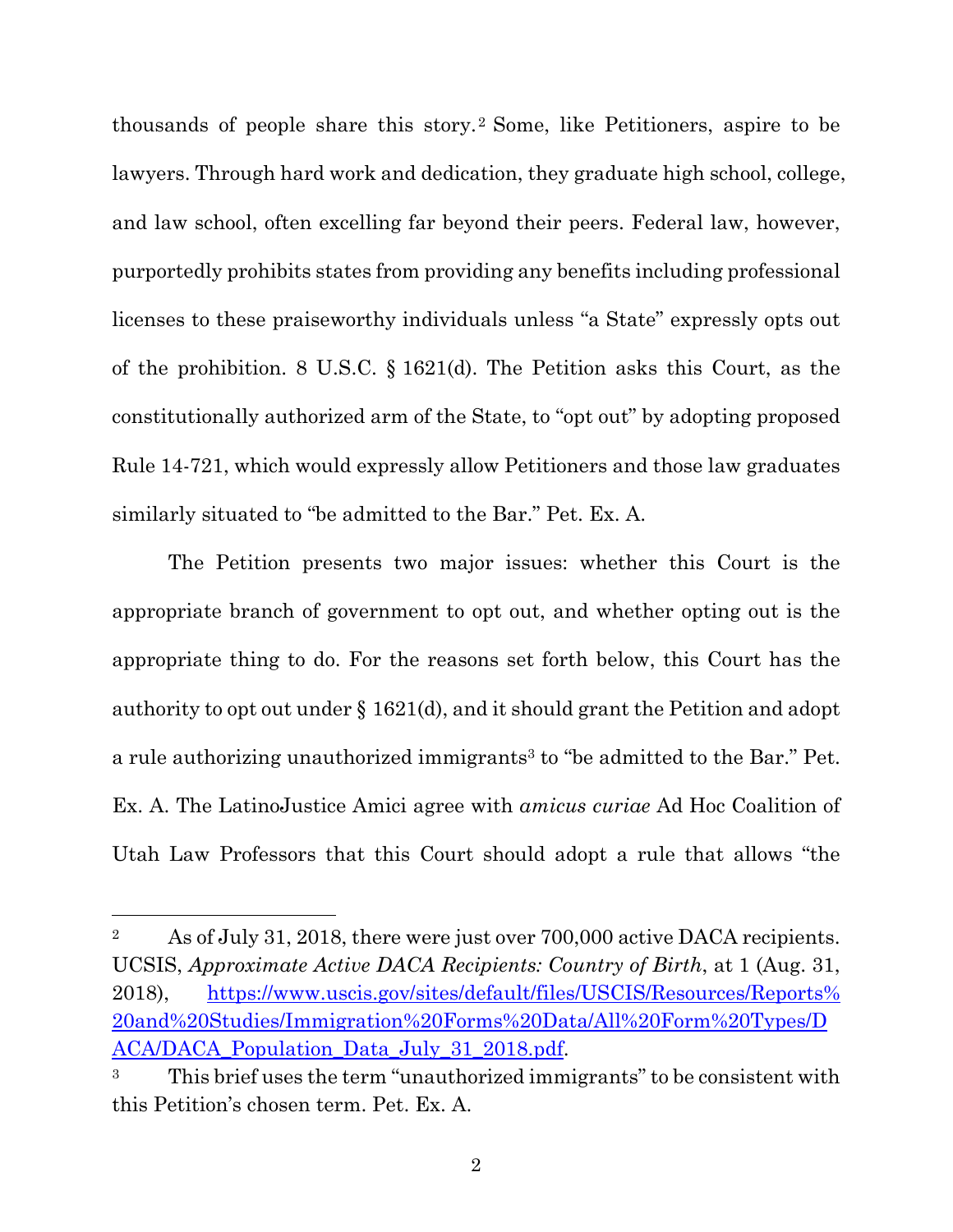admission of otherwise eligible unauthorized immigrants to the practice of law in Utah," regardless of their precise immigration status. Br. of Ad Hoc Coalition of Law Professors 25–28. In this Brief, the LatinoJustice Amici refer to this broader rule as the "Proposed Rule."

The LatinoJustice Amici are especially interested in the outcome of this proceeding. Founded in 1972 as the Puerto Rican Legal Defense Education Fund, LatinoJustice PRLDEF works to create and protect opportunities for the greater pan-Latinx4 population, particularly for its most vulnerable members, including recent immigrants. For forty-seven years, a core and unique focus for LatinoJustice has been its efforts to diversify and improve the legal system by increasing law school admissions opportunities for students of color and enhancing diversity within the legal profession. To that end, LatinoJustice has counseled, mentored, supported, and advocated for or litigated on behalf of many DREAMers<sup>5</sup> and DACAmented<sup>6</sup> law students working toward becoming

<sup>4 &</sup>quot;Latinx" is the "gender-neutral alternative to *Latino* or *Latina*." *Latinx*, MERRIAM-WEBSTER ONLINE DICTIONARY, https://www.merriam-webster.com/ dictionary/Latinx (last visited Mar. 26, 2019).

<sup>&</sup>lt;sup>5</sup> "DREAMers" refers to those who would likely benefit from the Development, Relief, and Education of Alien Minors ("DREAM") Act, should it become federal law.

<sup>6 &</sup>quot;DACAmented" is a play on the term "documented" as used in the immigration context, and the term is commonly used to refer to the work authorization documents provided to beneficiaries of the Deferred Action for Childhood Arrivals ("DACA") policy.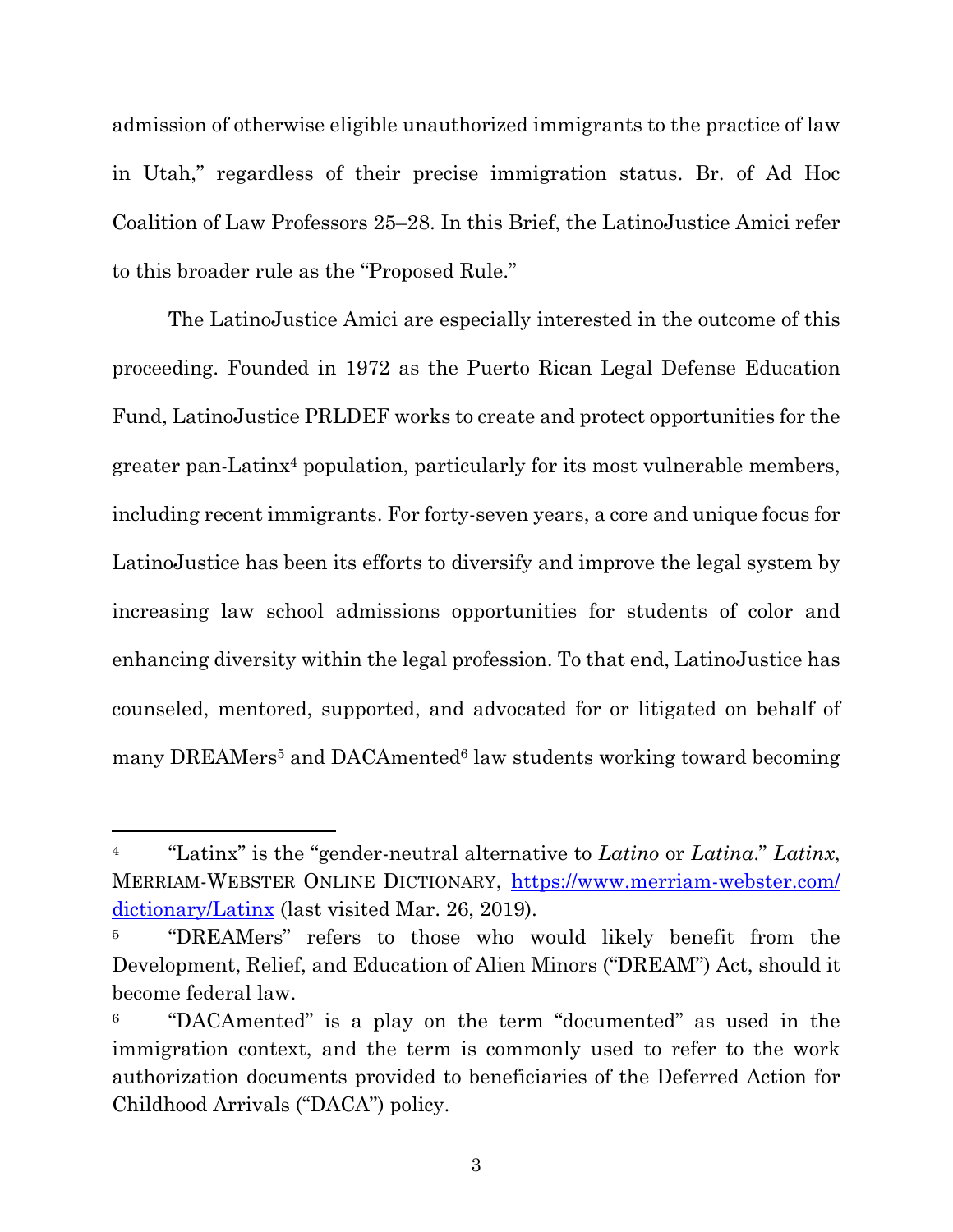lawyers. Among them are DREAMer law graduates who have been admitted to practice in New York, Florida, California, New Jersey, Connecticut, Pennsylvania, and Texas among other states, including those individuals discussed in the Petition. *See* Pet. 7–12.

Of particular relevance in the instant proceeding, LatinoJustice represented Cesar Vargas, a DREAMer and a 2011 City University of New York law graduate, in his successful New York bar admission effort. His case, *In re Vargas*, 10 N.Y.S.3d 579, 582 (App. Div. 2015), is one of the leading cases in the country addressing the eligibility of DACAmented law graduates for state bar admission. As discussed below, the New York court determined that a DACAmented law graduate like Vargas could fulfill the requisite character and fitness and requirements for bar admission and be granted a professional law license. *Id.* at 587–89, 597. LatinoJustice has been involved with several other bar admission cases throughout the country, either representing individuals seeking admission or filing *amicus* briefs on their behalf. LatinoJustice thus has a long, well-established interest in the issue facing Petitioners, as well as significant experience in the issues facing this Court.

The DREAM Bar Association has a keen interest in this case as well, and for largely the same reasons. The DREAM Bar Association is an unincorporated organization that welcomes undocumented and allied legal professionals, law students, and aspiring law students. The Association

4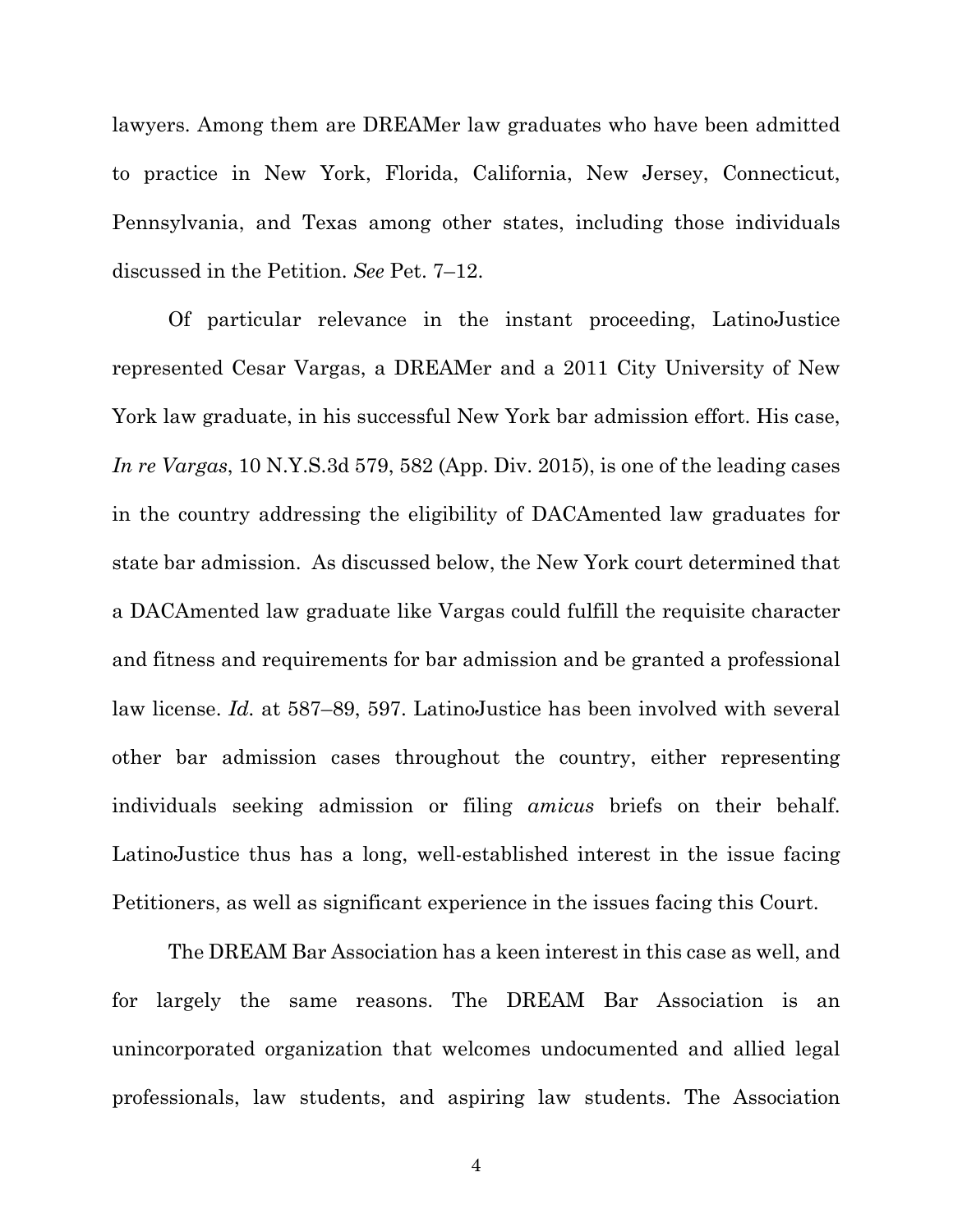collects no dues or other monies. Its members include individuals similarly situated to Petitioners—otherwise qualified individuals who hope to graduate law school and be admitted to the bars of their respective states. The DREAM Bar Association has a deep interest in ensuring its members and the broader community receive the chance to become successful members of the bar in all states.

Finally, several individuals join LatinoJustice and the DREAM Bar Association as *amici* in this brief. They include DREAMer and other immigrant law graduates from other states, including Cesar Vargas, Sergio Garcia, and Jose Manuel Godinez-Samperio, whose "test" bar admission cases in New York, California, and Florida have previously addressed the very issues presented herein. They also include immigrant law graduates who became members of the bars in Texas, Florida, New Jersey, New York, and Connecticut. These individuals have a unique, real-world perspective on the legal and practical issues surrounding the bar admission of immigrant law graduates, as discussed more fully below.

#### **STATEMENT OF THE ISSUES**

Federal law prohibits states from providing certain "professional license[s]" to immigrants who are "not lawfully present in the United States." 8 U.S.C. § 1621. But states may opt out of this prohibition "through the enactment of a State law." *Id.* § 1621(d). Petitioners ask the Court to adopt

5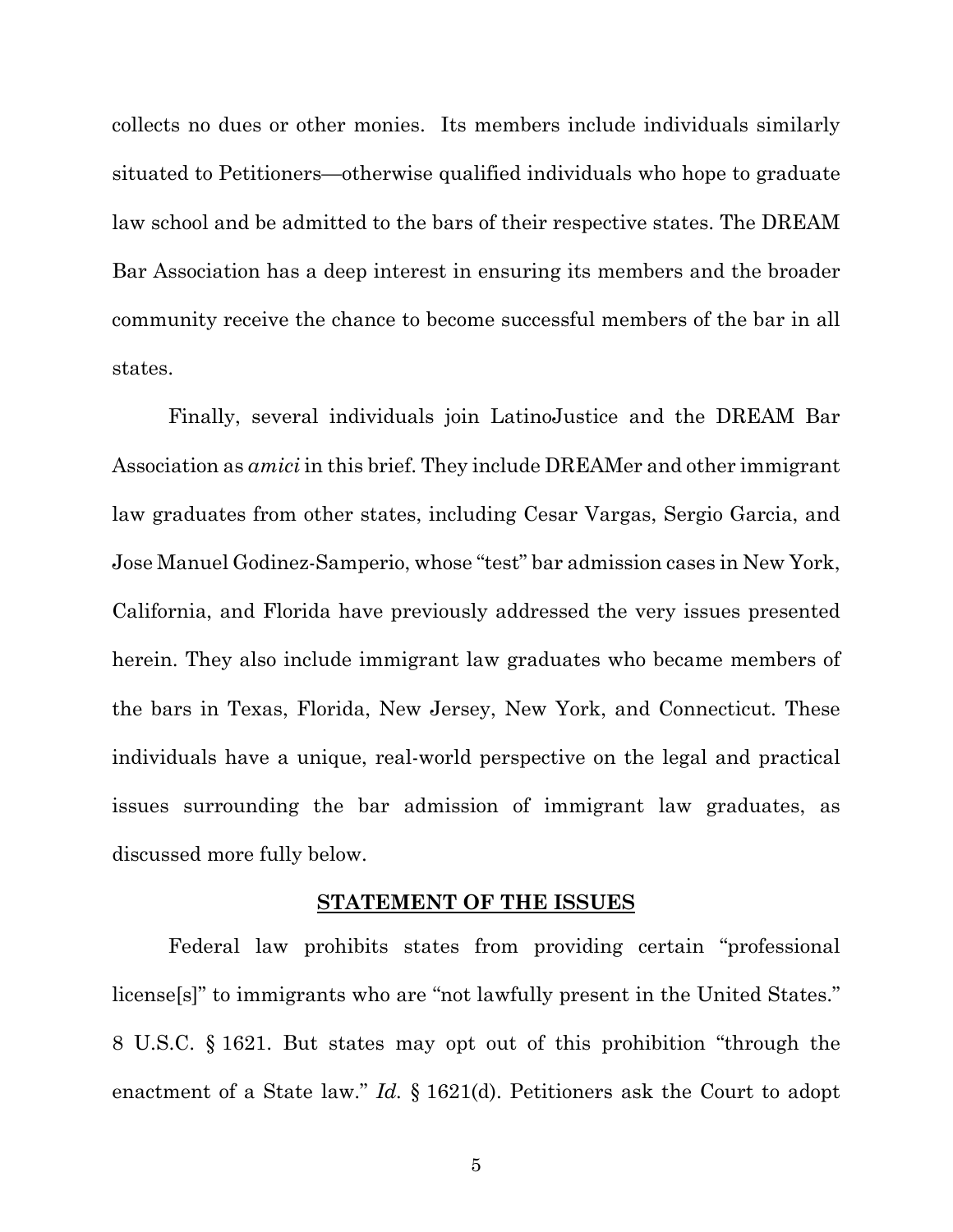Rule 14-721 as part of this Court's Rules of Professional Practice. It would allow "[u]nauthorized immigrants" to be admitted to the Bar if they (1) otherwise qualify, (2) were brought to the United States as children and have lived here ever since, and (3) received "documented employment authorization from the United States Citizenship and Immigration Services." Pet. Ex. A. The issues presented by the instant petition are whether this Court is the appropriate authority to "enact[]  $\ldots$  a State law" under § 1621(d), and whether this Court *should* enact such a law.7 *See* Order dated 11/20/2018, Case No. 20180806-SC.

#### **STATEMENT OF THE CASE**

### **I. The Department of Homeland Security Established Deferred Action for Childhood Arrivals in 2012.**

In 2012, the Department of Homeland Security ("DHS") established Deferred Action for Childhood Arrivals ("DACA"), under which DHS may exercise its discretion in refraining from deporting or removing from the country certain unauthorized immigrants.8 DACA is one of several forms of

<sup>7</sup> But, as explained by *amicus* Ad Hoc Coalition of Utah Law Professors, there is a compelling argument that a Utah bar license does not fall within § 1621's prohibition. Br. of Ad Hoc Coalition of Law Professors 7–15. Thus, this Court need not "opt out" under § 1621(d) if § 1621 does not apply to Utah bar licenses.

<sup>8</sup> *See* DHS, Memorandum from Janet Napolitano (June 15, 2012), *available at* http://www.dhs.gov/xlibrary/assets/s1-exercising-prosecutorialdiscretion-individuals-who-came-to-us-as-children.pdf.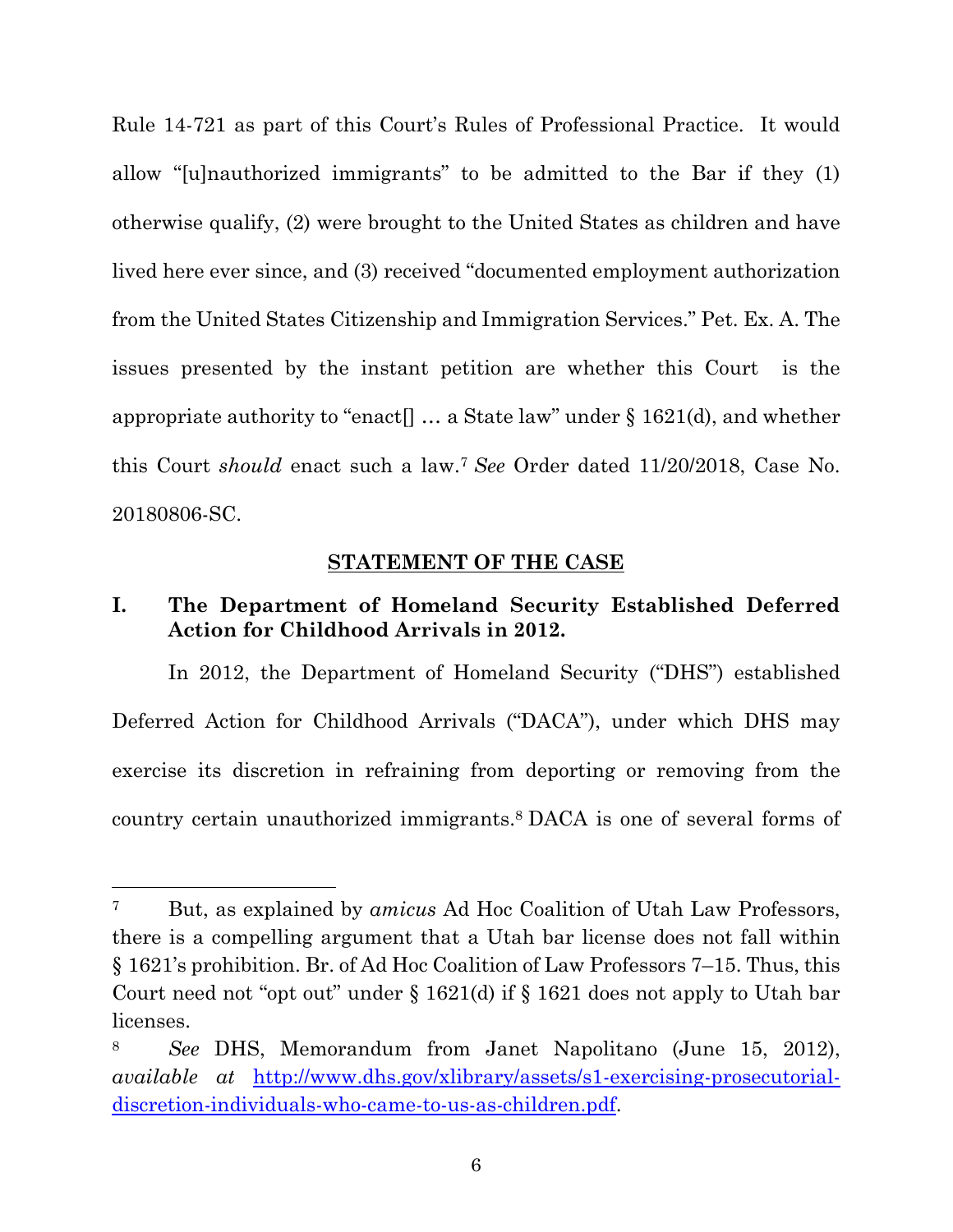"deferred action" that federal executive authorities have offered to individual immigrants, or groups of immigrants, for humanitarian or other reasons.<sup>9</sup>

DHS considers recipients of deferred action lawfully present in the U.S. for certain purposes.10 For example, if DACA recipients eventually leave the country and seek re-admission to the United States, their time as DACA recipients will not count as time in "unlawful presence," which otherwise might have counted against their future admissibility.<sup>11</sup> Similarly, the federal Real ID Act, under which states may issue drivers' licenses only to immigrants

<sup>&</sup>lt;sup>9</sup> For a review of federal use of deferred action before the DACA policy was announced, see Shoba Sivaprasad Wadhia, *The Role of Prosecutorial Discretion in Immigration Law*, 9 Conn. Pub. Intl. L. J. 243 (2010).

<sup>10</sup> *See* USCIS, *Deferred Action for Childhood Arrivals (DACA) Toolkit*, at 10–11 (July 29, 2014), https://www.uscis.gov/sites/default/files/USCIS/ Humanitarian/Deferred%20Action%20for%20Childhood%20Arrivals/DACA\_T oolkit\_CP\_072914.pdf; *see also Ariz. Dream Act Coal. v. Brewer*, 757 F.3d 1053, 1059 (9th Cir. 2014) ("DHS considers DACA recipients not to be unlawfully present in the United States because their deferred action is a period of stay authorized by the Attorney General.").

<sup>11</sup> *See* 8 C.F.R. § 214.14(d)(3) (providing that deferred action does not count as "unlawful presence"); 8 U.S.C. § 1182(a)(9)(B)(ii) (an alien is deemed "unlawfully present" for purposes of ineligibility for future admission if the alien is present beyond a "period of stay authorized by the Attorney General" or without being admitted or paroled).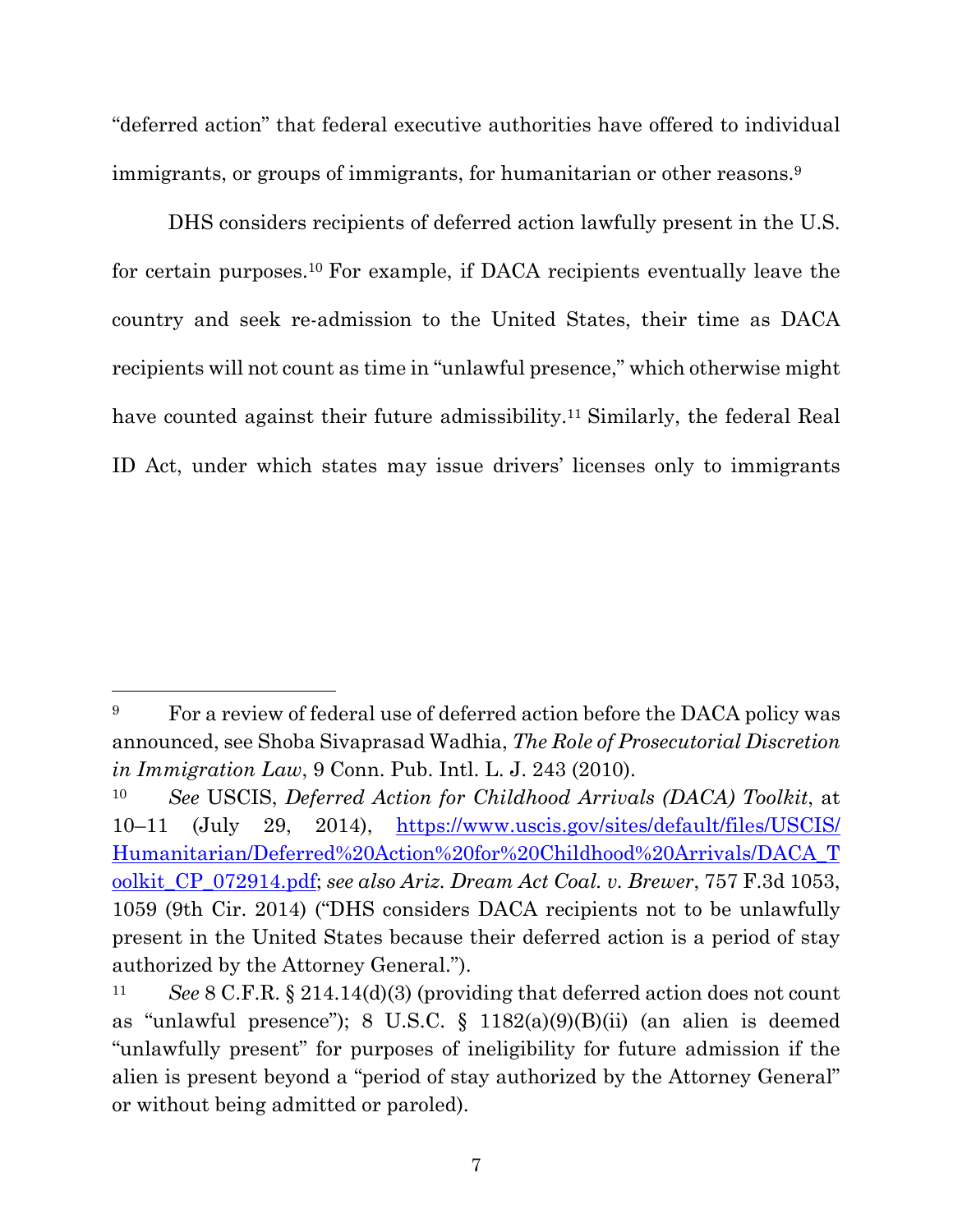"authorized [to] stay in the United States," expressly identifies deferred action as a "period of authorized stay."12

Although DACA does not confer "lawful status" on an individual (because only Congress can create or define an immigration status13), DACA recipients, like others who receive deferred action, are eligible for employment authorization. *See* 8 C.F.R. § 274a.12(c)(14).

To be eligible for DACA relief, an applicant must be an alien without lawful status who arrived in the United States before the age of sixteen and who is now less than thirty-one years old. Applicants must also have no significant criminal record, as well as a high-school education or service in the U.S. armed forces.14

## **II. DHS May Also Grant Temporary Protected Status to Certain Unauthorized Immigrants.**

Besides DACA, DHS may also designate certain foreign countries for Temporary Protected Status ("TPS"). 8 U.S.C. § 1254a(b). For unauthorized immigrants from such designated countries, the Attorney General "may grant

<sup>&</sup>lt;sup>12</sup> Real ID Act of 2005, Pub. L. No. 109-13, div. B,  $\S 202(c)(2)(B)(viii)$ , (C)(i)-(ii), 119 Stat. 302, 313; *see also Brewer*, 757 F.3d at 1074 n.9 (Christen, J., concurring).

<sup>13</sup> *See* DHS, Memorandum from Janet Napolitano, *supra* note 8.

<sup>14</sup> *See* USCIS, *Consideration of Deferred Action for Childhood Arrivals (DACA)* (Feb. 14, 2018), http://www.uscis.gov/humanitarian/considerationdeferred-action-childhood-arrivals-daca.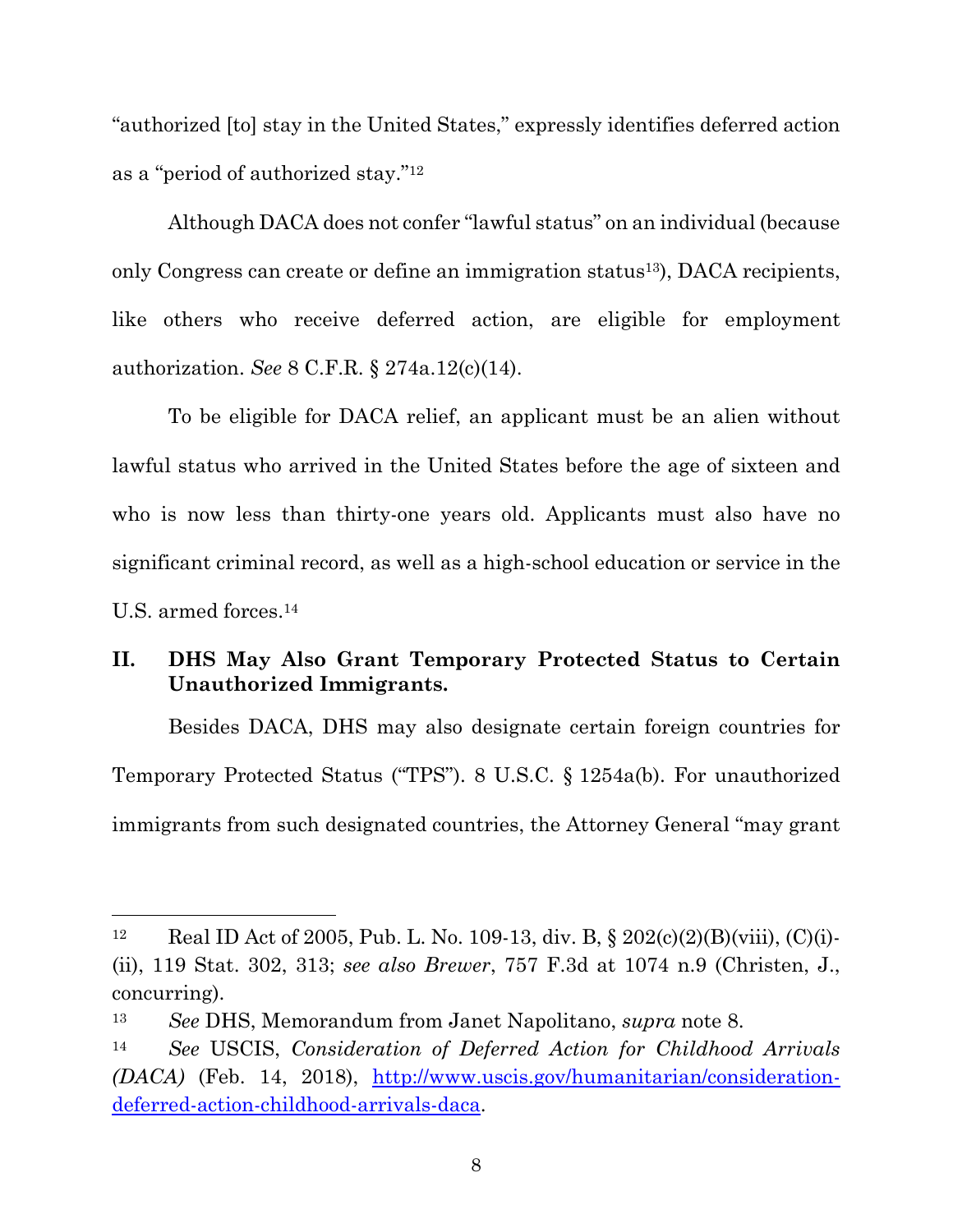the alien temporary protected status in the United States." *Id.* § 1254a(a)(1)(A). A person granted TPS is protected from removal and may obtain authorization to work in the United States. *Id.*  $\S 1254a(a)(1) - (2)$ .

An unauthorized immigrant granted TPS is similar to a DACA recipient—the person is able to live and work in the U.S., but TPS "does not lead to lawful permanent resident status or give any other immigration status." *Temporary Protected Status: What is TPS*, https://www.uscis.gov/ humanitarian/temporary-protected-status (last visited Mar. 26, 2019). TPS, however, is not limited to those who were brought to this country as minors. *See id. Amicus* Kelsey Burke is an example of a person granted TPS who, as discussed below, was ultimately admitted to practice in Florida.15

### **III. The Personal Responsibility and Work Opportunities Reconciliation Act of 1996.**

Congress enacted the Personal Responsibility and Work Opportunity Reconciliation Act ("the 1996 Act") in 1996, Pub. L. No. 104-193, 110 U.S. Stat. 2105. The 1996 Act prohibits states from conferring certain public benefits, including professional licenses, upon defined "aliens" unless they are exempted. 8 U.S.C. § 1621(a), (c)(1)(A). The stated goals of this prohibition are to promote self-sufficiency of residing noncitizens, and to prevent "the availability of

<sup>&</sup>lt;sup>15</sup> The availability of TPS supports the argument that this Court should adopt a broader rule than the one Petitioners propose. Br. of Ad Hoc Coalition of Law Professors 25–28.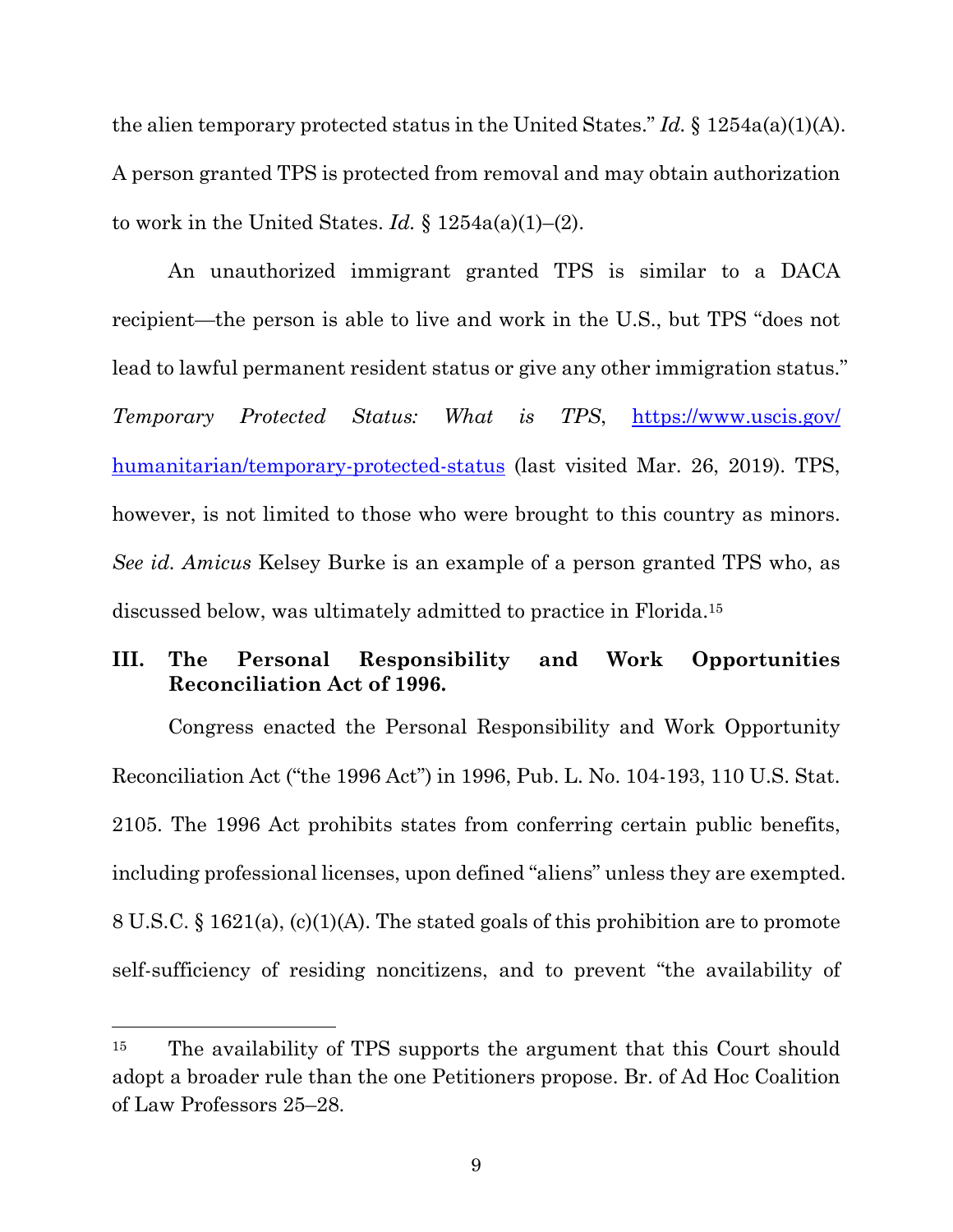public benefits" from being "an incentive for immigration." 8 U.S.C.§ 1601. Immigrants are incentivized to rely on their own capabilities and not U.S. public benefit systems. *Id.* Despite these goals, the statute inexplicably includes certain professional licenses within the definition of a state public benefit. 8 U.S.C. § 1621. Nothing in the statute's text or legislative history indicates why professional licenses, which would promote self-sufficiency, are categorized as a public benefit.

Regardless, the prohibition against professional licenses has an important exception rooted in federalism. Under § 1621(d), a state may give benefits to immigrants who are not lawfully present if it does so by "the enactment of a State law." The Petition refers to this exception as "the opt out" provision. Pet. 3–4. The opt out provision shows that, although Congress was concerned about public benefit access to unauthorized immigrants, Congress also recognized that each state has the right to make its own decisions about state-provided benefits.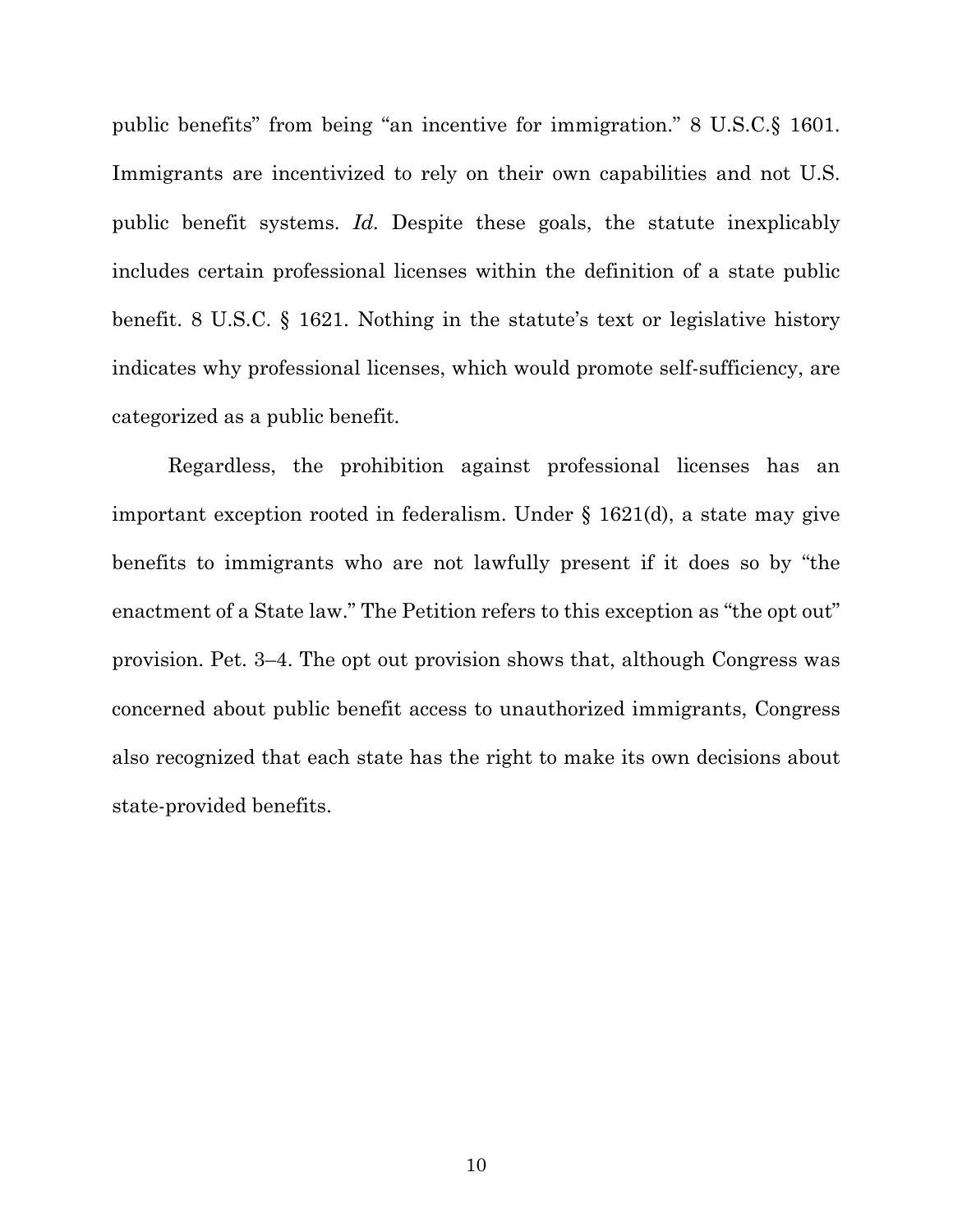#### **ARGUMENT**

## **I. THIS COURT SHOULD ADOPT THE PROPOSED RULE AND ALLOW UNAUTHORIZED IMMIGRANT LAW GRADUATES BAR ADMISSION BECAUSE A BAR APPLICANT'S IMMIGRATION STATUS DOES NOT PREVENT THAT APPLICANT FROM ESTABLISHING CHARACTER AND FITNESS FOR PRACTICING LAW.**

Petitioners, and other qualified immigrant law graduates, possess the qualities and traits necessary for the practice of law and can fulfill all the requirements for admission to the Utah Bar, were it not for their immigration status. This Court should adopt the Proposed Rule because this Court's character and fitness rules already ensure that only qualified applicants practice law in Utah. The Proposed Rule would not alter that requirement or enable an otherwise unqualified applicant from obtaining a bar license. Immigrant law graduates are undoubtedly capable of establishing the requisite character and fitness for practicing law in Utah. They possess the same personal qualities as any other non-immigrant law graduate. A bar applicant's immigration status does not inherently reflect anything negative about that applicant's character or fitness for practicing law. Inasmuch as there is no apparent valid reason for this Court to categorically preclude immigrant law graduates from practicing law, this Court should adopt the Proposed Rule.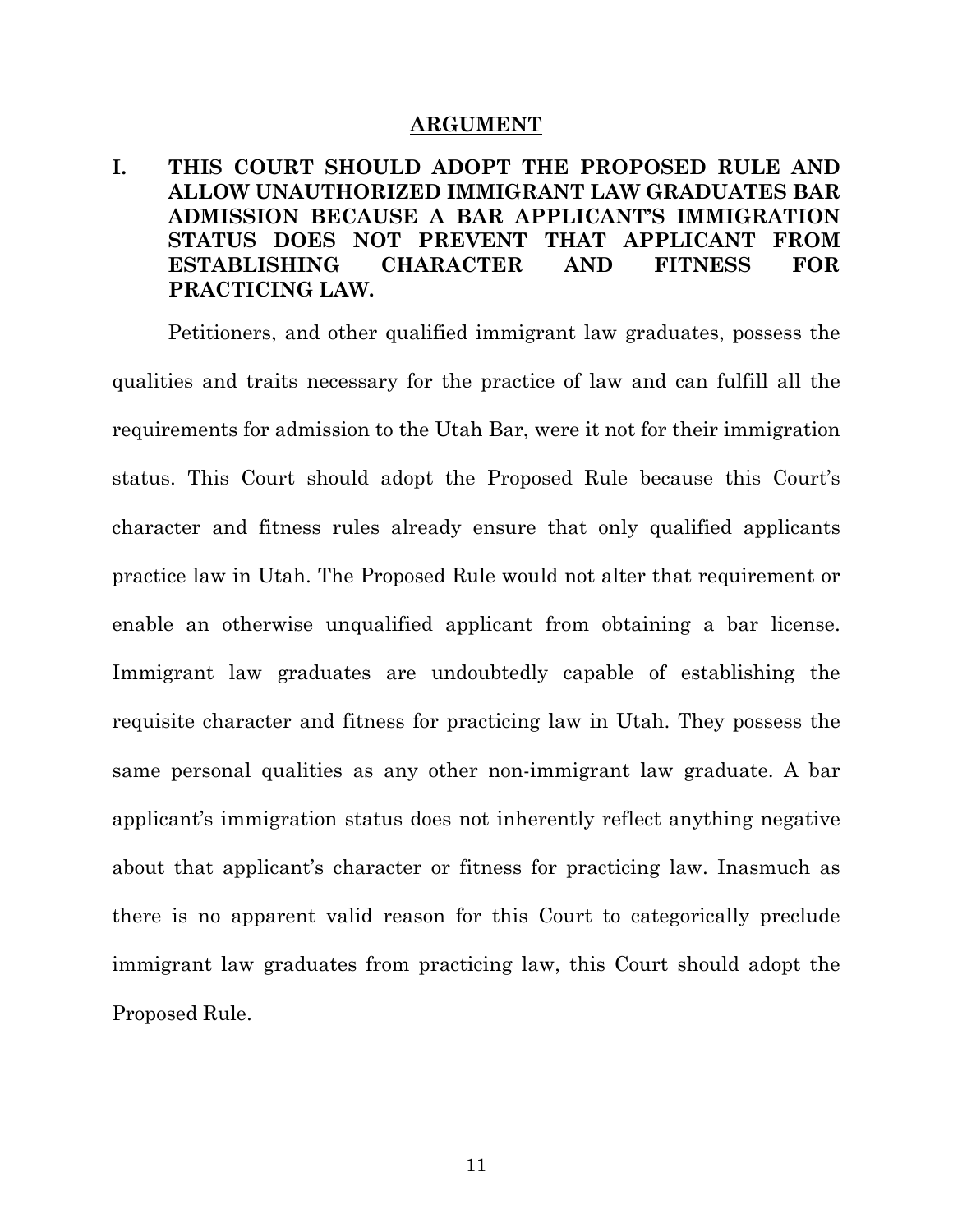### **A. The Character and Fitness Committee's Individualized Review of Bar Applicants Ensures that Only Qualified Applicants Obtain a Bar License.**

This Court's rules governing admission to the Utah Bar already ensure that only well-qualified applicants of good moral character gain admission to the bar. A categorical ban on unauthorized immigrants from the practice of law would be inconsistent with the individualized review prescribed by this Court's current rules.

Among other things, law graduates applying to the bar must prove "by clear and convincing evidence" that they graduated from an approved law school, have good moral character, and have passed the MPRE and the bar exam. Utah R. Bar Admission 14-703. Attorney applicants, like Petitioners, must also prove their admission to another state's bar and that they are in good standing in all jurisdictions where they are admitted. *Id.* 14-704(a).

To prove sufficient moral character, all applicants must "pass a character and fitness investigation." *Admissions*, Utah State Bar, http://www.utahbar.org/admissions/ (last visited March 26, 2019); *see also*  Utah R. Bar Admission 14-708. The Character and Fitness Committee's investigation is an individualized review of an applicant's background to determine if the applicant's "record of conduct justifies the trust of clients, adversaries, courts, and others with respect to the professional duties owed to them." Utah R. Bar Admission 14-708(a). As part of the process, the Character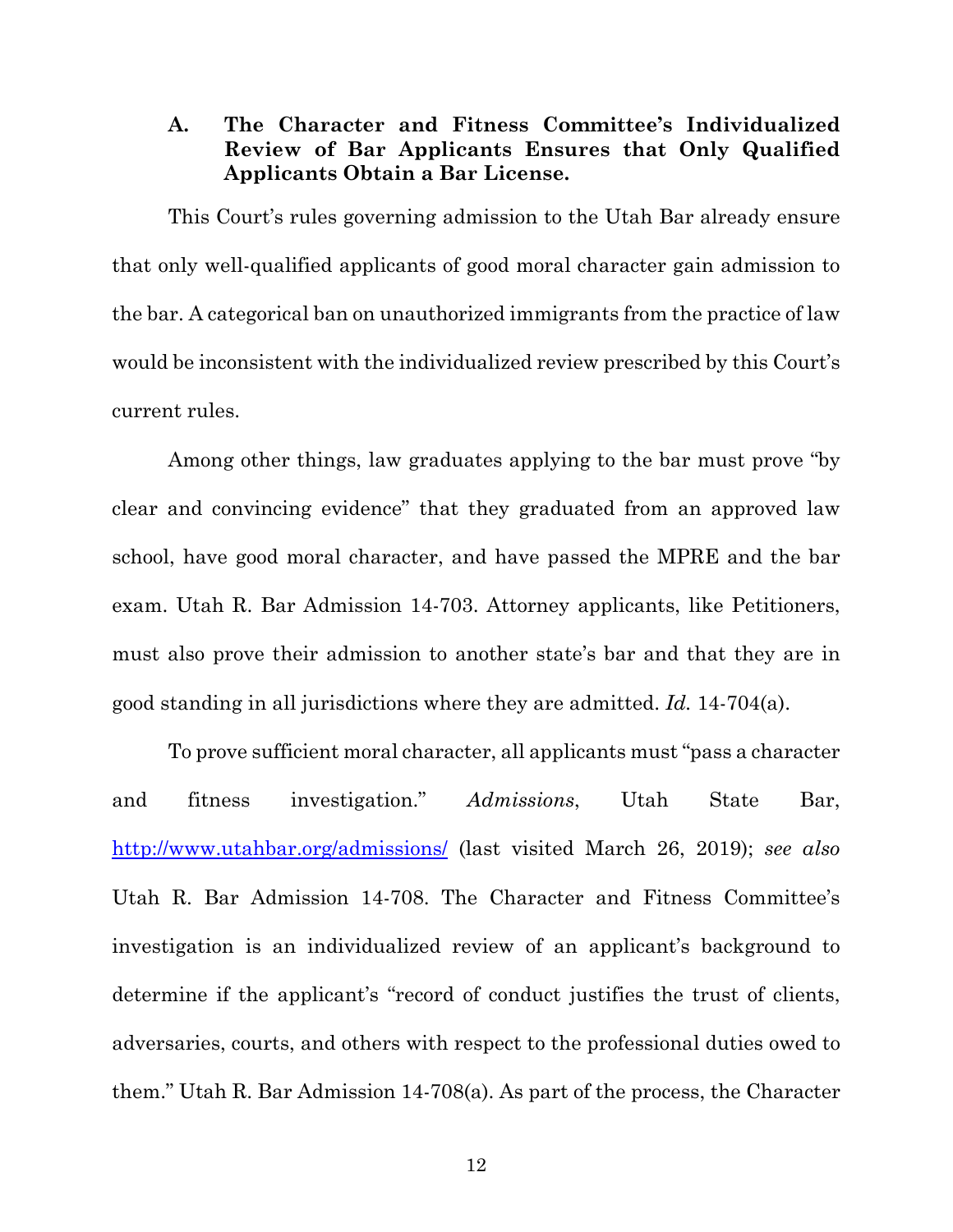and Fitness Committee can gain access to and review an applicant's prior employment records, school records, credit report, health care facility records, and records regarding formal or informal complaints or charges against the applicant. *Id.* 14-707(a) (requiring bar applicants to include in their applications "an authorization and release enabling the Bar to obtain information concerning the Applicant"); *Authorization and Release Form*, Utah State Bar, http://www.utahbar.org/wp-content/uploads/2017/09/Authorizationand-Release-1.doc (Utah Bar's notarized form indicating the full extent of the authorization an applicant provides the Character and Fitness Committee for its investigation). The process is thorough. It may include an informal investigative interview, a formal hearing, and a later review of a formal hearing decision. *Id.* 14-708(b)–(c).

Petitioners, like most other unauthorized immigrant law graduates in similar situations, are otherwise qualified for admission into the Utah Bar, and they would likely be admitted if Utah opted out of § 1621's broad, blanket prohibition. Pet. 2–3, 6. They have graduated from approved law schools, already passed rigorous bar and MPRE exams in other jurisdictions, and have otherwise proved their high moral character and fitness to practice law. Utah's current application process ensures only high-qualified individuals obtain a bar license, and categorically banning unauthorized immigrants from being eligible for the bar adds nothing to that process and robs Utah of legal talent.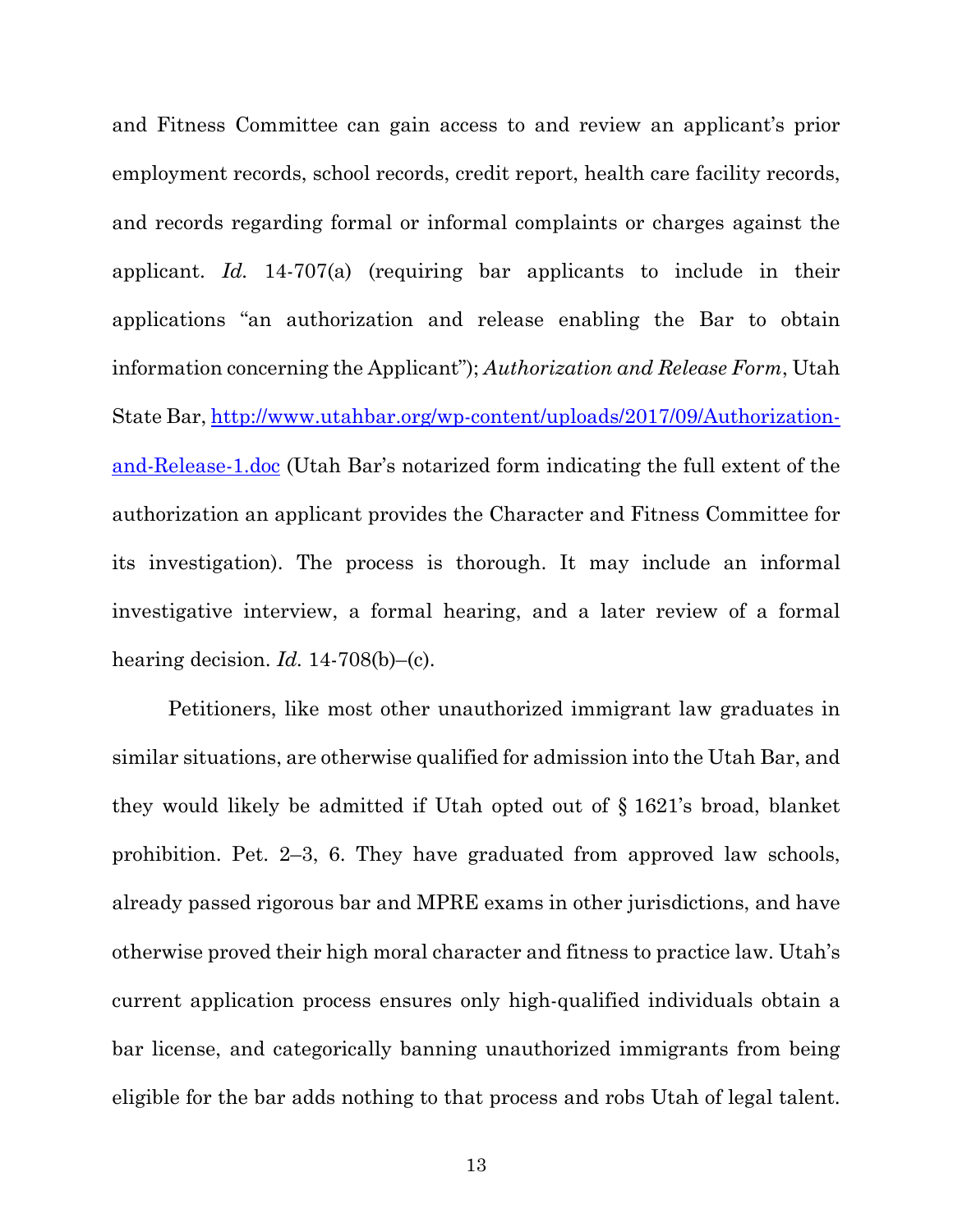Thus, adopting the Proposed Rule would have no adverse impact on the quality of attorneys admitted to the Utah Bar.

### **B. Unauthorized Immigrants Are as Capable of Practicing Law as Other Utah Attorneys.**

A person's immigration status is not relevant to the key traits the Character and Fitness Committee considers in determining an applicant's character. In determining an applicant's character, the Character and Fitness Committee considers, among other things, evidence of an applicant's honesty, academic and work history, financial and professional responsibility, emotional and mental stability, drug or alcohol dependence, civility, diligence, reliability, and civil, criminal, or disciplinary charges. Utah R. Bar Admission 14-708(d), (f).

A person's immigration status does not affect these issues unauthorized immigrants are equally able as other applicants to demonstrate they possess these traits and are honest, responsible, and civil. Thus, a complete ban of unauthorized immigrants will accomplish nothing more than preventing *highly qualified* and *morally fit* applicants from serving as upstanding Utah attorneys.

The experiences of the following LatinoJustice Amici prove the point.

*Amicus* Cesar Vargas came to the U.S. from Mexico at five years old, after his father passed away. *See In re Vargas*, 10 N.Y.S.3d 579, 582 (App. Div.

14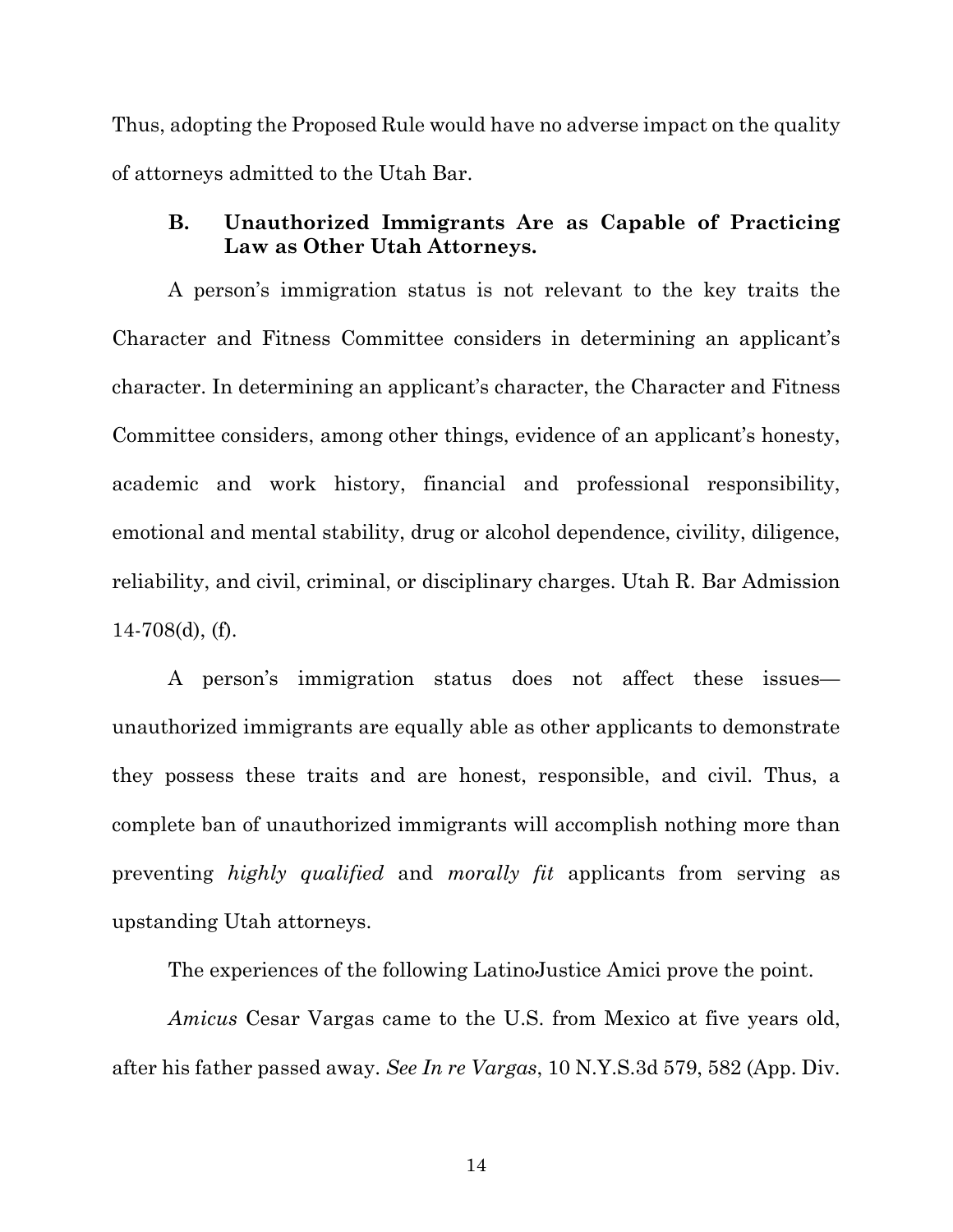2015). After graduating from a New York public high school, Mr. Vargas attended St. Francis College in Brooklyn, *id.*, as an honors student. He then attended law school at the City University of New York, where he obtained valuable internships with Main Street Legal Services, Inc., the Office of the District Attorney of Kings County, and a New York State Supreme Court Justice. *Id.* He also worked as a legislative intern for a member of the United States Congress. *Id.* at 582–83. After graduation from law school, he took (and passed) the New York bar, applied for DACA, and then applied for admission to the New York Bar. *Id.* During all of this, Mr. Vargas also co-founded the Dram Action Coalition advocacy group. A subcommittee of New York's Character Committee found that Mr. Vargas "appears to have stellar character" and that, were it not for the legal issues surrounding his immigration status, it "would have no hesitation recommending Mr. Vargas' admission to the New York Bar." *Id.* at 584.

The *Vargas* court ultimately held that the judiciary had the authority to opt out of the statute under § 1621(d), and determined that Mr. Vargas was eligible for admission to the New York Bar. *Id.* at 589–97. Since then, Mr. Vargas has had a successful legal career, including speaking at congressional hearings, volunteering at legal clinics to help immigrants learn their rights, and providing pro-bono representation to children facing deportation in

15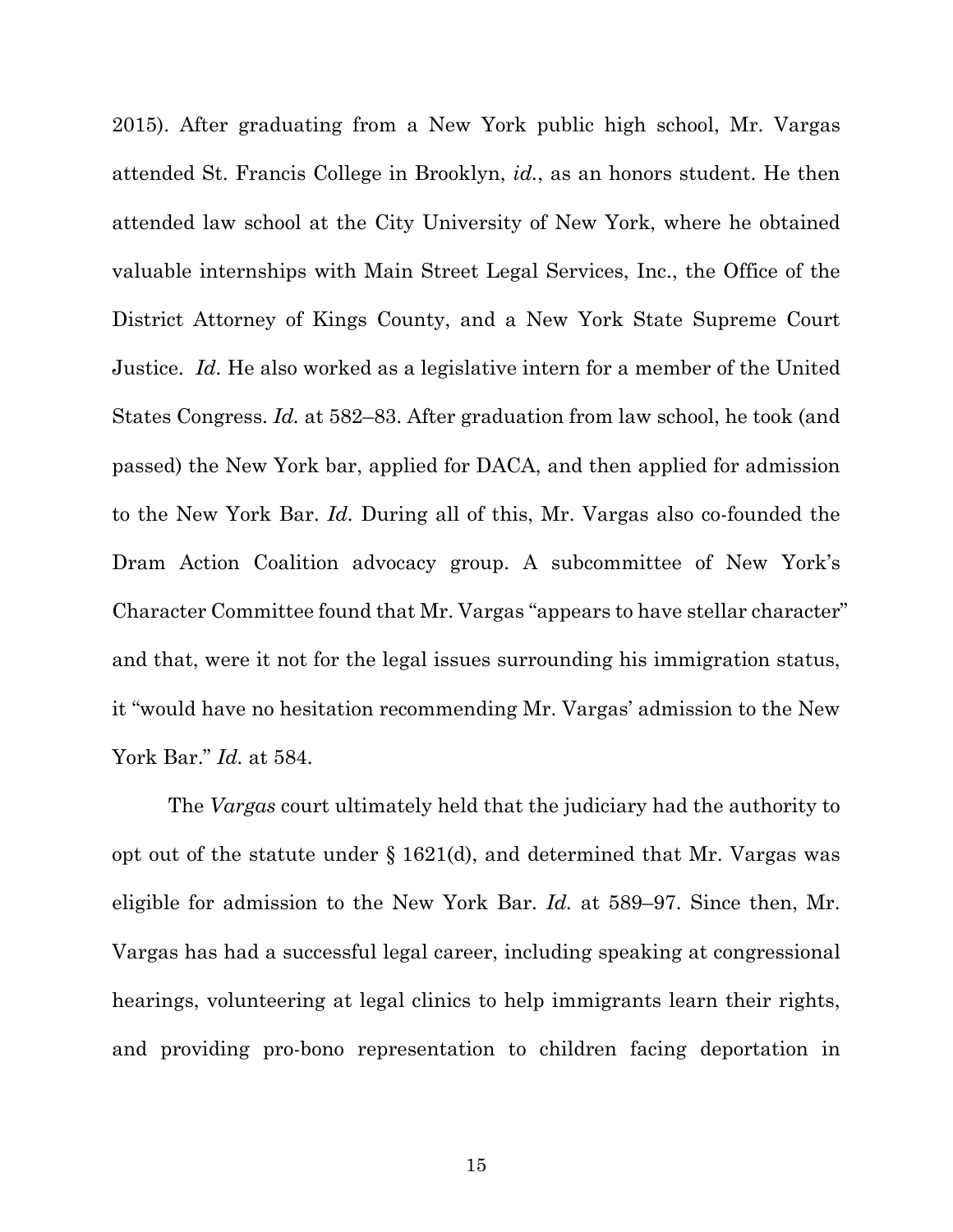immigration court. 16 Recently, NY1, a New York cable television station, brought Mr. Vargas on board to answer questions from the public and discuss immigration law and issues. 17 Mr. Vargas is also a frequent political commentator on CNN, MSNBC, FOXNews, Univision, and Telemundo, and he is a columnist on The Hill, Washington Post, New York Times, Politico, and other top publications, where he writes on immigration issues. Mr. Vargas is now a lawful permanent resident, and just over a month ago, he enlisted in the U.S. Army and is currently in basic training at Fort Leonard Wood, Missouri.

*Amicus* Sergio Garcia grew up in both Mexico and the U.S. *In re Garcia*, 315 P.3d 117, 121 (Cal. 2014). His parents brought him to the U.S. when he was an infant but moved with him back to Mexico when he was nine years old. *Id.* His parents then brought him back to the U.S. when he was seventeen years old, at which time Sergio's father filed an immigration visa petition on Sergio's behalf. *Id.* But, due to the massive "backlog of persons of Mexican origin who are seeking immigrant visas," as of 2014, Sergio's visa number still had not

<sup>16</sup> *See, e.g.*, Rebecca Klein, *An Undocumented Teen Gains Asylum With The Help Of His Undocumented Lawyer*, HUFFINGTON POST (July 22, 2017, 8:00 AM), https://www.huffingtonpost.com/entry/cesar-vargas-undocumentedlawyer-client\_us\_59727244e4b09e5f6ccf6cf6.

<sup>&</sup>lt;sup>17</sup> An example of one such segment can be found at https://www.ny1.com/nyc/all-boroughs/news/2018/04/27/immigrant-advocatediscusses-nypd-partnership-ice-raids-.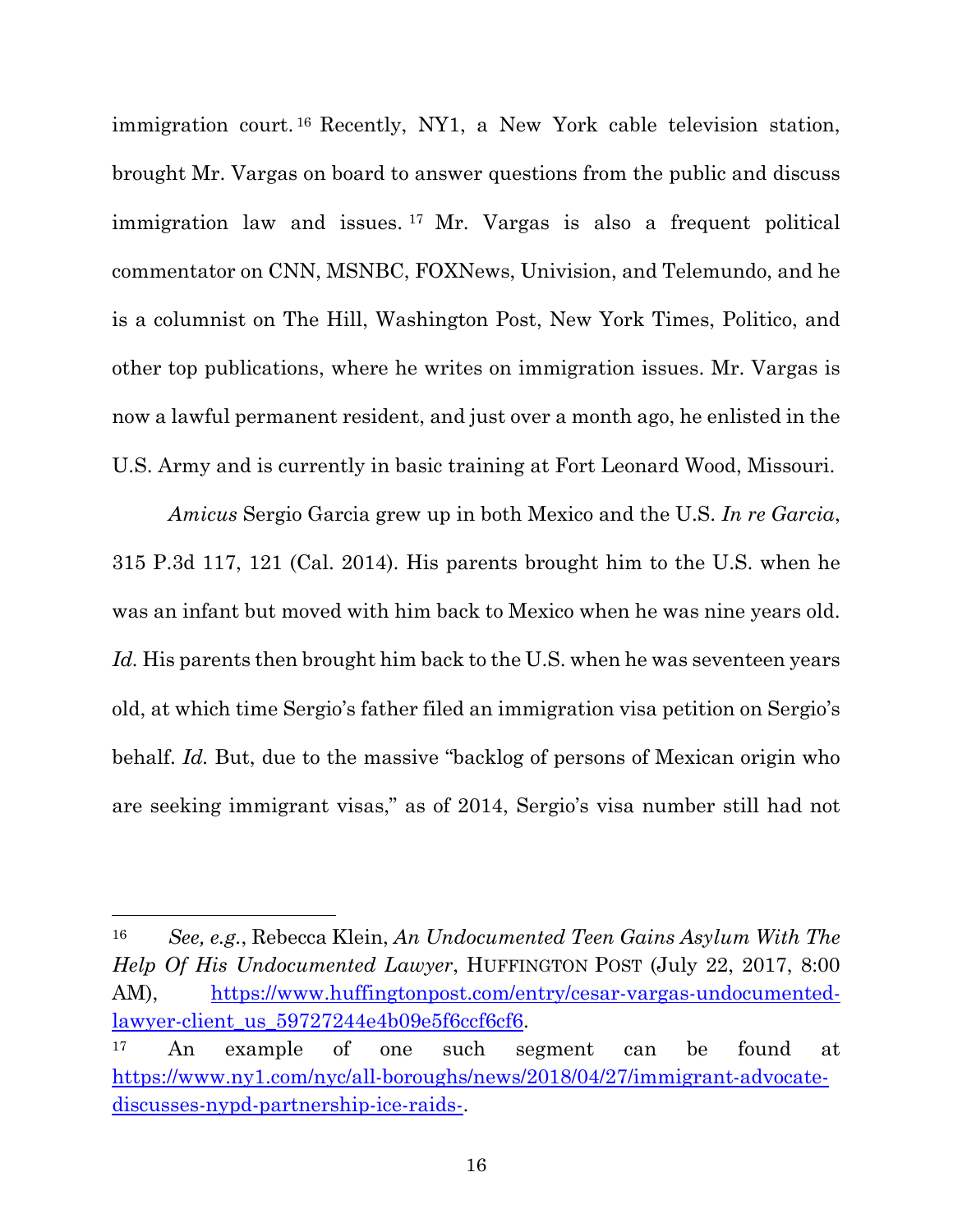come up—"more than 19 years" after his father submitted his visa petition.18 *Id.* at 121–22. Sergio graduated high school in California and received offers to attend Stanford, University of California at Berkley, and University of California at Davis, but he was unable to accept those institutions' scholarships due to his immigration status. Instead, he attended Butte College, California State University at Chico, and Cal Northern School of Law, where he received his law degree in May 2009. *Id.* at 122. In July 2009, he passed the California bar examination on his first try.19 *See id.* The California Committee on Bar Examiners found Sergio otherwise qualified for admission to the California bar, and after the California legislature opted out of § 1621(d), he was admitted to the California bar. *Id.* at 120. He now works as a California attorney. Paul Elias, Associated Press, *Immigrant California lawyer finally gets green card*, LAS VEGAS SUN, (June 4, 2015, 6:00 PM),

<sup>18</sup> Sergio eventually received his green card after being admitted to the California bar as an unauthorized immigrant. Paul Elias, Associated Press, *Immigrant California lawyer finally gets green card*, LAS VEGAS SUN, (June 4, 2015, 6:00 PM), https://lasvegassun.com/news/2015/jun/04/immigrantcalifornia-lawyer-finally-gets-green-car/.

<sup>19</sup> Passing the California bar is no easy feat—only 56.4 percent of Sergio's peers passed the July 2009 exam. Staci Zaretsky, *California's Bar Exam Passage Rate Reaches 32-Year Low*, ABOVE THE LAW (Nov. 21, 2016, 12:15 PM), https://abovethelaw.com/2016/11/californias-bar-exam-passage-rate-reaches-32-year-low/.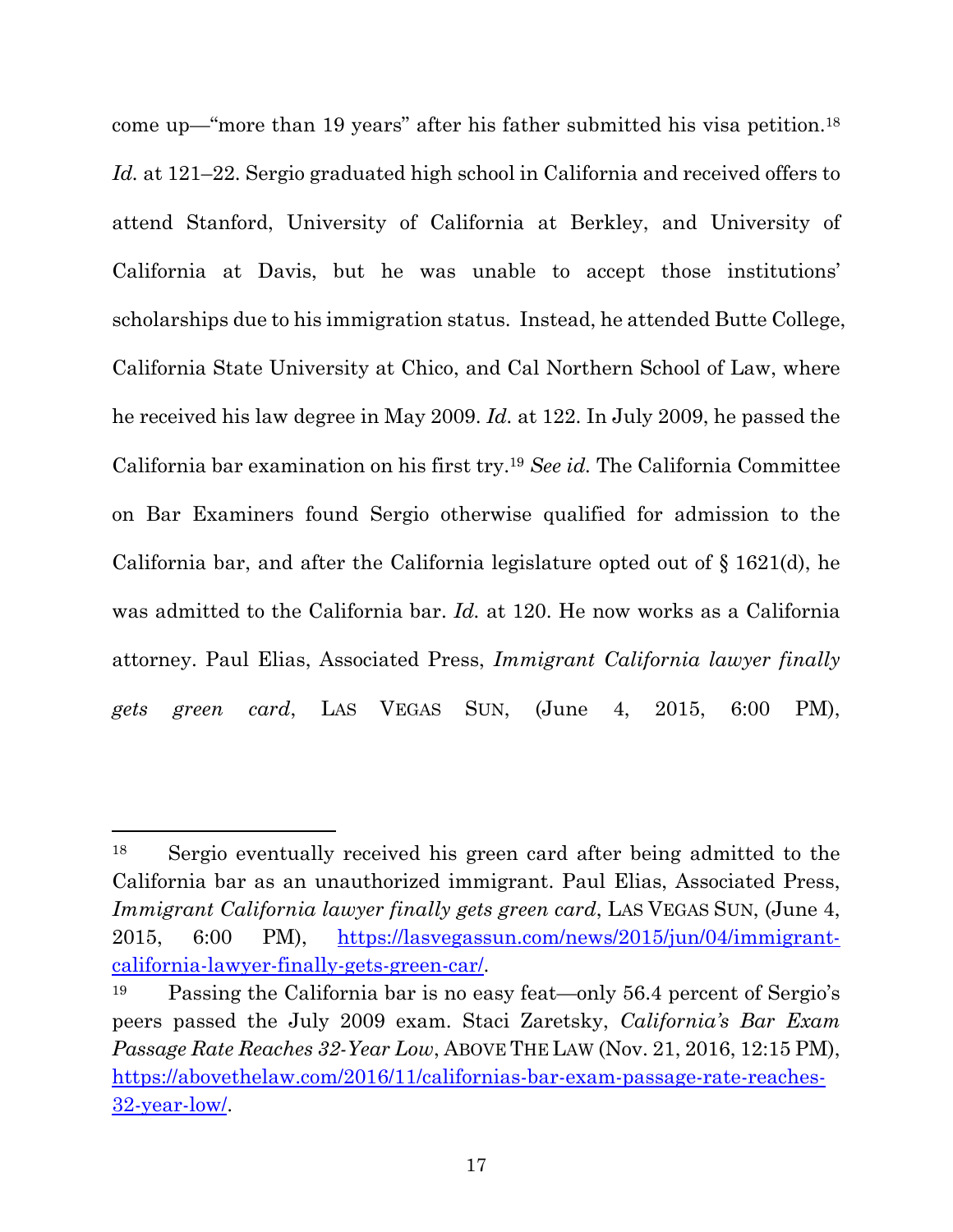https://lasvegassun.com/news/2015/jun/04/immigrant-california-lawyerfinally-gets-green-car/.

*Amicus* Jose Manuel Godinez-Samperio came with his parents to the U.S. from Mexico in 1995, when he was nine years old. He arrived on a B-2 Nonimmigrant Visa<sup>20</sup>, but then lost his visa status, thereby becoming an unauthorized immigrant. Still, he graduated as the valedictorian of his high school class and obtained a private scholarship to attend New College of Florida. After he graduated, he attended Florida State University College of Law, also on a private scholarship. He passed the bar in 2011 but was not initially admitted to the Florida Bar. *Florida Bd. of Bar Examiners re Question as to Whether Undocumented Immigrants are Eligible for Admission to the Florida Bar*, 134 So.3d 432, 433 (Fla. 2014) (per curiam). Instead, the Florida Board of Bar Examiners sought an advisory opinion from the Florida Supreme Court about admitting unauthorized immigrants. *Id.*

The Florida Supreme Court determined (incorrectly) that § 1621(d)'s opt out provision required the Florida Legislature to act. *Id.* at 435. Notably, the parties did not raise the Tenth Amendment issues posed by the court's interpretation of § 1621(d), and thus the court did not address that issue,

<sup>20</sup> The B-2 visa is referred to as a "Tourism" visa. U.S. Department of State, *Visitor Visa Overview*, https://travel.state.gov/content/travel/en/us-visas/ tourism-visit/visitor.html (last visited Mar. 26, 2019).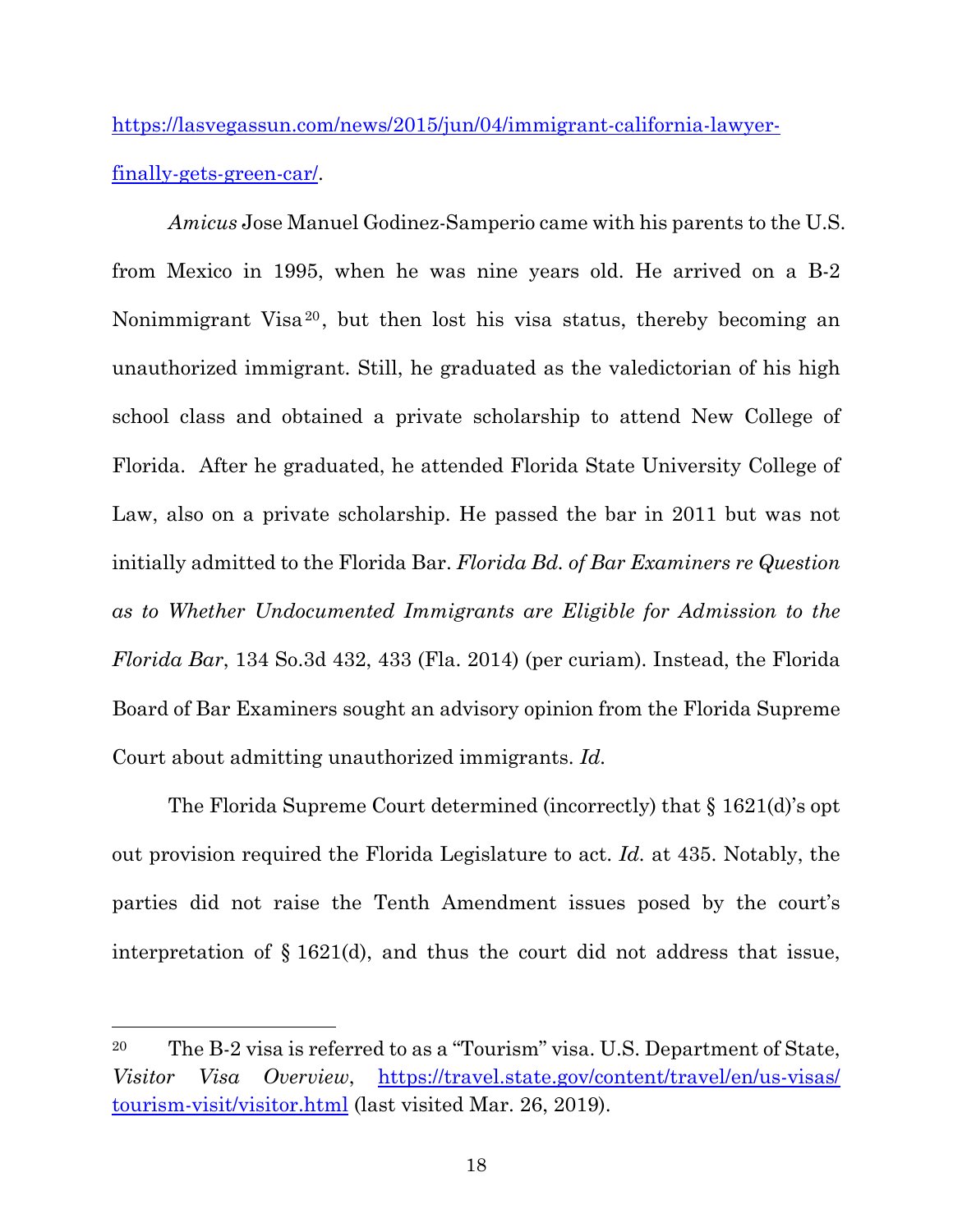discussed more fully below. A few months later, Florida's legislature adopted legislation to opt out of § 1621, which paved the way for Mr. Godinez-Samperio's admission to the Florida bar. *See* The Florida Bar, *Godinez-Samperio Finally Becomes A Florida Lawyer*, FLORIDA BAR NEWS (Dec. 15, 2014), https://www.floridabar.org/the-florida-bar-news/godinez-samperiofinally-becomes-a-florida-lawyer/.

*Amicus* Kelsey Burke was initially denied permission to take the bar exam by the Florida bar examiners based on the Florida Supreme Court's incorrect interpretation of § 1621(d). *Florida Bd. of Bar Examiners*, 134 So.3d at 437. She came to the U.S. from Honduras when she was ten years old, making the trek by foot, and after graduation from high school, she obtained Temporary Protected Status 21 and work authorization. Frank Cerabino*, Legislators should act to help worthy Boynton immigrant be admitted to Florida Bar*, THE PALM BEACH POST (Mar. 12, 2014, 12:01 AM), https://pbpo.st/2JmaLwC. She worked her way through college at Florida Atlantic University, finishing her bachelor's degree in three years and graduating debt free. *See id.* She then graduated from law school at Florida

 $21$  As noted above, TPS is similar to DACA in that it grants deferred status on a person, protects that person from removal, and allows that person work authorization. USCIS, *Temporary Protected Status: What is TPS*, https://www.uscis.gov/humanitarian/temporary-protected-status (last visited Mar. 26, 2019).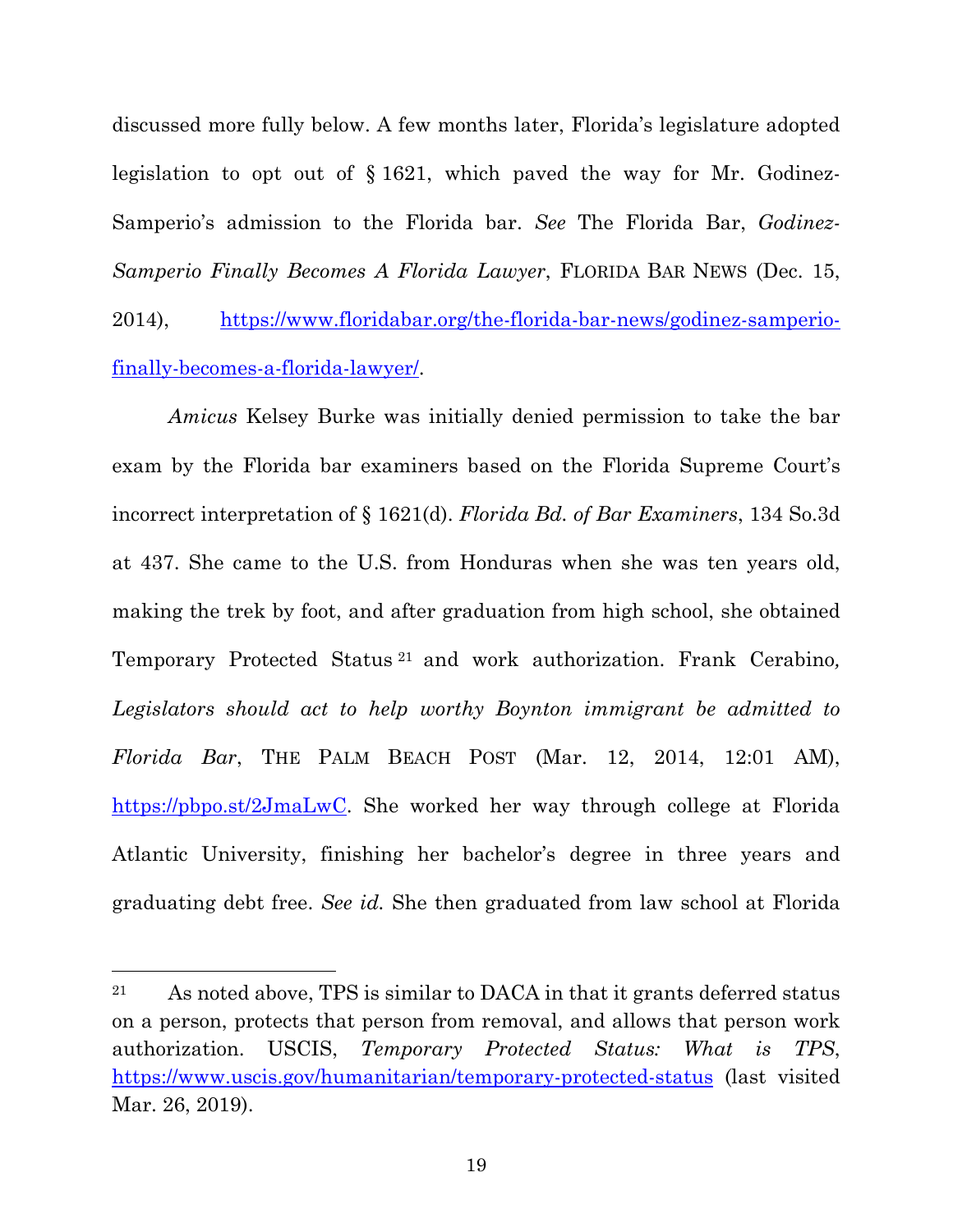Agriculture and Mechanical University, for which she paid through a private loan with help of a generous family that took her in. *Id.* After the Florida Legislature opted out of § 1621's prohibition, Ms. Burke was eventually permitted to take the Florida bar exam and be admitted to the Florida bar. She is one of a handful of female personal injury attorneys in Palm Beach County, and she mentors students from middle school to law school, as well as young attorneys in the community through volunteering and pro-bono work.22

*Amicus* Denia Perez was born in Mexico and came to the U.S. with her parents when she was eleven months old. San Francisco State University, *Alum Denia Perez Becomes First DACA Recipient Admitted to Connecticut Bar* (Nov. 9, 2018),  $\frac{https://bit.ly/2YfbX8t}{https://bit.ly/2YfbX8t}$ . She is the first in her family to graduate from college and based on her experience (and her parents' experience) with the U.S. immigration system, Ms. Perez decided to attend Quinnipiac University School of Law. Soon after graduating law school, Ms. Perez spoke at a public hearing of the Connecticut Rules Committee, which was considering a change to Connecticut's bar admission rules to allow those like Ms. Perez admission to the Connecticut bar. Robert Storace, *This Undocumented Immigrant Just Graduated Law School. Now She Wants To Change Who Can* 

<sup>22</sup> Senator Durbin of Illinois shared Ms. Burke's story on the floor of the U.S. Senate in 2012, a video of which is available at https://www. youtube.com/watch?v=CNkhv7rZRpE.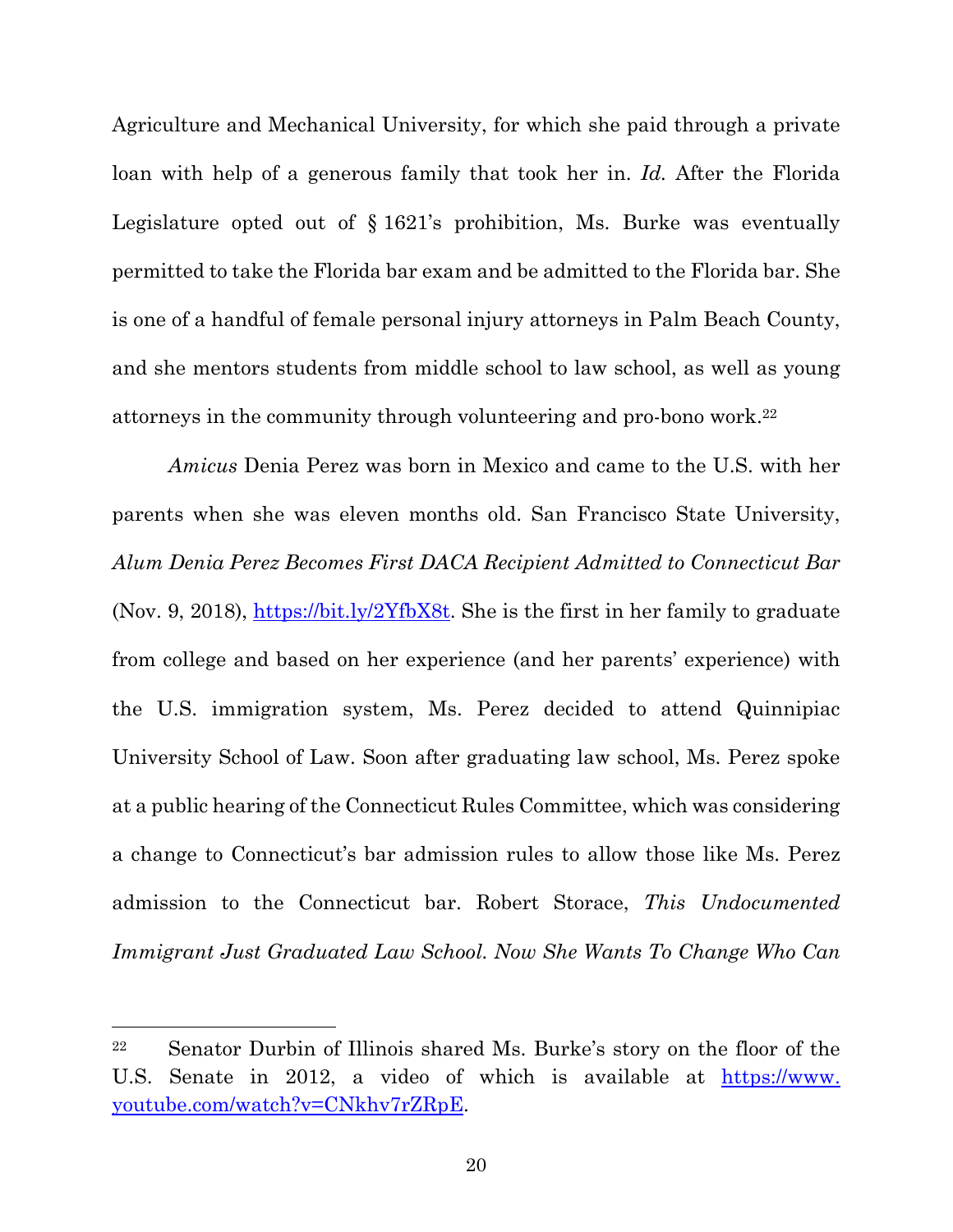*Practice Law*, CONNECTICUTLAWTRIBUNE (May 14, 2018, 3:27 PM), https://bit.ly/2FoVgi5. Connecticut adopted its new rule in June 2018, which allows admission to the bar so long as the applicant is "authorized to work lawfully in the United States." Robert Storace, *This Young Attorney Is the First DACA Recipient Admitted to Practice Law in Connecticut*, CONNECTICUTLAWTRIBUNE (Nov. 2, 2018, 6:50 PM), https://bit.ly/2YfcpUd. As of November 2, 2018, she was the first unauthorized immigrant granted admission to the Connecticut bar. *Id.* She is currently an Immigrant Justice Fellow at Make the Road New York, representing clients in immigration proceedings.

*Amicus* Karla Perez was born in Mexico and came to the U.S. with her parents when she was two years old. Elise Foley, *Court To Weight Fate Of Dreamers*, HUFFINGTON POST (Aug. 8, 2018, 5:45 AM), https://bit.ly/2OpLpgi. She graduated from the Bauer College of Business and the Honors College at the University of Houston, and she went on to get her law degree from the University of Houston Law Center. While a law student, she interned with the Mexican American Legal Defense and Education Fund, the Tahirih Justice Center, and Baker Ripley's Immigration and Citizenship Program. *See* Karla Perez, *Opinion: DACA let me serve Houston. Now Congress should make it permanent*, HOUSTON CHRONICAL (Feb. 14, 2019), https://bit.ly/2tnpoES. She passed the July 2018 Texas bar exam, was admitted to the Texas Bar in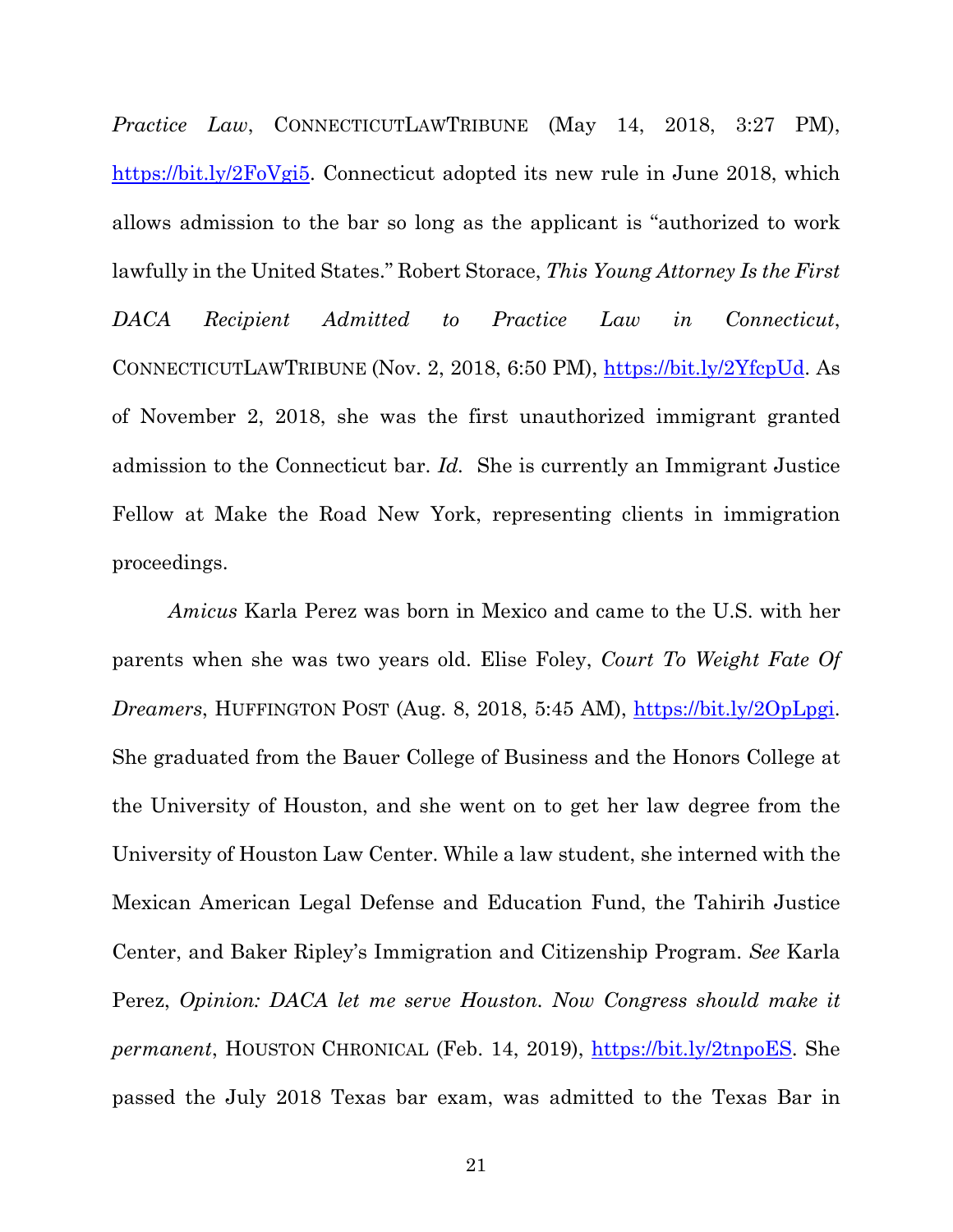November 2018, and works as an immigration attorney, "helping survivors of gender-based violence in underserved communities throughout Houston." *Id.* Ms. Perez is currently an Equal Justice Works Fellow sponsored by in part by Greenberg Traurig, LLP and The Texas Access to Justice Foundation and hosted by the Tahirih Justice Center in Houston, Texas. She also serves on the national board of United We Dream, which is the nation's largest immigrant youth-led organization. Ms. Perez has since become a lawful permanent resident.

*Amicus* Marisol Conde-Hernández was born in Mexico and, when she was one year old, her parents brought her to the U.S. Before going to law school, Ms. Conde-Hernández founded New Jersey's first undocumented, youth-led immigrant rights group. Elise Schoening, *Undocumented immigrant becomes activist*, THE SIGNAL (Mar. 27, 2017), https://bit.ly/2panvJ6. She graduated from Rutgers University New Brunswick *summa cum laude* before attending Rutgers Law School, where she was the Marsha Wenks Public Interest Fellow and Co-Chair of Rutger's Immigrant Rights Collective. Upon graduation, she became the first undocumented law graduate from a New Jersey law school. *See id.* She was admitted to the New Jersey bar in October 2018, becoming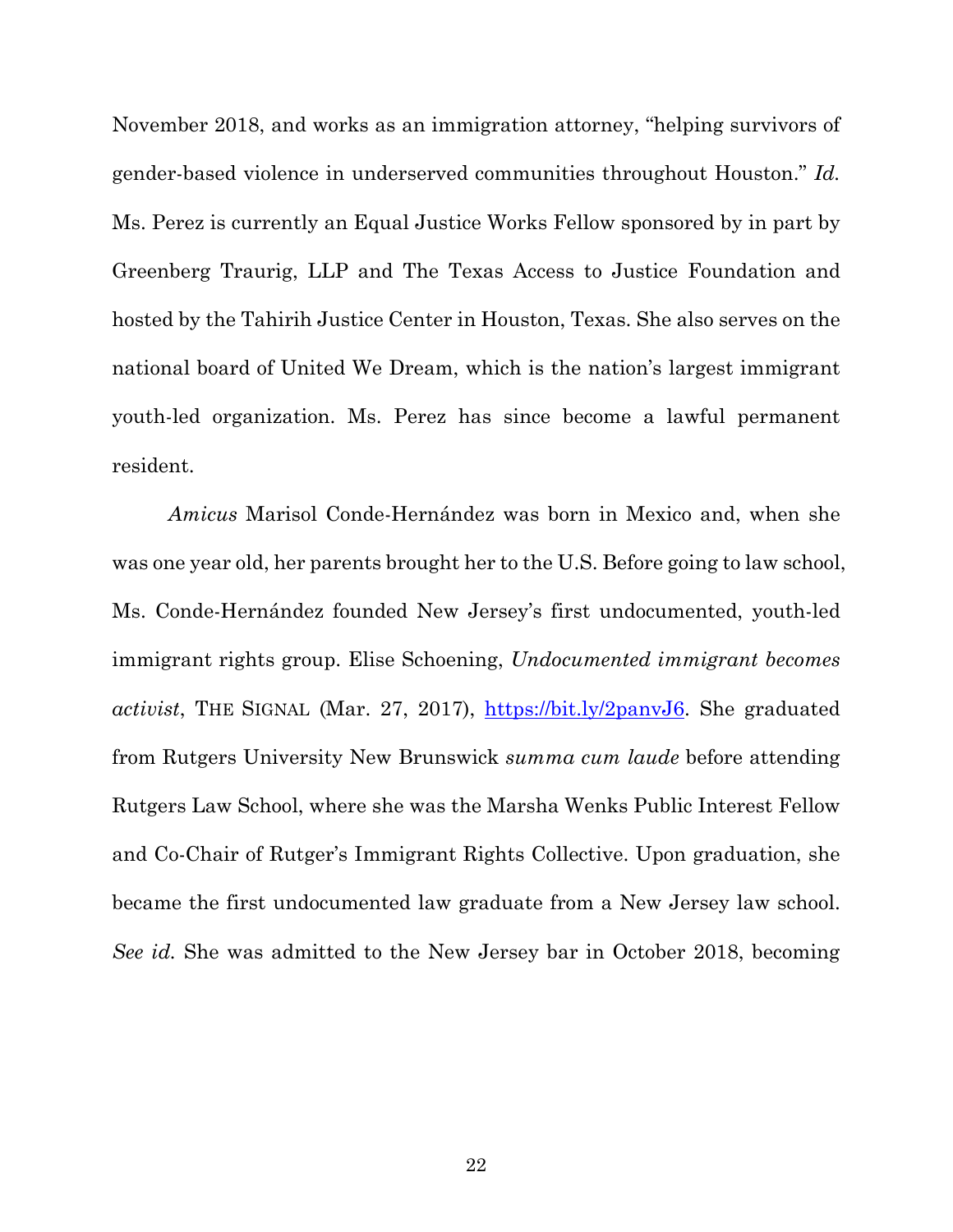New Jersey's first undocumented female attorney. She currently practices immigration law and criminal defense in New Jersey.<sup>23</sup>

*Amicus* Jackeline Saavedra-Arizaga came from Peru to the U.S. when she was fourteen years old. After graduating high school, Ms. Saavedra-Arizaga worked different jobs to pay for college, eventually graduating *cum laude* from the State University of New York at Stony Brook in 2007. *See* Chau Lam, *Mixed reaction to Obama immigration policy*, NEWSDAY (June 15, 2012, 10:37 PM), https://www.newsday.com/long-island/mixed-reaction-to-obamaimmigration-policy-1.3785384. Ms. Saavedra-Arizaga then attended law school at Touro College. In law school, Ms. Saavedra-Arizaga was a legal fellow at SEPA Mujer, where she advocated for domestic violence survivors and others within the Latina community on Long Island. LONG ISLAND REGIONAL IMMIGRATION ASSISTANCE CENTER, *About*, http://www.longislandriac.com/abo ut.html (last visited Mar. 26, 2019). She was also recognized in 2012 as one of the "40 under 40 Latino Rising Stars" by the Hispanic Coalition, New York. *Id.* In 2013, Ms. Saavedra-Arizaga received DACA status and graduated law school. Following the *Vargas* decision, Ms. Saavedra-Arizaga was admitted to the New York bar in 2015. She is now an attorney at the Immigration Unit at

<sup>23</sup> Ms. Conde-Hernández's story was documented in *American Sueño: Onward*, a five-part documentary series, available at http://newestamericans.com/american-sueno-onward/.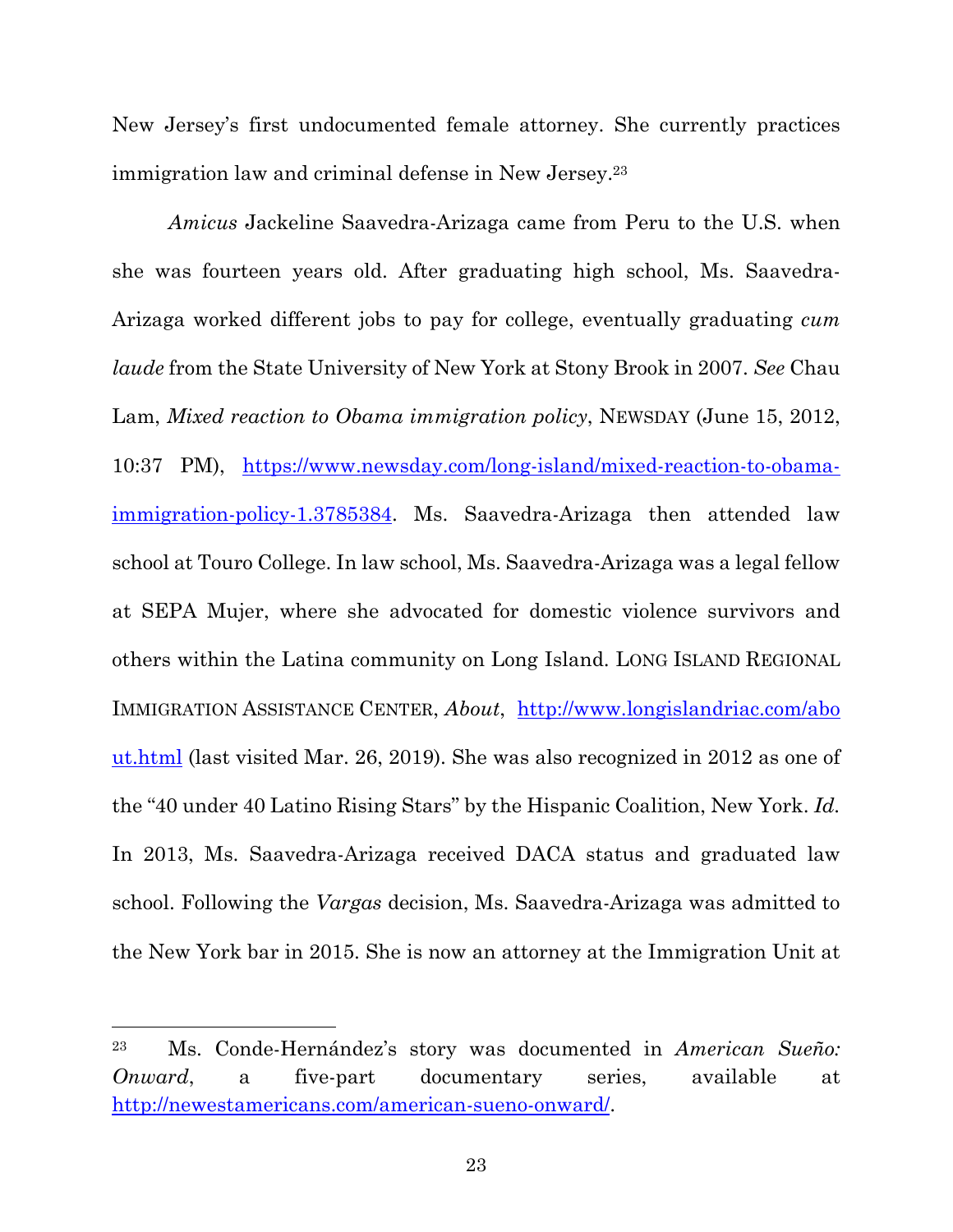Suffolk County Legal Aid Society, where she provides advice to Suffolk Legal Aid attorneys and others about the immigration consequences of criminal charges for noncitizen clients. *Id.*

These are a few examples of the applicants who would be precluded from practicing law in Utah absent this Court's adoption of the Proposed Rule. These *amici* demonstrate that qualified DACA recipients and similar unauthorized immigrants are equally capable of establishing the "honesty, trustworthiness, diligence, [and] reliability" necessary to be a Utah attorney. Utah R. Bar Admission 14-708(a). Failing to adopt the Proposed Rule would be a disservice to the Utah Bar, which would benefit greatly from the diversity applicants like the above *amici* would bring to the bar, and the expected voluntary pro-bono representation they could provide to Utah's low-income population. One California court, considering a statutory exclusion that prevented a "permanent resident alien" from admission to the bar, put it eloquently:

For a contemporary example we need only look to the case of the present petitioner. As noted above, he settled in California over a decade ago with the intent of becoming a permanent resident … ; he received both his undergraduate and legal education here, and took and passed the California Bar Examination. To suggest that such a person lacks "appreciation of the spirit of American institutions" merely because he is not himself a citizen demonstrates the irrationality of excluding aliens on this ground.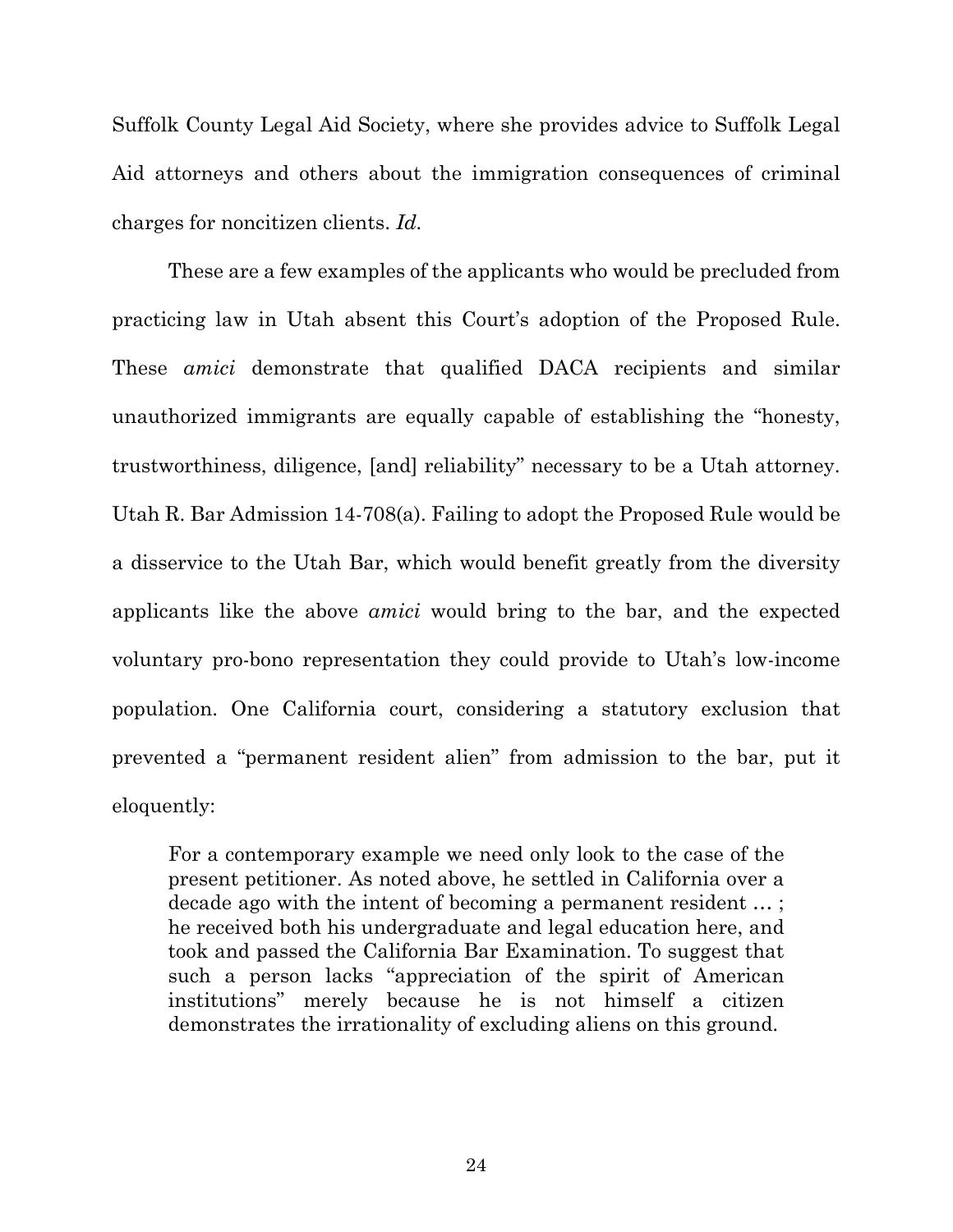*Raffaelli v. Comm. of Bar Exam'rs*, 496 P.2d 1264, 1270 (Cal. 1972). In light of the many examples of unauthorized immigrants successfully and ethically practicing law in other states, it would be irrational for Utah to categorically bar qualified unauthorized immigrants simply because of their immigration status. *See id.*

### **C. A Person's Immigration Status Does Not Relate to That Person's Ability to Establish Character and Fitness.**

A bar applicant's immigration status simply is not relevant to that person's character and fitness to practice law. First, unlawful presence within the U.S. has "always been a *civil*, not criminal, violation" of the Immigration and Nationality Act ("INA"). Congressional Research Service Report, *Immigration Enforcement in the United States*, at 8 (April 6, 2006), https://fas.org/sgp/crs/misc/RL33351.pdf (emphasis added); *see also Arizona v. United States*, 567 U.S. 387, 407 (2012) ("[I]t is not a crime for a removable alien to remain present in the United States.").

Second, the INA authorizes the Attorney General to cancel the removal of, and adjust a deportable immigrant's status if, among other things, the immigrant has had good moral character during his or her stay in the United States. *See* 8 U.S.C. § 1229b(b)(1). Thus, even the INA recognizes that unauthorized immigrants may still possess good moral character despite their immigration status, and this Court should not presume otherwise.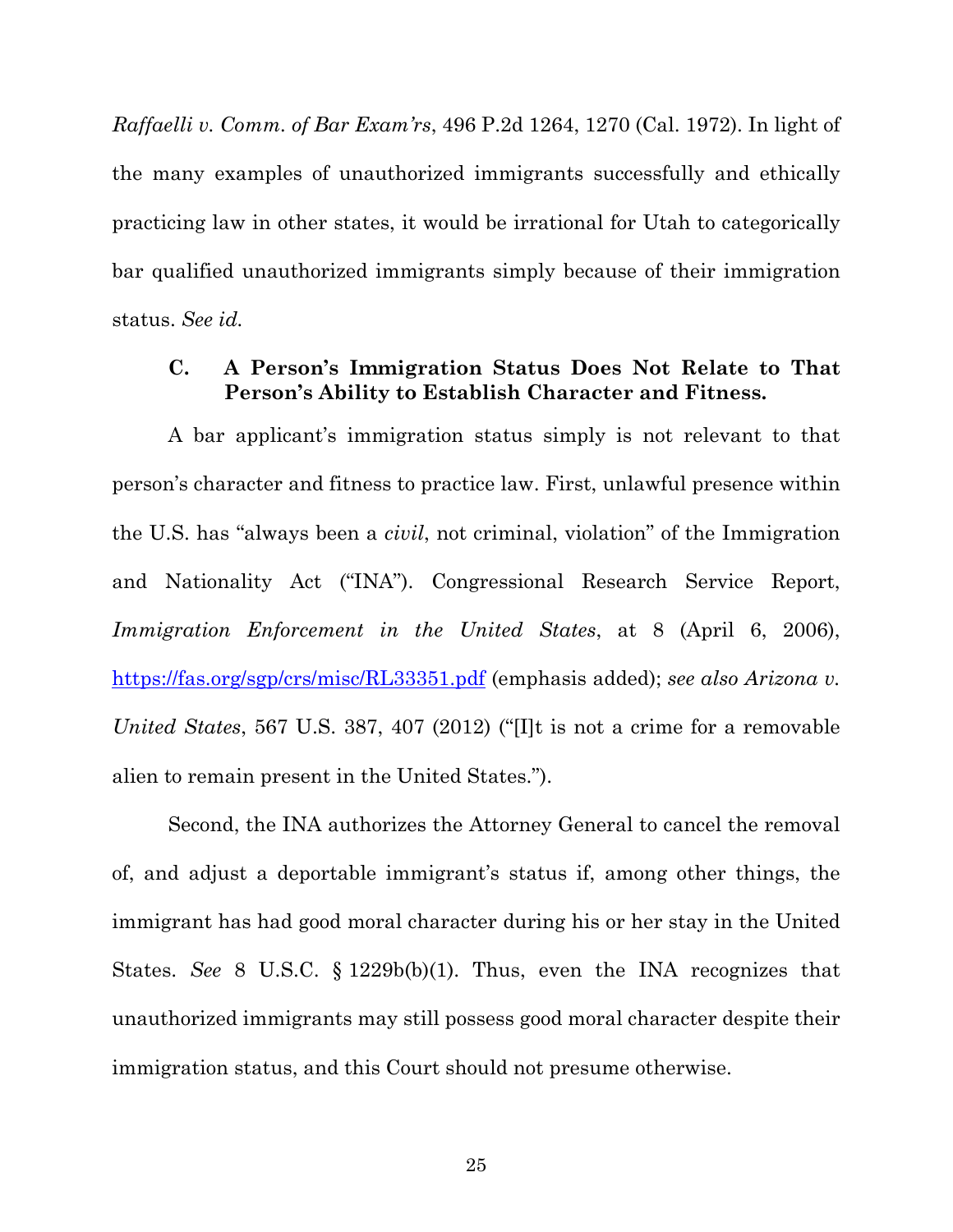Based on the foregoing, this Court should adopt the Proposed Rule. It would benefit the bar, the community, and society. And as discussed next, this Court indeed has the authority to adopt the Proposed Rule.

### **II. THIS COURT HAS EXCLUSIVE CONSTITUTIONAL AUTHORITY GOVERNING BAR ADMISSIONS AND SHOULD ADOPT THE PROPOSED RULE UNDER THAT AUTHORITY.**

As a preliminary matter, § 1621 does not make unauthorized immigrants ineligible for a Utah bar license, for the reasons already explained by other *amici*. *E.g.*, Br. of Ad Hoc Coalition of Law Professors 7–15; Br. of Parr Brown Gee & Loveless, P.C. 3–7. But even if § 1621 does apply here, this Court is the constitutionally mandated governmental branch to opt out of  $\S$  1621(a)'s prohibitions. Section 1621(d) authorizes this Court to grant Petitioners admission to the Utah State bar and it can do so because: (1) Utah's Constitution vests all power to regulate the practice of law with this Court and a contrary interpretation violates Utah's Constitution; (2) any contrary interpretation requiring Utah legislative action to opt out would violate principles of federalism embodied in the Tenth Amendment; and (3) an interpretation requiring Utah legislative action also violates the Fourteenth Amendment's Equal Protection Clause.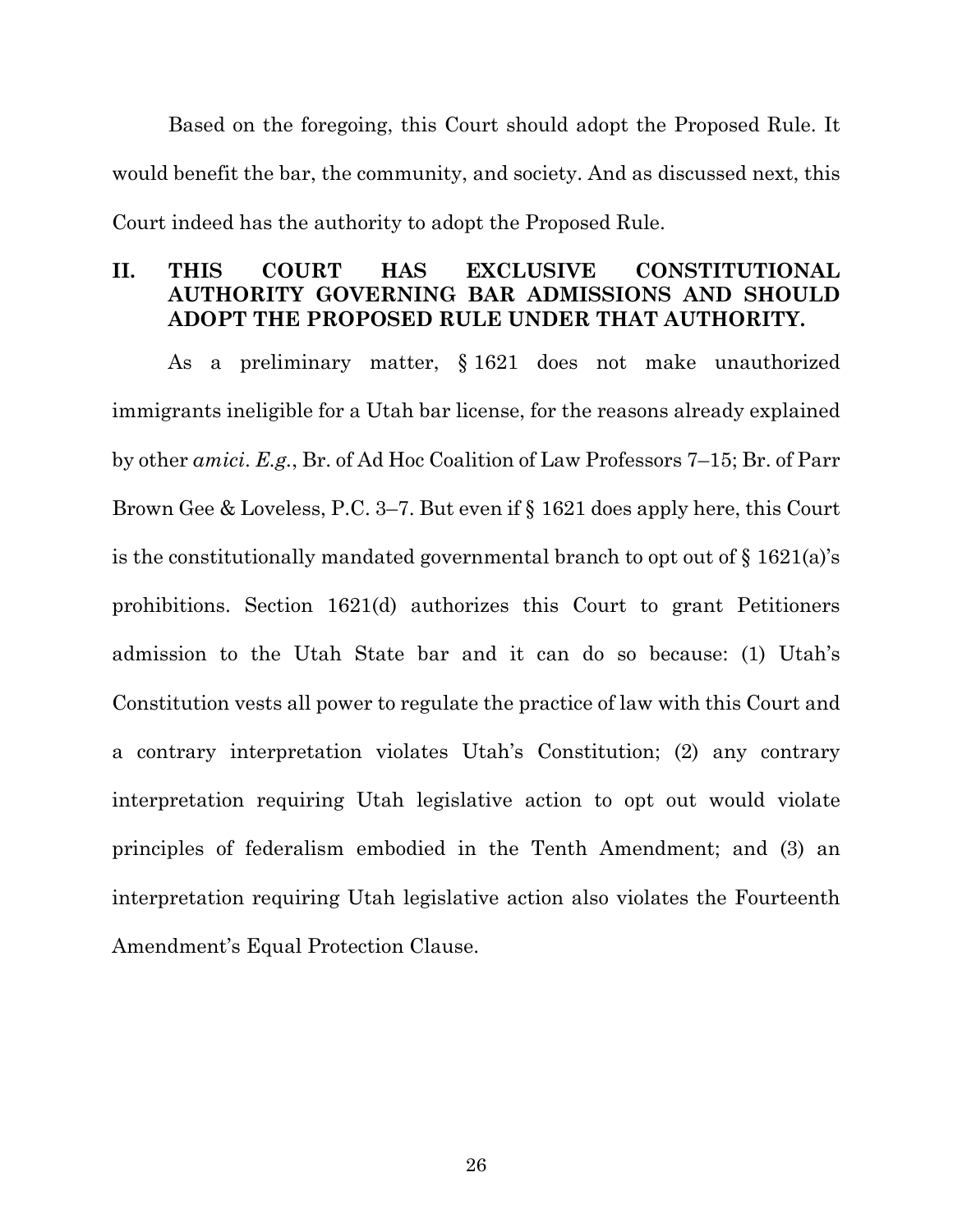**A. Section 1621(d) Authorizes This Court to Allow Unauthorized Immigrants Admission to the Utah State Bar, and a Contrary Interpretation Violates the Utah Constitution.** 

Section 1621 prohibits states from conferring certain benefits upon defined "aliens" unless the state enacts a law opting out of the federal restrictions. *In re Vargas*, 10 N.Y.S.3d at 589. Even if this Court were to find a Utah bar license is a "benefit" falling within § 1621's scope, this Court, and only this Court, may opt out of the federal restriction under § 1621(d).

The court in *Vargas* analyzed § 1621(d)'s opt out provision consistent with Utah's constitutional system for regulating the practice of law. The proper interpretation of § 1621(d) authorizes this Court to permit membership of unauthorized immigrants in the Utah State Bar because this Court is the constitutionally mandated coequal branch of government with exclusive responsibility for determining who can practice law in Utah. *See* Utah Const. art. VIII, § 4; *Injured Workers Ass'n of Utah v. Utah*, 2016 UT 21, ¶ 14, 376 P.3d 14 ("Because there is no limitation found within the constitution on our ability to govern the practice of law, we maintain the exclusive authority to do so."). From Utah's statehood, this Court has "always had the ability to regulate the admission and discipline of attorneys." *Injured Workers Ass'n of Utah*, 2016 UT 21, ¶ 17.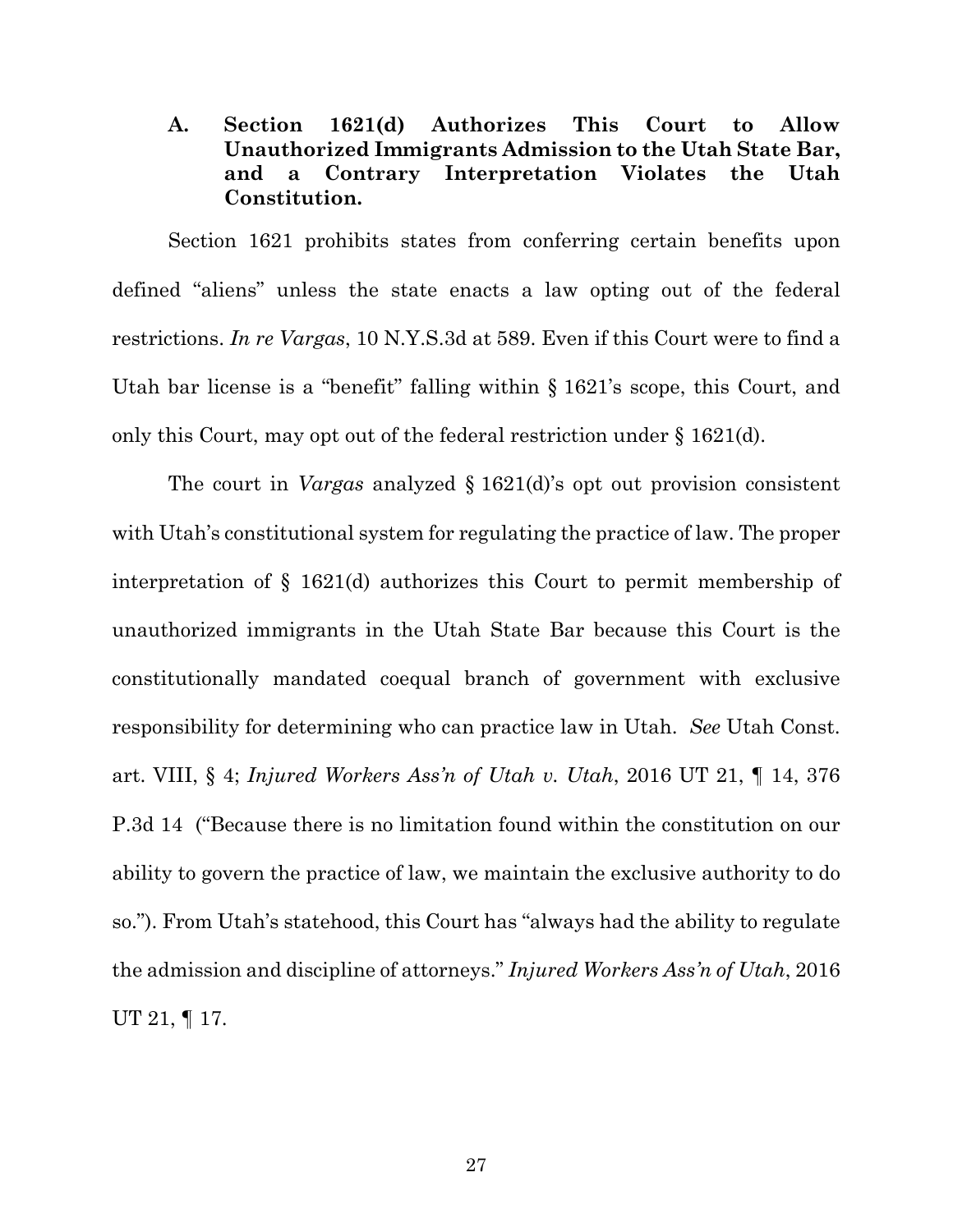Before 1981, this Court's power was inherent and not exclusive—this Court and the legislature "concurrently governed the Utah State Bar." *Id.* at ¶ 19. That ended in 1985, "when the constitution was amended to explicitly grant the Utah Supreme Court the exclusive power to govern the practice of law." *Id.* ¶ 21; Utah Const. art. VIII, § 4 ("[T]he Supreme Court by rule shall govern the practice of law, including admission to practice law and the conduct and discipline of persons admitted to practice law."). And this Court has since rejected any notion that it shares "power to regulate the practice of law with the legislature." *Id.* at ¶ 28.

For over thirty years, therefore, this Court has been the sole governmental branch with authority to determine whether persons are eligible to practice law in Utah. The framers of the 1985 amendment were wise in taking this power from the legislature and placing it with this Court because "[t]his power is considered essential to the [sic] maintaining an independent judiciary." *Id.* at ¶ 23 (internal alteration in original) (quoting Constitutional Revision Comm'n, *Report to the Governor and the 45th Legislature* 19 (1984)); *see also Gentile v. State Bar of Nev.*, 501 U.S. 1030, 1066 (1991) ("[T]he courts have historically regulated admission to the practice of law before them.").

Pursuant to the Utah Constitution, this Court creates all rules governing the practice of law in Utah including rules governing the qualifications of applicants. For example, this Court establishes the Character and Fitness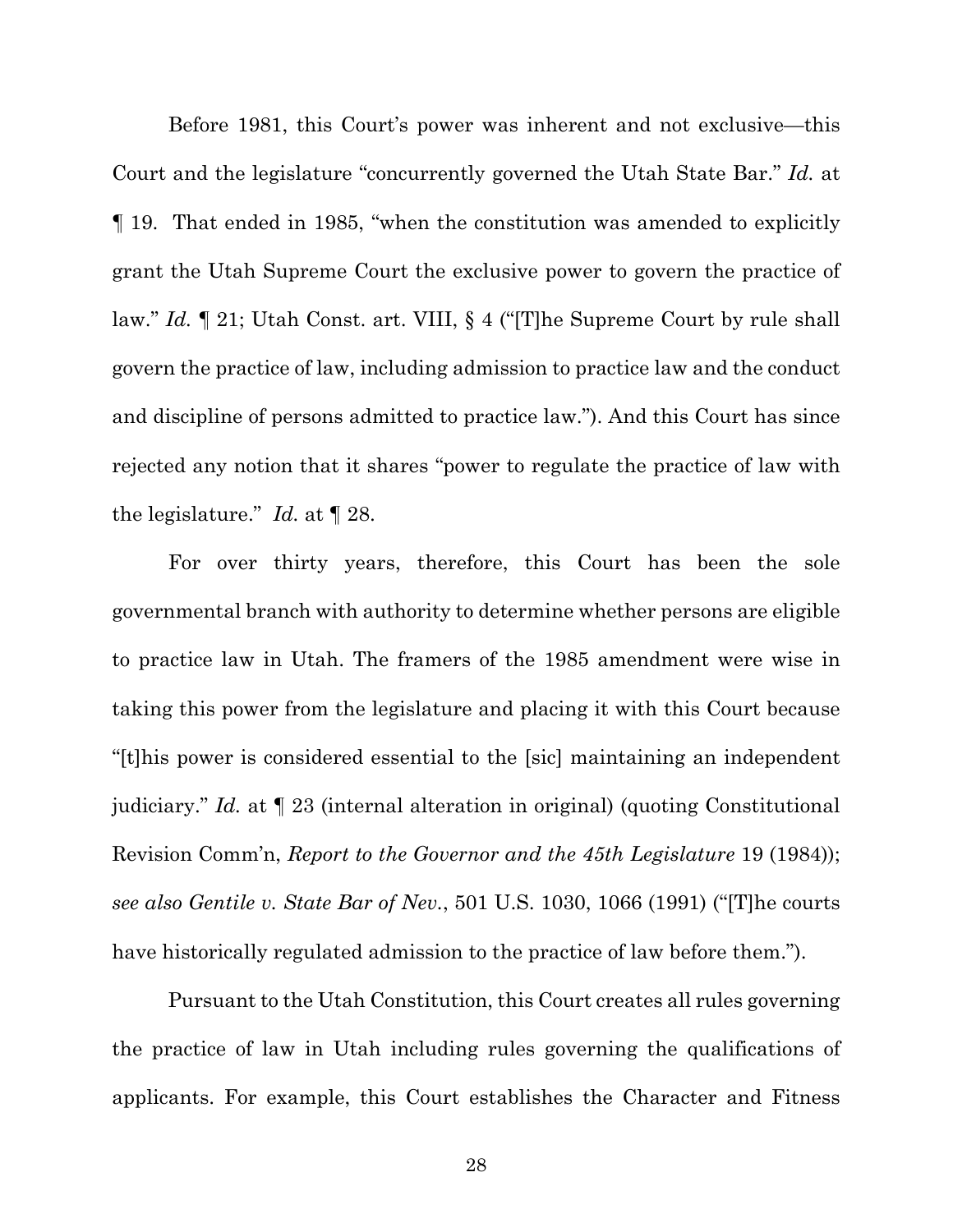requirements candidates must meet, and it establishes rules requiring the type of bar examination. Accordingly, as the result of the 1985 amendment, the legislature now lacks constitutional authority to opt out under  $\S 1621(d).^{24}$ Because Utah's legislature was stripped of its power to regulate the practice of law, this Court is Petitioners' only recourse. This Court should construe the phrase "enactment of a State law" to include any state action that has the force of law, including the orders of this duly empowered court. Under this reading, an order of this Court admitting Petitioners to the bar would satisfy the opt out provision.

A narrower interpretation, like that adopted by the Florida Supreme Court, would not pass constitutional muster in Utah. The Florida Supreme Court construed § 1621(d)'s opt out provision to require the state legislature to pass a bill the governor would then sign into law. *See Florida Bd. of Bar Examiners*, 134 So.3d at 435. But, as discussed above, the Utah Constitution has now vested this Court with *exclusive* rule-making authority regarding bar admissions. The Utah State Legislature therefore cannot pass a law in the

<sup>24</sup> It appears some Utah legislators agree. Dennis Romboy, *Utah legislators eye ways for law school grads with DACA status to take bar exam*, KSL (May 16, 2018), https://bit.ly/2JmTnaS (quoting state legislator as saying, "I don't know that there is a legislative remedy" for allowing DACA recipients admission to the Utah Bar, "given that the Supreme Court exclusively regulates the practice of law").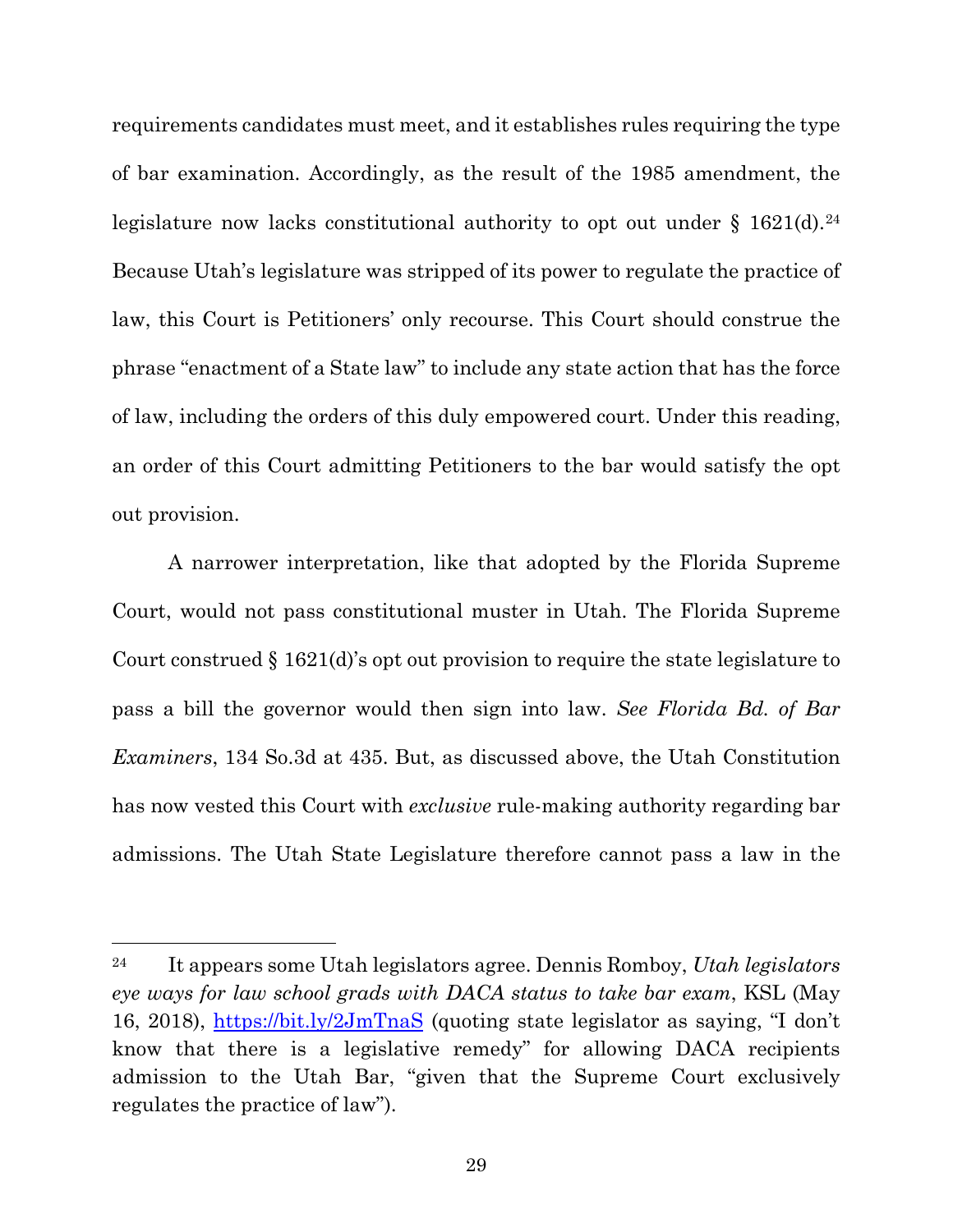same way Florida did.25 Also, the Florida court did not address whether its interpretation of § 1621(d) violates the Tenth Amendment. *See In re Vargas*, 10 N.Y.S.3d at 594 (explaining that no prior courts, including Florida, addressed whether § 1621(d) violates the Tenth Amendment). As discussed below, the Florida court's interpretation indeed violates the Tenth Amendment.

Accordingly, this Court should follow and adopt the *Vargas* court's interpretation to avoid the constitutional conflict. *See Nevares v. M.L.S.*, 2015 UT 34, ¶ 38, 345 P.3d 719 (explaining that under the canon of constitutional avoidance "courts may reject[] one of two plausible constructions of a statute on the ground that it would raise grave doubts as to its constitutionality").

## **B. Interpreting "Enactment of a State Law" to Require Utah Legislative Action Violates the Tenth Amendment.**

A legislative enactment requirement, if § 1621(d) were read to impose one, would be unconstitutional because principles of state sovereignty under

<sup>&</sup>lt;sup>25</sup> To interpret  $\S 1621(d)$  as requiring Utah's legislature to act would also result in absurdity, because such an interpretation would require the Utah legislature to do what the Utah legislature is forbidden from doing. *Injured Workers Ass'n of Utah*, 2016 UT 21, ¶ 21; Utah Const. art. VIII, § 4. For this reason as well, this Court should adopt the *Vargas* court's interpretation. *State ex rel. Z.C.*, 2007 UT 54, ¶ 15 n.5, 165 P.3d 1206 ("[W]hen the statutory language plausibly presents the court with two alternative readings, we prefer the reading that avoids absurd results."); *see also Turner v. Staker & Parson Co.*, 2012 UT 30, ¶ 12, 284 P.3d 600 ("Wherever possible, we give effect to every word of a statute, avoiding any interpretation which renders parts or words in a statute inoperative or superfluous").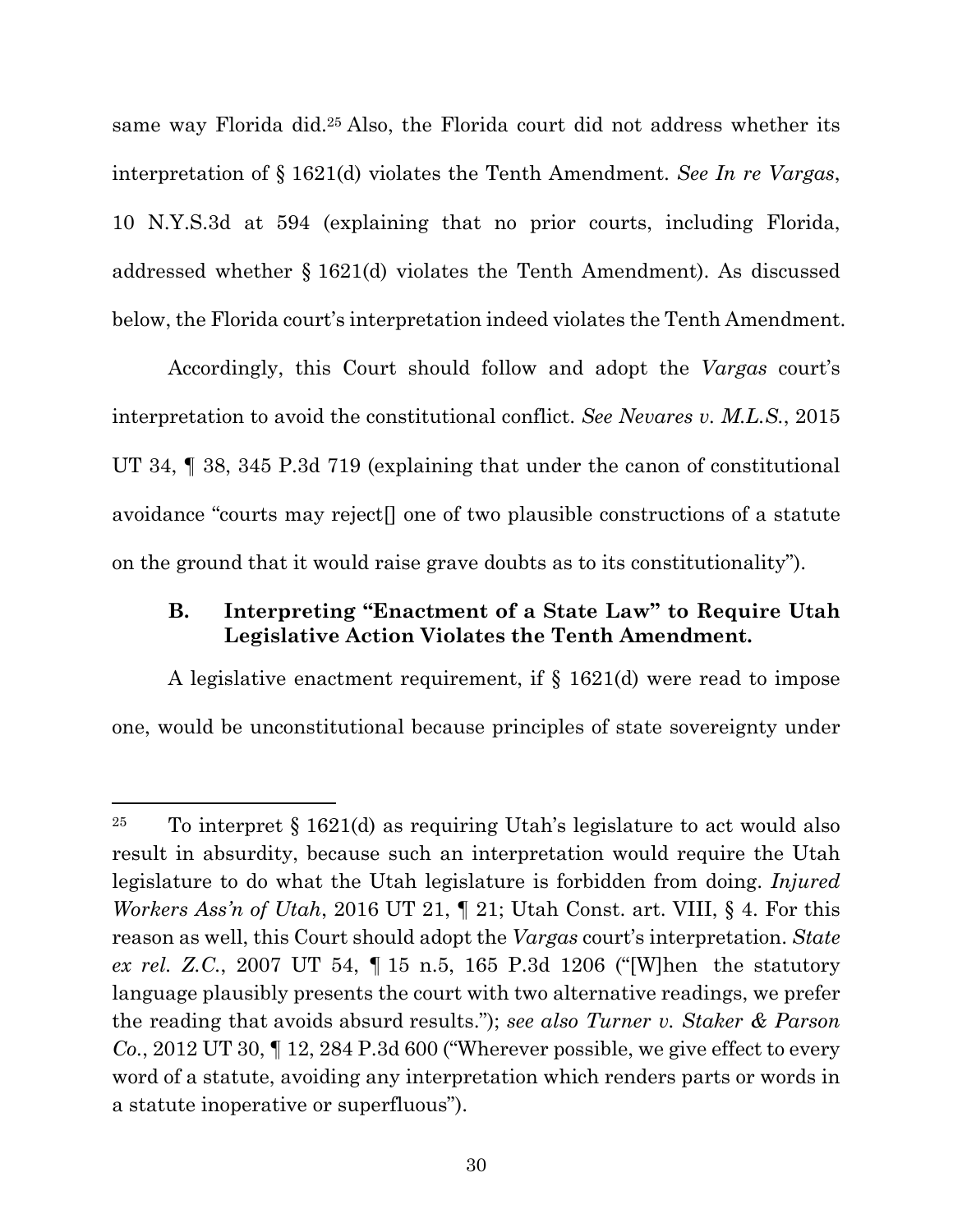the Tenth Amendment protect the integrity and independence of state governments against undue interference from the federal government. "The Constitution has never been understood to confer upon Congress the ability to require the States to govern according to Congress' instructions." *New York v. United States*, 505 U.S. 144, 162 (1992). But that is exactly what a legislative enactment requirement would do here.

Under the Tenth Amendment, "The powers not delegated to the United States by the Constitution, nor prohibited by it to the States, are reserved to the States respectively, or to the people." U.S. Const. amend. X. The Tenth Amendment "expressly declares the constitutional policy that Congress may not exercise power in a fashion that impairs the state's integrity or their ability to function effectively in a federal system." *Fry v. United States*, 421 U.S. 542, 547 n.7 (1975). The Tenth Amendment recognizes the historical fact that "States entered the federal system with their sovereignty intact." *Blatchford v. Native Vill. Of Noatak*, 501 U.S. 775, 779 (1991). And "inherent in the respect for state sovereignty is the recognition that 'the Constitution has never been understood to confer upon Congress the ability to require the States to govern according to Congress' instructions.'" *Nat'l Fed'n of Indep. Bus. v. Sebelius*, 567 U.S. 519, 577 (2012) (quoting *New York*, 505 U.S. at 162).

Federalism principles embodied in the Tenth Amendment bar both direct and indirect interference by the federal government. For example, Congress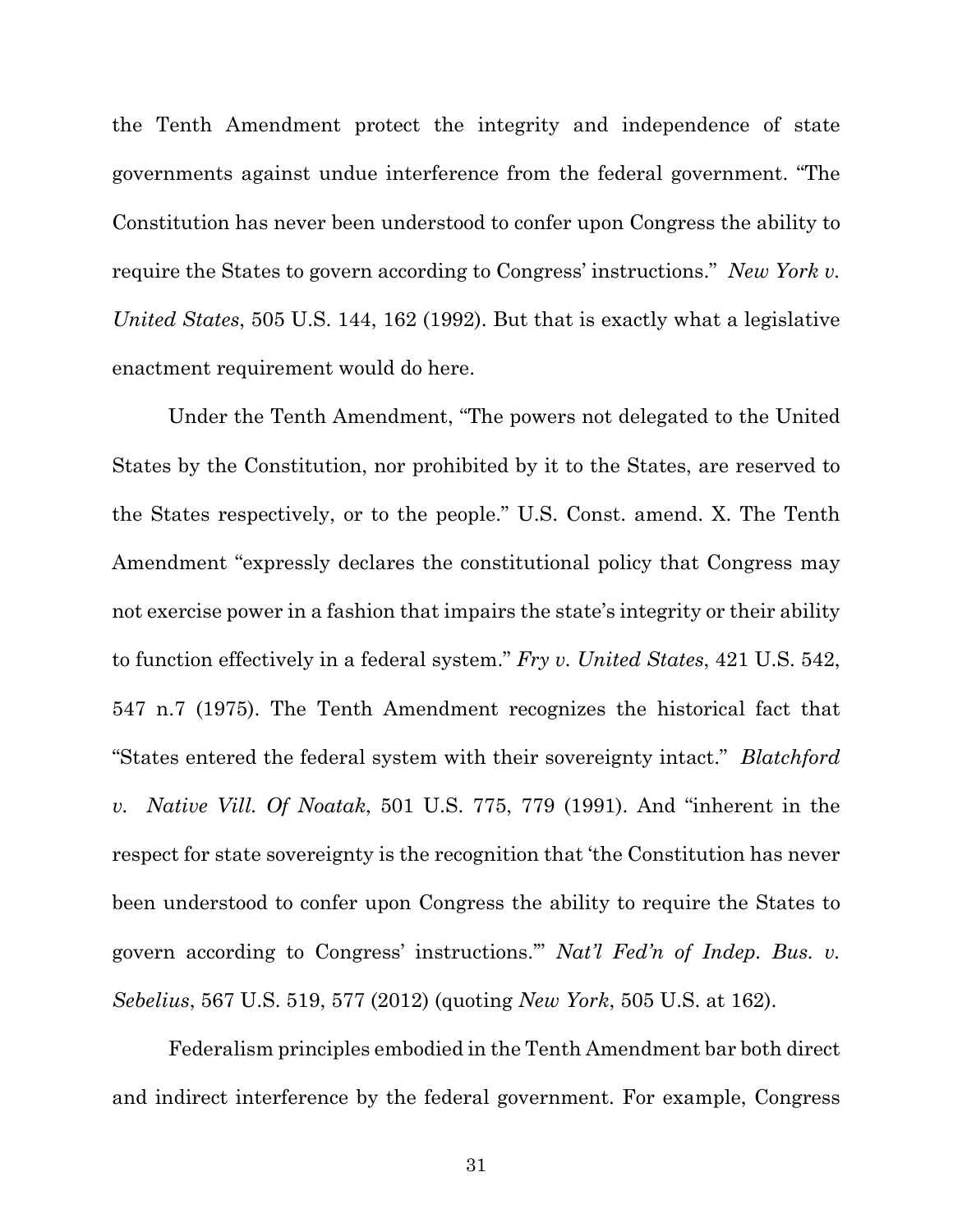may not direct a state to enact a specific law or implement a specific policy, and "Congress may not simply 'commandeer the legislative process of the States by directly compelling them to enact and enforce a federal regulatory program.'" *New York*, 505 U.S. at 161 (quoting *Hodel v. Va. Surface Mining & Reclamation Ass'n, Inc.*, 452 U.S. 264, 288 (1981)). Congress also may not commandeer executive-branch officials. *Printz v. United States*, 521 U.S. 898 (1997). Even when Congress incentivizes the states to act in a certain way, it cannot unduly coerce the states into making choices in a way that undermines the independence of the decision-making process. *See New York*, 505 U.S. at 174–78; *Nat'l Fed'n of Indep. Bus.*, 567 U.S. at 577–78.

Similarly, Congress violates federalism principles when it specifies which state official or which branch of state government may exercise the power of the state sovereign. Since "a State can only perform its functions through its officers, a restraint upon them is a restraint upon its sovereignty." *Alden v. Maine*, 527 U.S. 706, 747 (1999). Accordingly, the United States Supreme Court has interpreted a statute contrary to its "plain language" to avoid interfering with state government decision-makers. *Gregory v. Ashcroft*, 501 U.S. 452, 465–66 (1991) (refusing to apply the federal Age Discrimination in Employment Act to a state's requirement that its supreme-court judges retire at the age of seventy, even though the "plain language" dictated otherwise). In doing so, the Court explained that it is "essential to the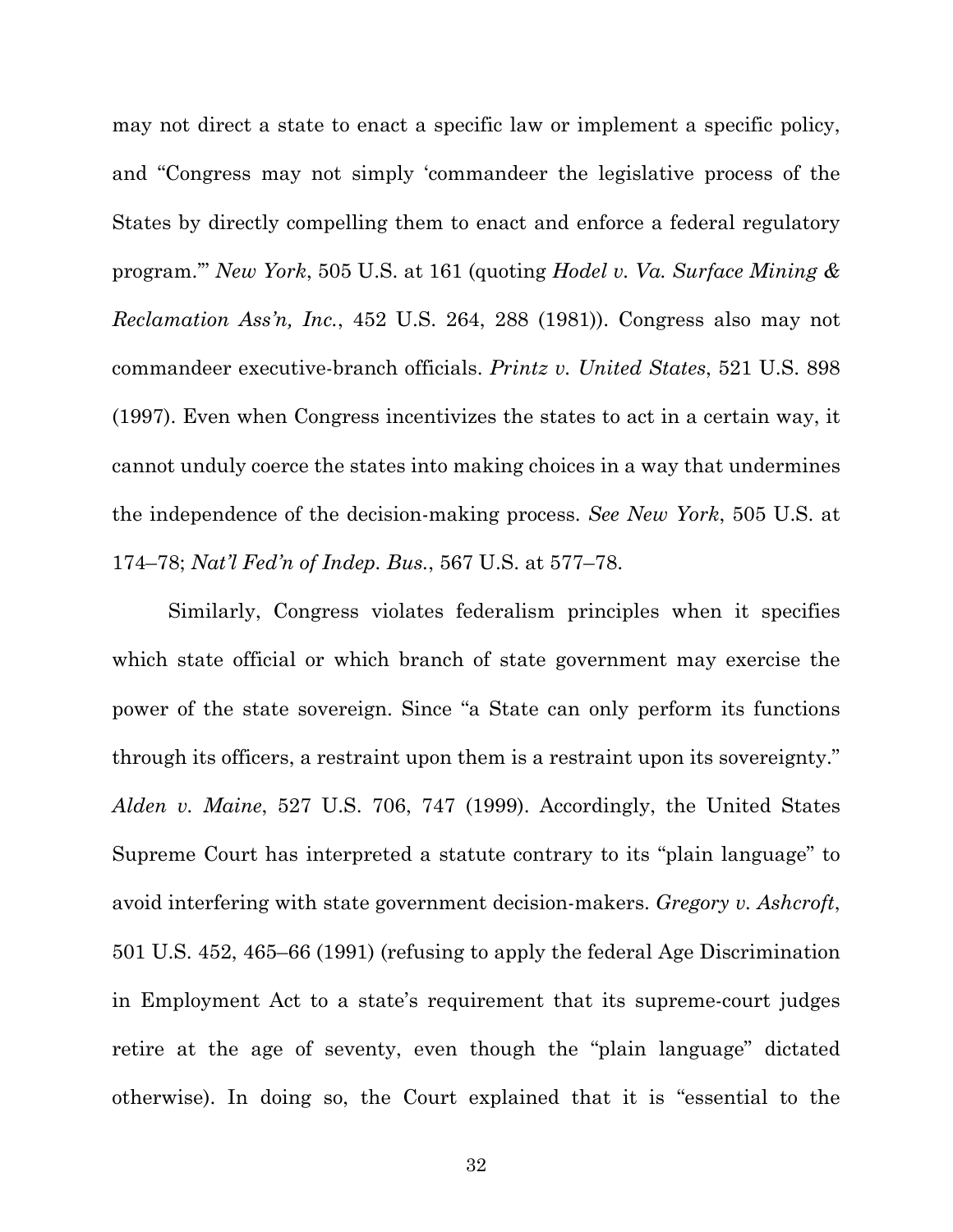independence of the States … that their power to prescribe the qualifications of their own officers [should be] exclusive, and free from external interference, except so far as plainly provided by the Constitution of the United States." *Id.* at 460. *Gregory* dealt with the state's sovereign interest in determining who holds office. Under the Tenth Amendment a state has a similar interest in determining which of its branches makes governing decisions.

State sovereignty under the Tenth Amendment therefore protects a state's choice to allocate power among its coequal branches of government. Congress lacks authority to dictate to the states which governmental branch possesses power over a particular governmental function. "The ability, indeed the right, of the states to structure their governmental decision-making processes as they see fit is essential to the sovereignty protected by the Tenth Amendment." *In re Vargas*, 10 N.Y.S.3d at 594. If the opt out provision were construed to impose a legislative enactment requirement, it would violate Utah's state sovereignty because it would dictate that Utah may only regulate legal practice through its legislature, and not through its courts.

But as discussed above, the Utah Constitution was amended to eliminate the legislature's power to regulate legal practice and to delegate all authority to this Court. *Injured Workers Ass'n of Utah*, 2016 UT 21, ¶¶ 19, 28. Were this Court to construe § 1621(d) to require a legislative enactment, the State's hands would be tied, because the Utah Constitution, as interpreted by this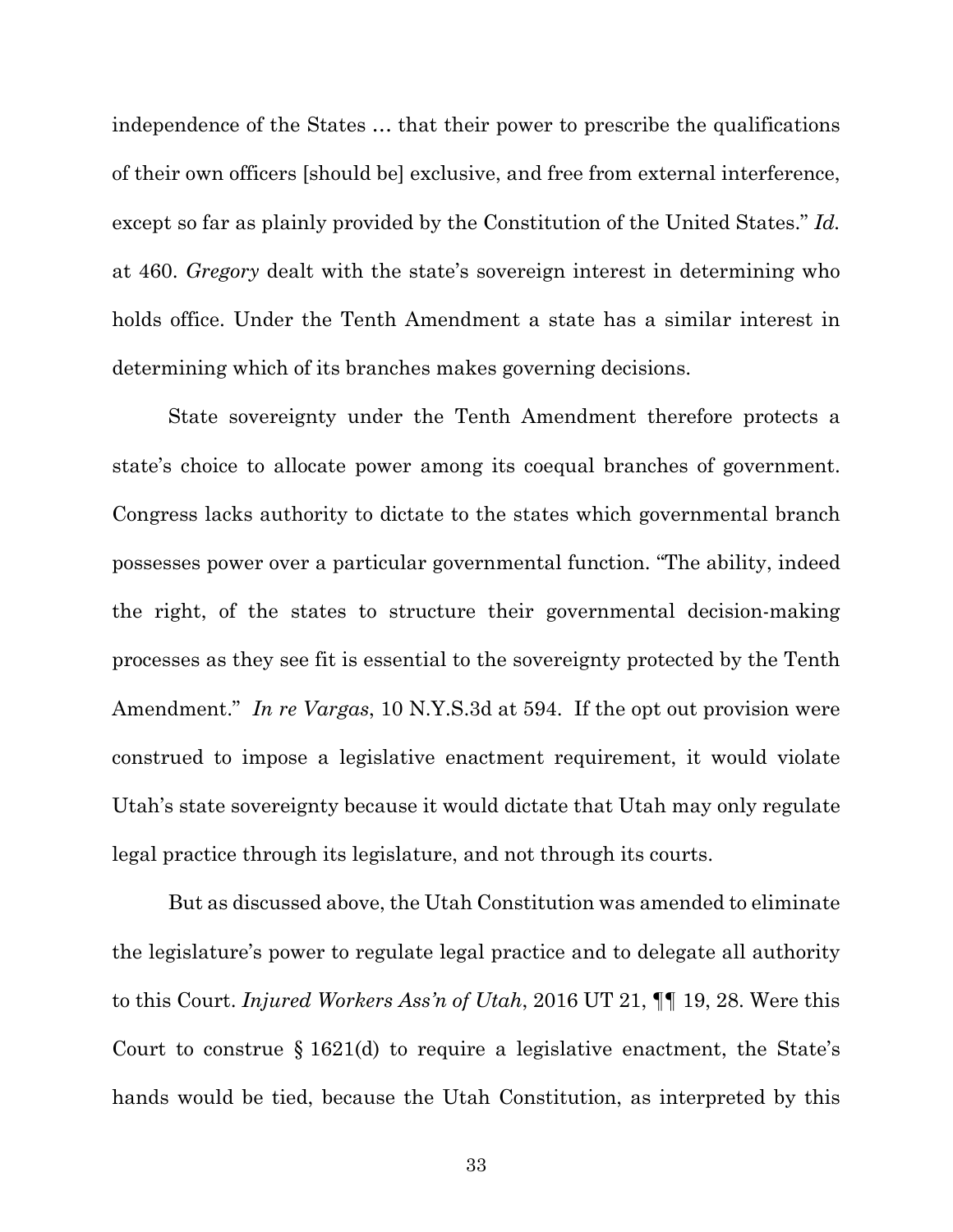Court, flatly prohibits the Utah Legislature from enacting any state law governing bar admissions.

In sum, Utah's distribution of responsibility for bar admission decisions represents a careful balancing that the federal government has no authority to disrupt. Utah has a fundamental interest in allocating power among its three coequal governmental branches and is in a unique position to determine how best to allocate responsibility for regulating the practice of law. Utah has clearly spoken that regulations governing the practice of law are best handled by the judiciary, and thus *only* handled by the judiciary. Construing § 1621(d) to require a legislative enactment means that Congress can substitute its preferences for the Utah Constitution. This, Congress cannot do. *See* U.S. Const. amend. X.

### **C. Interpreting "Enactment of a State Law" to Require Utah Legislative Action Violates the Fourteenth Amendment's Equal Protection Clause.**

As explained above, interpreting § 1621(d) to require legislative enactment would have the practical result of ensuring bar applicants like Petitioners can never obtain a Utah bar license, because the Utah Constitution prohibits the legislature from enacting the law that § 1621(d) requires. *Injured Workers Ass'n of Utah*, 2016 UT 21, ¶ 21; Utah Const. art. VIII, § 4. Thus, a decision interpreting the opt out provision as requiring legislative enactment is a decision that those like Petitioners are categorically banned from the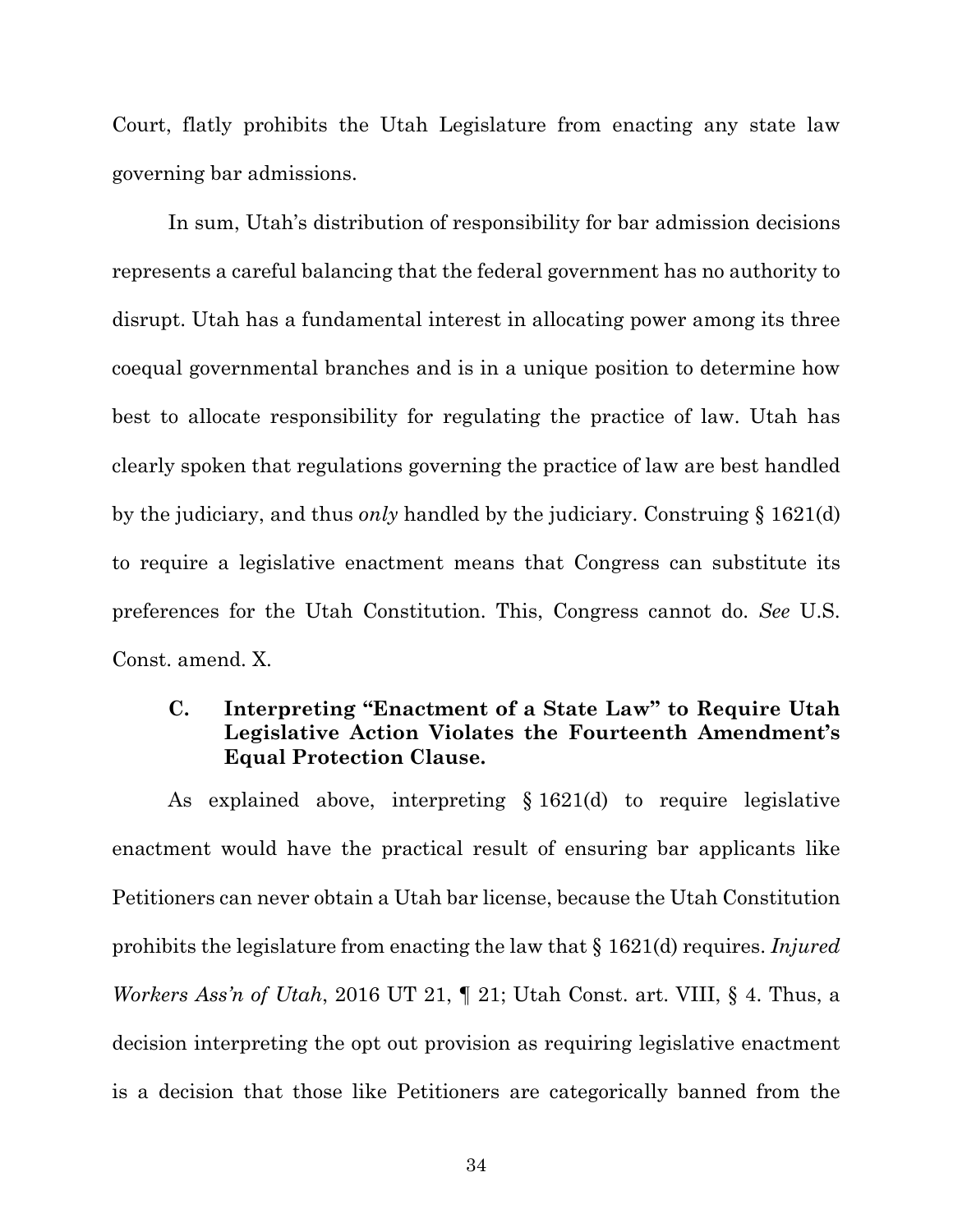practice law in Utah. Such a decision would violate the Constitution's Equal Protection clause.

Under the Equal Protection clause, "No state shall make or enforce any law which shall … deny to any person within its jurisdiction the equal protection of the laws." U.S. Const. amend. XIV, § 1; *see also* Utah Const. art. I, § 24 ("All laws of a general nature shall have uniform operation."). "The Equal Protection Clause directs that 'all persons similarly situated shall be treated alike.'" *Plyler v. Doe*, 457 U.S. 202, 216 (1982) (quoting *F.S. Royster Guano Co. v. Virginia*, 253 U.S. 412, 415 (1920)). "A State cannot exclude a person from the practice of law or from any other occupation in a manner or for reasons that contravene the Due Process or Equal Protection Clause of the Fourteenth Amendment." *Schware v. Bd. of Bar Exam'rs of State of N.M.*, 353 U.S. 232, 238–39 (1957). The Equal Protection Clause was adopted to abolish governmental barriers presenting unreasonable obstacles to advancement on the basis of individual merit. *Plyler*, 457 U.S. at 221–22. "A State can require high standards of qualification, such as good moral character or proficiency in its law, before it admits an applicant to the bar, but any qualification must have a rational connection with the applicant's fitness or capacity to practice law." *Schware*, 353 U.S. at 239.

A decision that denies DACA recipients, those granted TPS, or unauthorized immigrants in general from admission to the Utah Bar would

35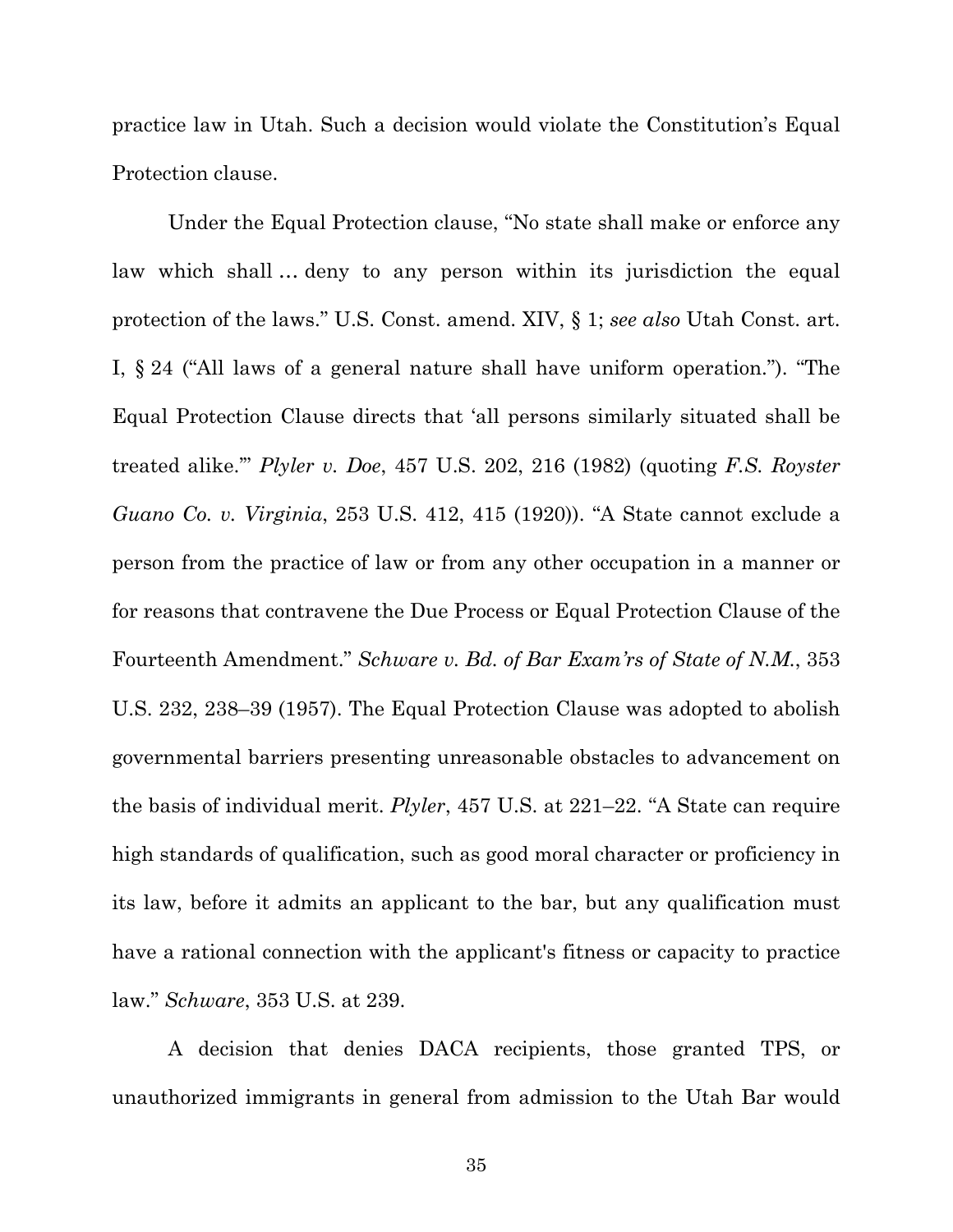unlawfully classify those groups for disparate treatment in at least three different ways. First, such a decision would treat DACA recipients who need a license for their profession differently from other DACA recipients who do not. Second, a decision banning unauthorized immigrants in general from obtaining a bar license treats them differently from citizens or other applicants. Third, and relatedly, a decision banning DACA recipients from obtaining a bar license would treat bar applicants differently on the basis of race. Although DACA is not solely limited to the Latinx population, the overwhelming majority of DACA recipients are from Mexico and Central and South America. UCSIS, *Approximate Active DACA Recipients: Country of Birth*, https://www.uscis.gov/sites/default/files/USCIS/Resources/Reports%20and%2 0Studies/Immigration%20Forms%20Data/All%20Form%20Types/DACA/DAC A\_Population\_Data\_July\_31\_2018.pdf (showing that, of about 703,000 active DACA recipients in July 2018, the top four most common countries of birth for such recipients were Mexico, El Salvador, Guatemala, and Honduras, which accounted for 623,000 of active DACA recipients, or about 89%).

Accordingly, for this Court to find that § 1621(d) requires legislative action, this Court would also have to find that there is at least<sup>26</sup> a rational basis

<sup>26</sup> A higher level of scrutiny would likely apply here, *see Graham v. Richardson*, 403 U.S. 365, 372 (1971) (applying strict scrutiny to a state law that created a classification based on alienage); *Application of Griffiths*, 413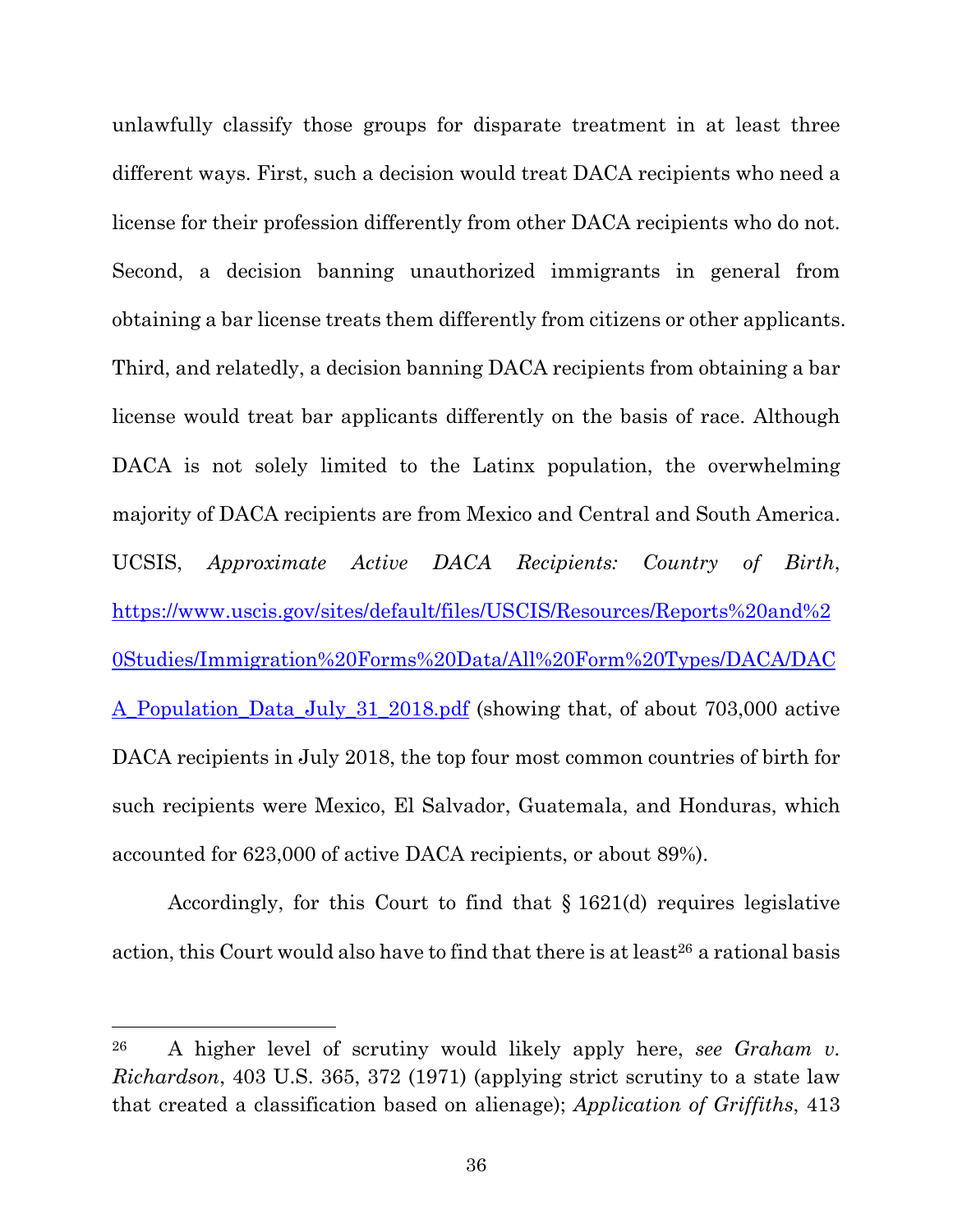for treating DACA recipients and unauthorized immigrants in general differently from other equally qualified bar applicants. *See Brewer*, 757 F.3d at 1065. But there is no such rational basis here, because a bar applicant's immigration status has nothing to do with whether the applicant is qualified to practice law.

Any disparate treatment by Utah of DACA recipients (or unauthorized immigrants) must be rationally related to a legitimate state interest to be constitutional. *City of Clerburne v. Clerburne Living Or.*, 473 U.S. 432, 440 (1985). Rational basis review is the most deferential level of review for the State. State action must be struck down unless there is some rational basis for it. *FCC v. Beach Comm.*, 508 U.S. 307, 315 (1993).

No doubt the State has a "legitimate interest in determining whether [an applicant] has the qualities of character and the professional competence

U.S. 717, 721 (1973) (same): *Nyqusit v. Mauclet*, 432 U.S. 1, 7 (1977) (same), or possibly intermediate scrutiny, s*ee Plyer,* 457 U.S. at 214–20 (applying heightened scrutiny to children whose presence is unauthorized); *Bowen v. Gilliard*, 483 U.S. 587, 60–03 (1987) (explaining that intermediate scrutiny applies to quasi-suspect groups and those groups are discrete, obvious, immutable, or distinguishing characteristics, and are politically powerless). But because § 1621, if interpreted to categorically bar all unauthorized immigrants from receiving bar licenses, fails even rational basis review, this Court need not resolve which level applies. *Brewer*, 757 F.3d at 1065 (affirming a preliminary injunction against an Arizona policy that denied drivers' licenses to DACA recipients, finding it unnecessary to decide what standard of scrutiny applies because Arizona's "policy is likely to fail even rational basis review").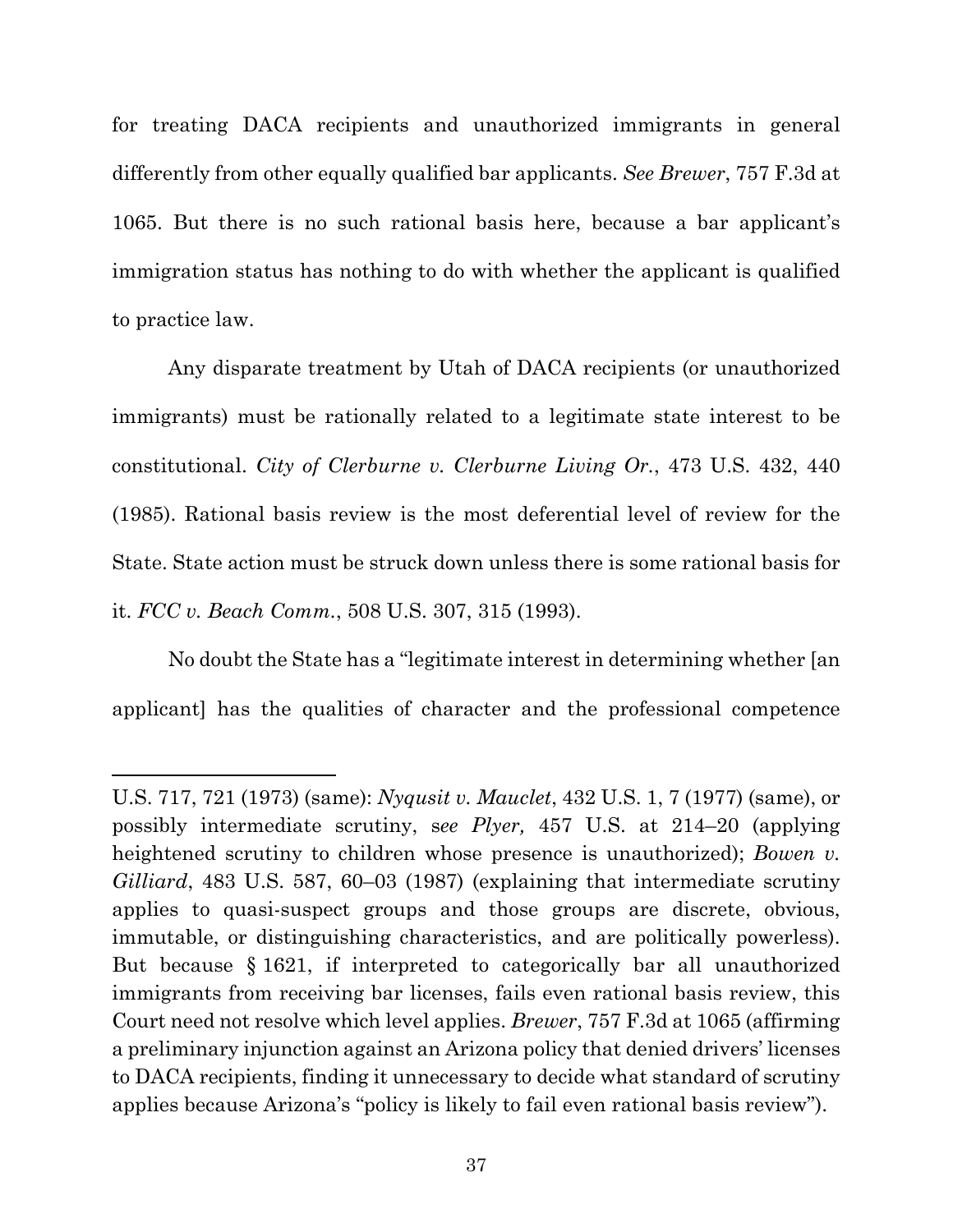requisite to the practice of law." *Baird v. State Bar of Ariz.*, 401 U.S. 1, 7 (1971) (plurality opinion). This Court has stated "[t]he practice of law is so affected with the public interest that the state has both a right and a duty to control and regulate it in order to promote the public welfare." *Nelson v. Smith*, 154 P.2d 634, 637 (Utah 1944). The practice of law is regulated to ensure certain qualifications are met, such as good moral character, proficiency in the law, and possession of the requisite skill set to practice the profession. *Schware*, 353 U.S. at 238–39; *New Hampshire v. Piper*, 470 U.S. 274, 276 (1985); *Injured Workers Ass'n of Utah*, 2016 UT 21, ¶¶ 17–20. Ultimately, an applicant's conduct should demonstrate "honesty, trustworthiness, diligence, [and] reliability," and this Court has established seventeen factors to determine an applicant's character and fitness. *See* Utah R. Bar Admission 14-708.

The state's interest in regulating the practice of law is not advanced by treating unauthorized immigrants differently than other equally qualified bar applicants. A per se ban on unauthorized immigrants is not related to any of the factors used to determine a bar applicant's character and fitness. *See id.*  14-708(d). Nor is there any evidence that unauthorized immigrants are unqualified to be attorneys by virtue of their immigration status.

In sum, an applicant's immigration status simply has nothing to do with the purposes of licensing attorneys—immigration status has no bearing on whether an attorney graduated law school, passed the bar, or otherwise has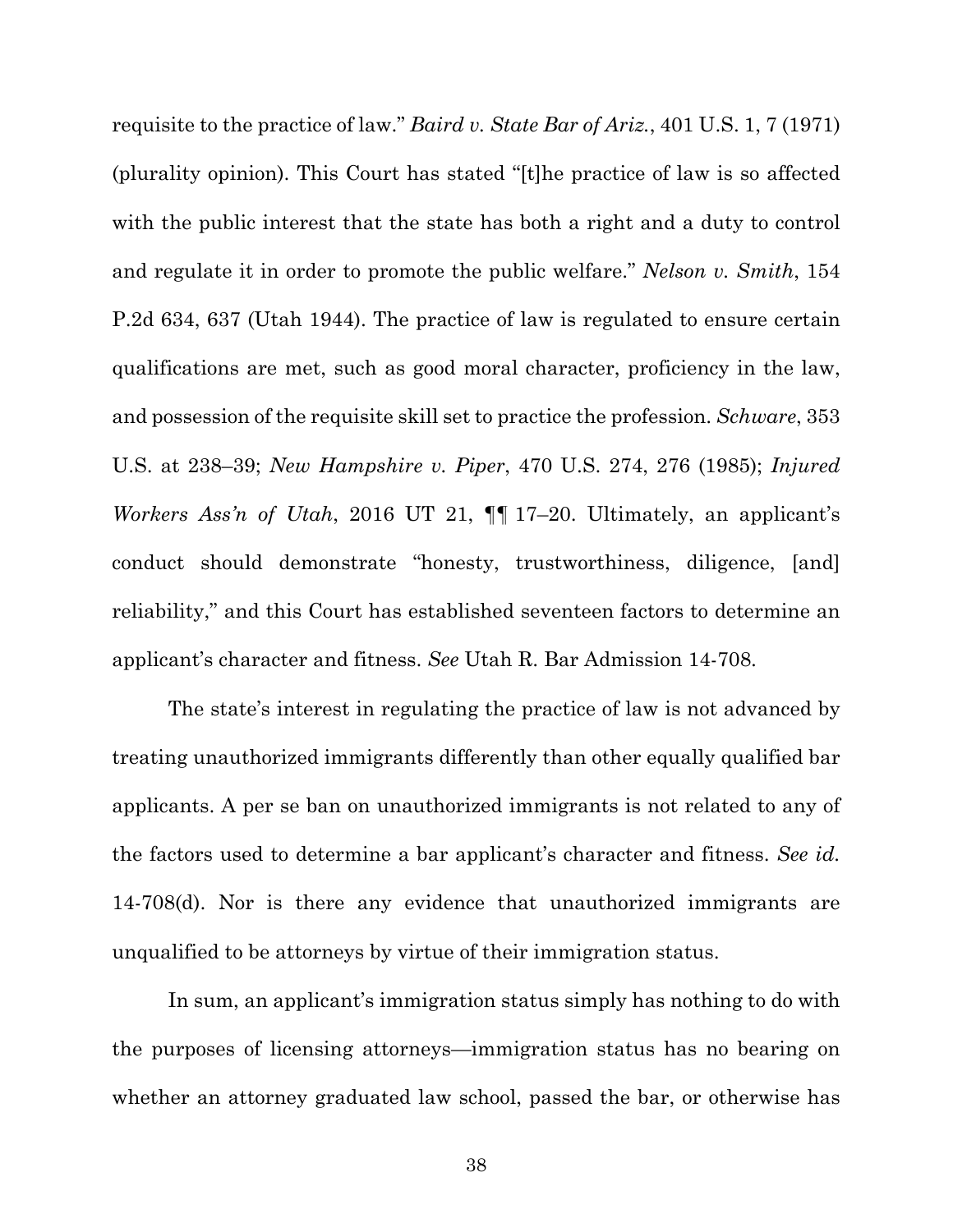the qualifications necessary to be an attorney. This is especially true here, where Petitioners both graduated from ABA accredited Utah law schools, are members in good standing of the State Bar of California and otherwise appear to meet all of Utah's standards for bar admissions except for immigration status. Petitioners have already been admitted to practice law in California without incident, and Petitioners' non-citizen immigration status does not denigrate the standards of the bar, nor does it allow for others who may be unqualified to be admitted to the bar. The only distinction between Petitioners and every other member of the Utah Bar is that Petitioners, through no fault of their own, were brought to this country as children. This distinction has no bearing on Petitioners' ability to practice law, and a distinction on this basis is not rationally related to the state's interest.

#### **CONCLUSION**

Petitioners, as well as other DACA recipients, and unauthorized immigrants in general, should not be prejudged as morally unfit to be lawyers merely because of their immigration status. To the contrary, the experience of other states is that such individuals are a boon to the profession and a benefit to society. And because this Court is the only branch of government with the explicit authority to adopt such a rule under the Utah Constitution, this Court *can and should* adopt a rule allowing otherwise qualified unauthorized immigrants to be admitted to the Utah Bar.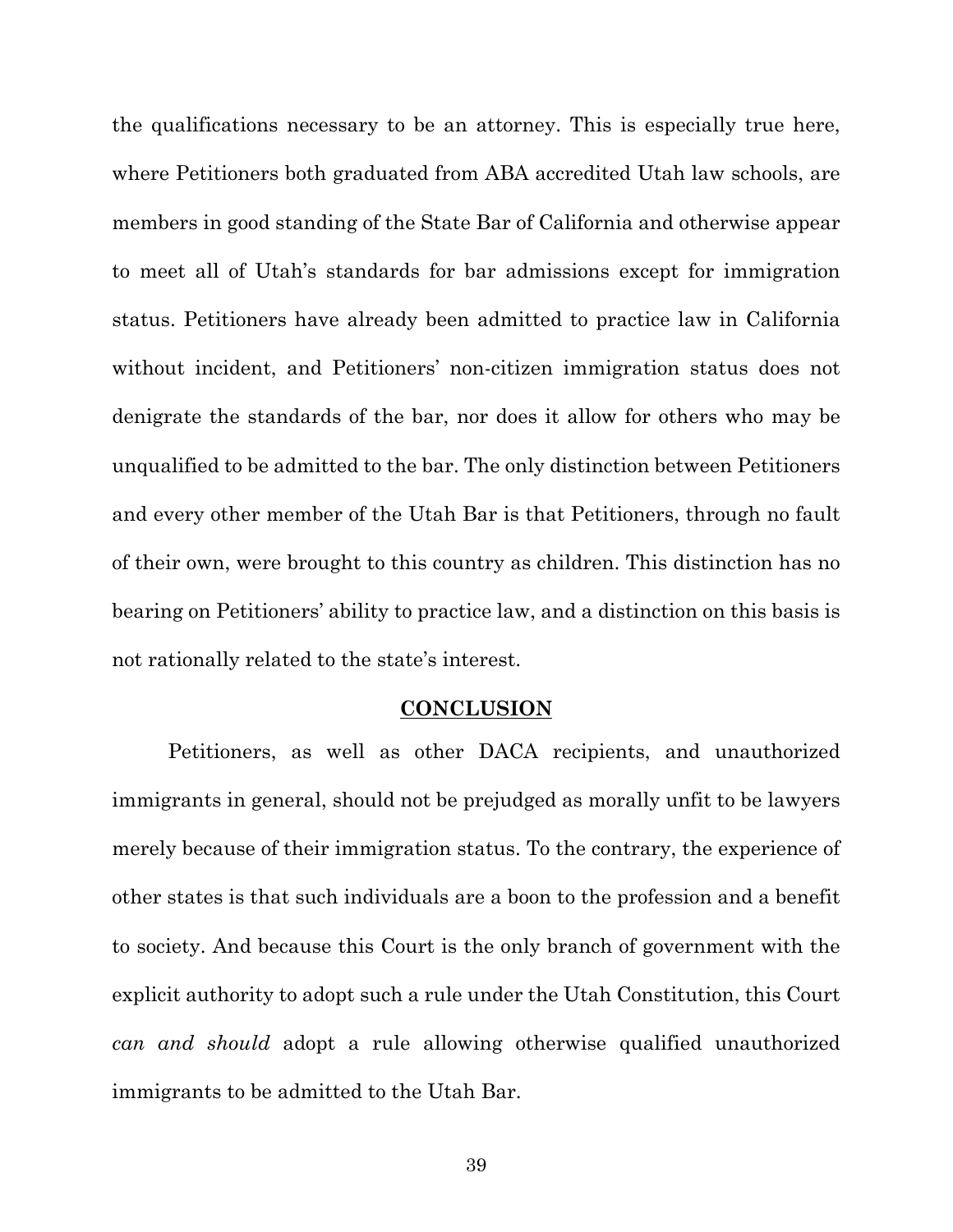DATED: March 26, 2019.

SNELL & WILMER, L.L.P.

/s/ *Alan L. Sullivan* Alan L. Sullivan W. Danny Green

## &

LATINOJUSTICE PRLDEF

Jose Perez

*Attorneys for the LatinoJustice Amici*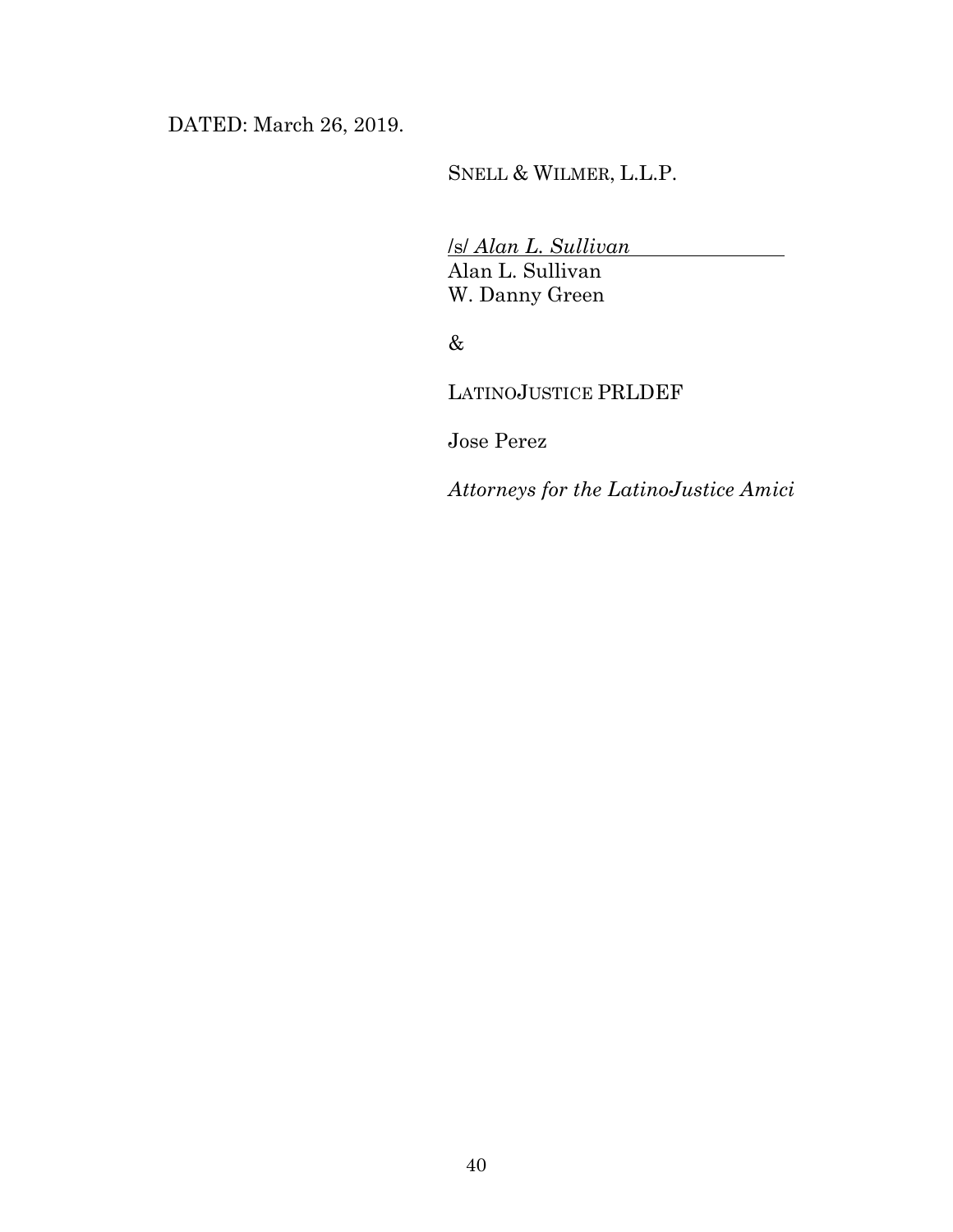### **CERTIFICATE OF COMPLIANCE**

I hereby certify that:

1. This brief complies with the type-volume limitation of Utah R. App. P. 24(g)(1) because this brief contains 8,924 words, excluding parts of the brief exempted by Utah R. App. P. 24(g)(2).

2. This brief complies with the requirements of Utah R. App. P. 21(g). DATED: March 26, 2019.

SNELL & WILMER, L.L.P.

/s/ *Alan L. Sullivan* Alan L. Sullivan W. Danny Green

&

LATINOJUSTICE PRLDEF

Jose Perez

*Attorneys for the LatinoJustice Amici*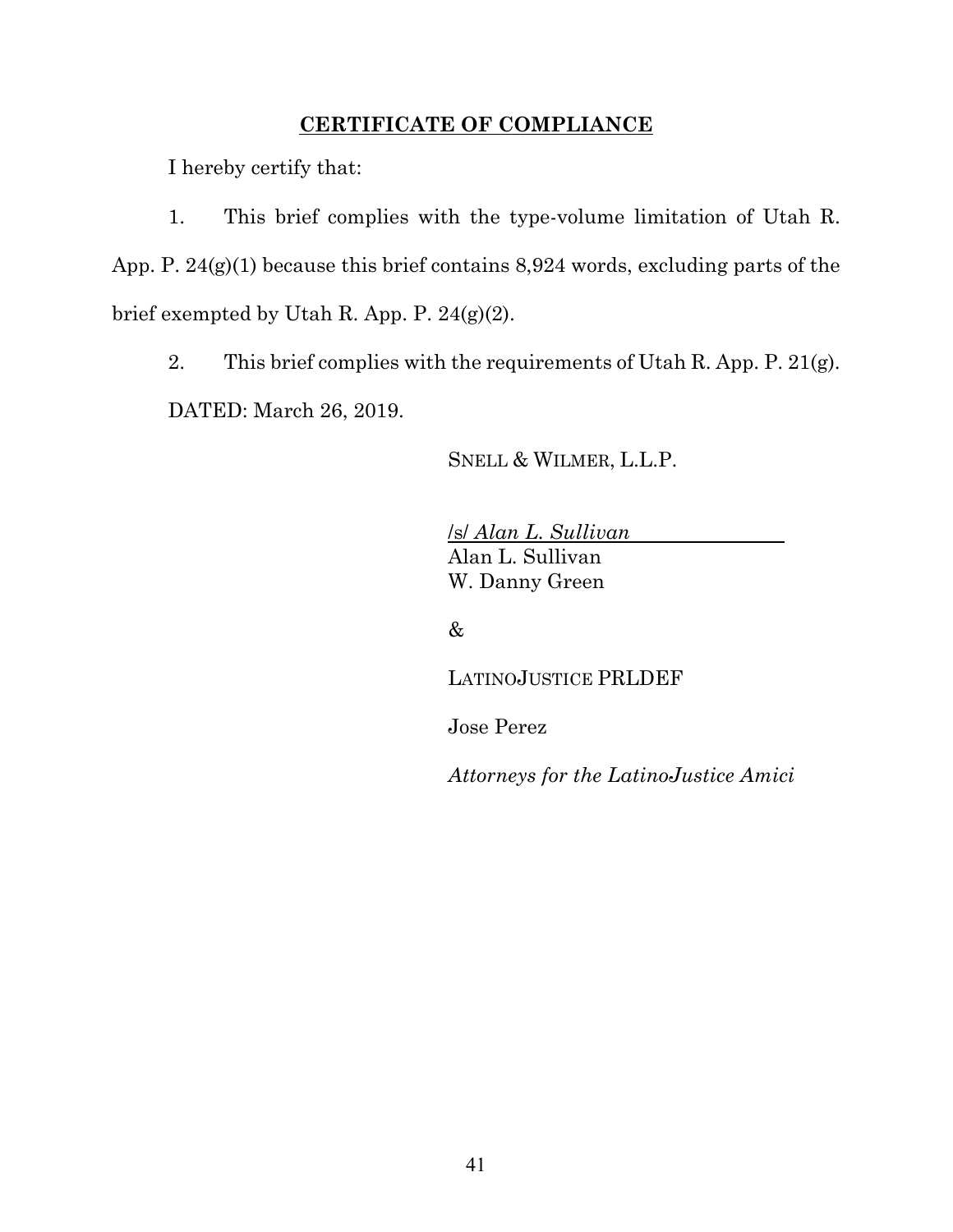#### **CERTIFICATE OF SERVICE**

I hereby certify that on this 26th day of March, 2019, I caused a true

and correct copy of the foregoing **BRIEF IN SUPPORT OF** 

#### **PETITIONERS BY LATINOJUSTICE AMICI** to be served via first-class

mail, postage prepaid, on the following:

Anthony C. Kaye David P. Mooers-Putzer BALLARD SPAHR L.L.P. One Utah Center, Suite 1800 201 South Main Street Salt Lake City, UT 84111 *Attorneys for Petitioners* 

Paul C. Burke Brett L. Tolman Brittany Merrill Jugrai Dhaliwal RAY QUINNEY & NEBEKER 36 South State Street, Suite 1400 Salt Lake City, Utah 84111 *Attorneys for Utah Minority Bar Association* 

M. Peggy Hunt Christopher Martinez M. Benjamin Machlis DORSEY & WHITNEY, L.L.P. 111 South Main Street, Suite 2100 Salt Lake City, Utah 84111 *Attorneys for American Bar Association*